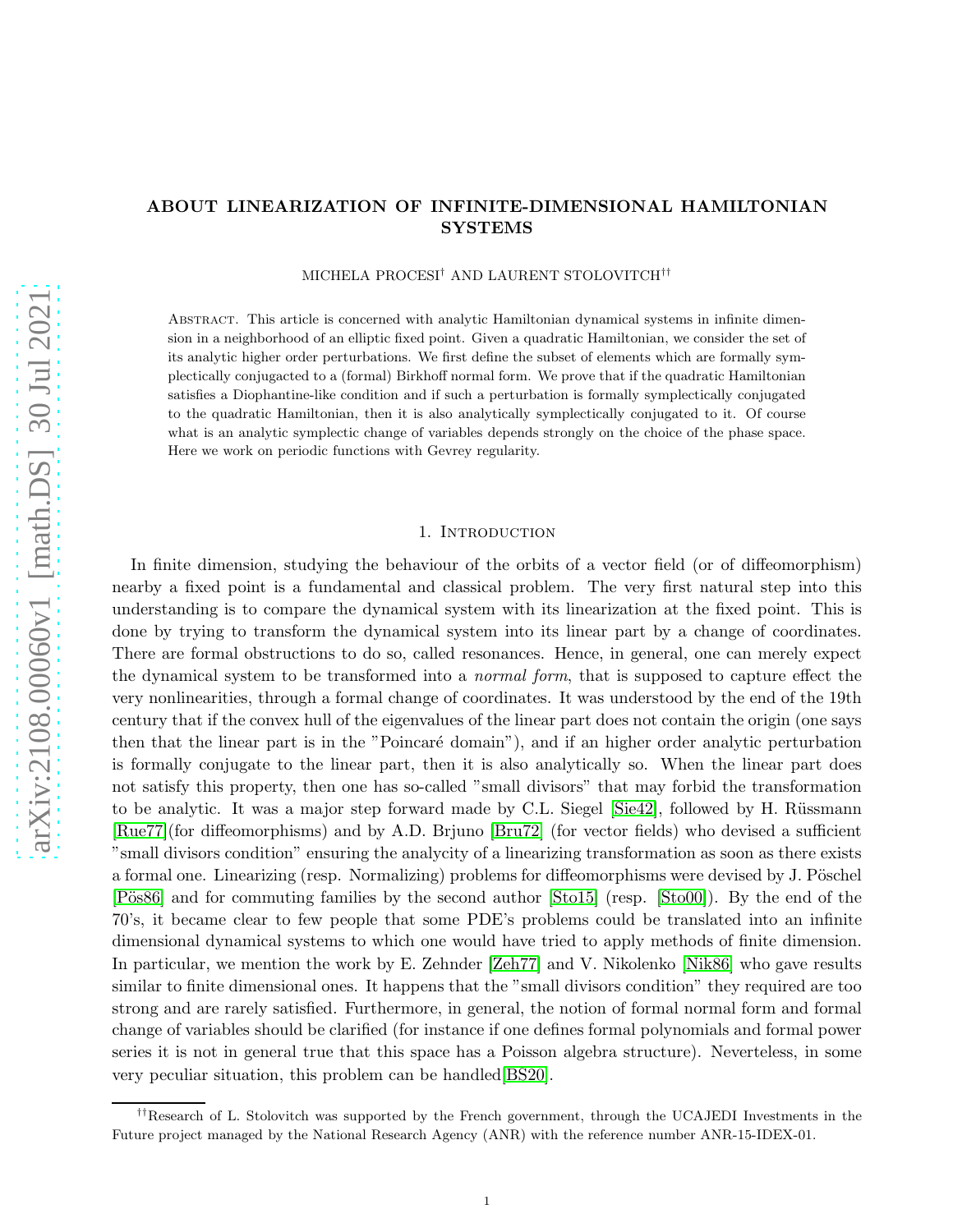Starting from the mid 80', there has been a lot of interest in studying long time behavior of solutions of PDEs. For those PDEs which can be considerered as Hamiltonian (infinite dimensional) dynamical systems related to a symplectic sturucture, one natural way to proceed is to prove the existence of finite dimensional invariant tori in the phase space. This usually implies the existence of quasi-periodic solutions, which are defined for all time. Lot of progresses has been done on the problem of extending KAM theory to PDEs. This circle of problems are very related, though distinct, to the ones solved in this article. Indeed, here one considers a dynamical system close to an elliptic fixed point with the purpose of conjugating it to its most simple *normal form* : its linear part at the fixed point. On the other hand, in KAM theory, one looks for the existence of a *finite dimensional invariant flat torus* on which the dynamics is the linear translation by a diophantine frequency. There is by now a wide literature dealing the subject related to semilinear PDEs, starting from [\[K88,](#page-26-7) Pös90, [KP96,](#page-26-9) [Way90,](#page-26-10) [CW93\]](#page-25-1), (for instance, see [\[EK10,](#page-25-2) [GYX,](#page-26-11) [PP16,](#page-26-12) [BKM18,](#page-24-1) [Y21\]](#page-26-13) for more recent treatments). It has been early understood that these results might be seen through elaborated versions of "Nash-Moser" theorem see for instance [\[Bou98,](#page-25-3) [BB15,](#page-24-2) [BCP,](#page-25-4) [CM18\]](#page-25-5). We finally mention [\[FGPr,](#page-25-6) [BBHM,](#page-24-3) [BM21,](#page-25-7) [FG\]](#page-25-8) for the case of fully-nonlinear PDEs. See also [\[BMP21,](#page-25-9) [CY21\]](#page-25-10) and references therein for infinitedimensional tori.

Birkhoff normal form (BNF) methods have been used in order to prove long time existence results and control of Sobolev norms for many classes of evolution PDEs close to an elliptic fixed point. Loosely speaking the point is to canonically transform  $H$  into a Hamiltonian Normal form which depends only on the actions plus a remainder term whose the Taylor polynomial, at the origin is of degree  $N + 1$ . If one achieves this then initial data which are  $\delta$ -small (with respect to the norm on the phase space) stay small (in the same norm) for times of order  $\delta^{-N}$ . A more precise formulation is given in the *Strategy section* below. Of course in the infinite dimensional setting this stability time depends strongly on the choice of the phase space as well as on the nature of the non-linear terms. A further problem is that in general it is not obvious that one can perform even one step of this procedure, indeed the generating function of the desired change of variables is a *formal* polynomial which in infinite dimension is not necessarily analytic. This is a particularly difficult problem in the case of PDEs with derivatives in the nonlinearity.

Let us briefly describe some of the literature. Regarding applications to PDEs (and particularly the NLS) the first results were given in [\[Bou96a\]](#page-25-11) by Bourgain, who proved that for any N there exists  $p = p(N)$  such that small initial data in the  $H^{p'+p}$  norm stay small in the  $H^{p'}$  norm, for times of order  $\delta^{-N}$ . Afterwards, Bambusi in [\[Bam99b\]](#page-24-4) proved that superanalytic initial data stay small in analytic norm for subexponentially long times. Following the strategy proposed in [\[Bam03\]](#page-24-5) for the Klein-Gordon equation Bambusi and Grébert in [\[BG03\]](#page-24-6) first considered NLS equations on  $\mathbb{T}^d$  and then, in [\[BG06\]](#page-24-7), proved polynomial bounds for a class of *tame-modulus* PDEs. Similar results were also proved for the Klein Gordon equation on tori and Zoll manifolds in [\[DS04\]](#page-25-12),[\[DS06\]](#page-25-13),[\[BDGS07\]](#page-24-8). Successively Faou and Grébert in [\[FG13\]](#page-25-14) considered the case of analytic initial data and proved subexponential bounds on the stability time for classes of NLS equations in  $\mathbb{T}^d$ . In [\[BMP18\]](#page-25-15) the first author with Biasco and Massetti studied an abstract Birkhoff normal form on *sequence spaces* proving subexponential stability times for Gevrey regular initial data. A similar result was proved in [\[CMW\]](#page-25-16). An interesting feature of the last three papers is that instead on relying on tameness properties they use the fact that the equations they study have some symmetries, namely they are gauge and translation invariant (actually in [\[BMP18\]](#page-25-15) the translation invariance condition is weakened).

All the preceding results regard semilinear PDEs. Regarding equations with derivatives in the nonlinearity, the first results were in [\[YZ14\]](#page-26-14) for the semilinear case. Then we mention [\[Del12,](#page-25-17) [D15\]](#page-25-18) for the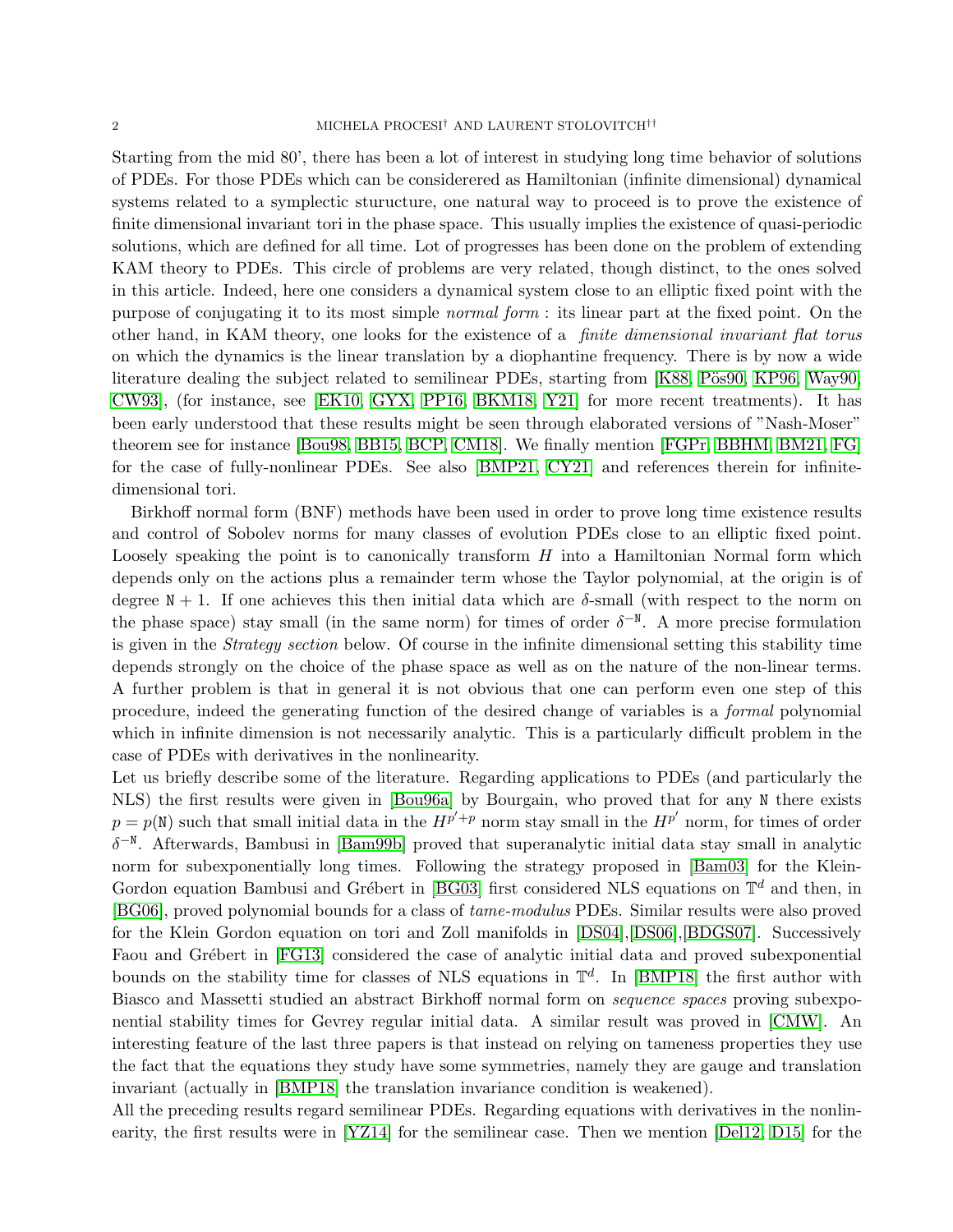Klein-Gordon equation, [\[BD18\]](#page-25-19) for the water waves and [\[FI18\]](#page-26-15) for the reversible NLS equation. Recently, Feola and Iandoli, [\[FI20\]](#page-26-16) prove polynomial lower bounds for the stability times of Hamiltonian NLS equations with two derivatives in the nonlinearity. In the context of infinite chains with a finite range coupling, similar considerations can be done and we mention [\[BFG88\]](#page-24-9).

1.1. Statements. We study Hamiltonians on infinite dimensional sequence spaces, which are higher order (M*-regular*) analytic perturbations of quadratic Hamiltonians nearby an elliptic fixed point (i.e a zero) and satisfying the *Momentum conservation* property, namely they are formally translation invariant, see Definition [8.](#page-4-0)

We first show that the space F of formal Hamiltonians in infinite variables  $u = (u_j)_{j \in \mathbb{Z}}$  satisfying this *Momentum conservation property* is well defined and closed w.r.t Poisson brackets, then we define a scaling degree (which is the homogeneity degree minus two, see Definition [2.3,](#page-4-1) so that the degree of the Poisson bracket of two functions is the sum of the respective degrees) so that  $\mathcal F$  has a natural filtered Lie algebra structure. Thus  $\mathcal F$  is decomposed in homogeneous components  $\mathcal F^d$  and we define  $\mathcal{F}^{\geq d}:=\widehat{\oplus}_{h\geq d}\mathcal{F}^h.$ 

Given a rationally independent  $\omega \in \mathbb{R}^{\mathbb{Z}}$ , namely such that all non-trivial finite rational combinations of  $\omega$  are non zero, we consider the affine space  $D_{\omega} + \mathcal{F}^{\geq 1}$  of formal Hamiltonians of the form

<span id="page-2-0"></span>(1) 
$$
H = D_{\omega} + P, \quad D_{\omega} = \sum_{j \in \mathbb{Z}} \omega_j |u_j|^2, \qquad P = O(u^3),
$$

and acting on this space we define the group of formal symplectic (i.e canonical) transformations  $e^{\{\mathcal{F}^{\geq 1},\}\}\$ . Finally we define the space of normal forms as those formal Hamiltonians which Poisson commute with  $D_{\omega}$ . We prove the following

Theorem. *All Hamiltonians* H *as above are formally symplectically conjugated to normal form. Moreover the normal form Hamiltonian associated to* H *is unique.*

Having properly developed the formal framework, we consider the question of formal vs. analytic linearization in the infinite dimensional setting on the phase space of Gevrey regular functions.

In order to keep technical difficulties to a minimum, we work on Nonlinear Schrödinger like Hamiltonians of the form with the standard symplectic structure on  $\ell_2 = \ell_2(\mathbb{Z}, \mathbb{C})$ . As phase space we consider the sequences of *Gevrey* regularity, namely we consider the weighted space

(2) 
$$
\mathbf{h}_{s,p,\theta} := \left\{ u \in \ell^2(\mathbb{Z}, \mathbb{C}) : \quad |u|_s^2 := \sum_{j \in \mathbb{Z}} \langle j \rangle^{2p} e^{2s \langle j \rangle^{\theta}} |u_j|^2 < \infty \right\}
$$

where  $\langle j \rangle := \max(|j|, 1), s > 0, p \ge \frac{1}{2}$  and  $0 < \theta < 1$ . Then, given  $r > 0$ , we consider the space of *M-regular Hamiltonians*  $P \in H_r(\mathbf{h}_{s,p,\theta})$ , such that the Cauchy majorant of the map  $u \to X_P(u)$  is analytic from the ball  $B_r(\mathbf{h}_{s,p,\theta})$ , centered at the origin and of radius r into  $\mathbf{h}_{s,p,\theta}$ .

Now we consider a Hamiltonian as in [\(1\)](#page-2-0), with the additional condition that  $P \in \mathcal{H}_{r_0}(\mathbf{h}_{s_0,p,\theta})$  and the frequency  $\omega$  is "Diophantine" in the following sense introduced by Bourgain [\[Bou05\]](#page-25-20). We set

(3) 
$$
\Omega := \left\{ \omega = (\omega_j)_{j \in \mathbb{Z}} \in \mathbb{R}^{\mathbb{Z}}, \quad \sup_j |\omega_j - j^2| < 1/2 \right\}
$$

**Definition 1.1.** Given  $\gamma > 0$ , we denote by  $D_{\gamma}$  the set of Diophantine frequencies

<span id="page-2-1"></span>(4) 
$$
D_{\gamma} := \left\{ \omega \in \Omega : |\omega \cdot \ell| > \gamma \prod_{n \in \mathbb{Z}} \frac{1}{(1 + |\ell_n|^2 \langle n \rangle^2)}, \quad \forall \ell \in \mathbb{Z}_{f}^{\mathbb{Z}} \setminus \{0\} \right\}.
$$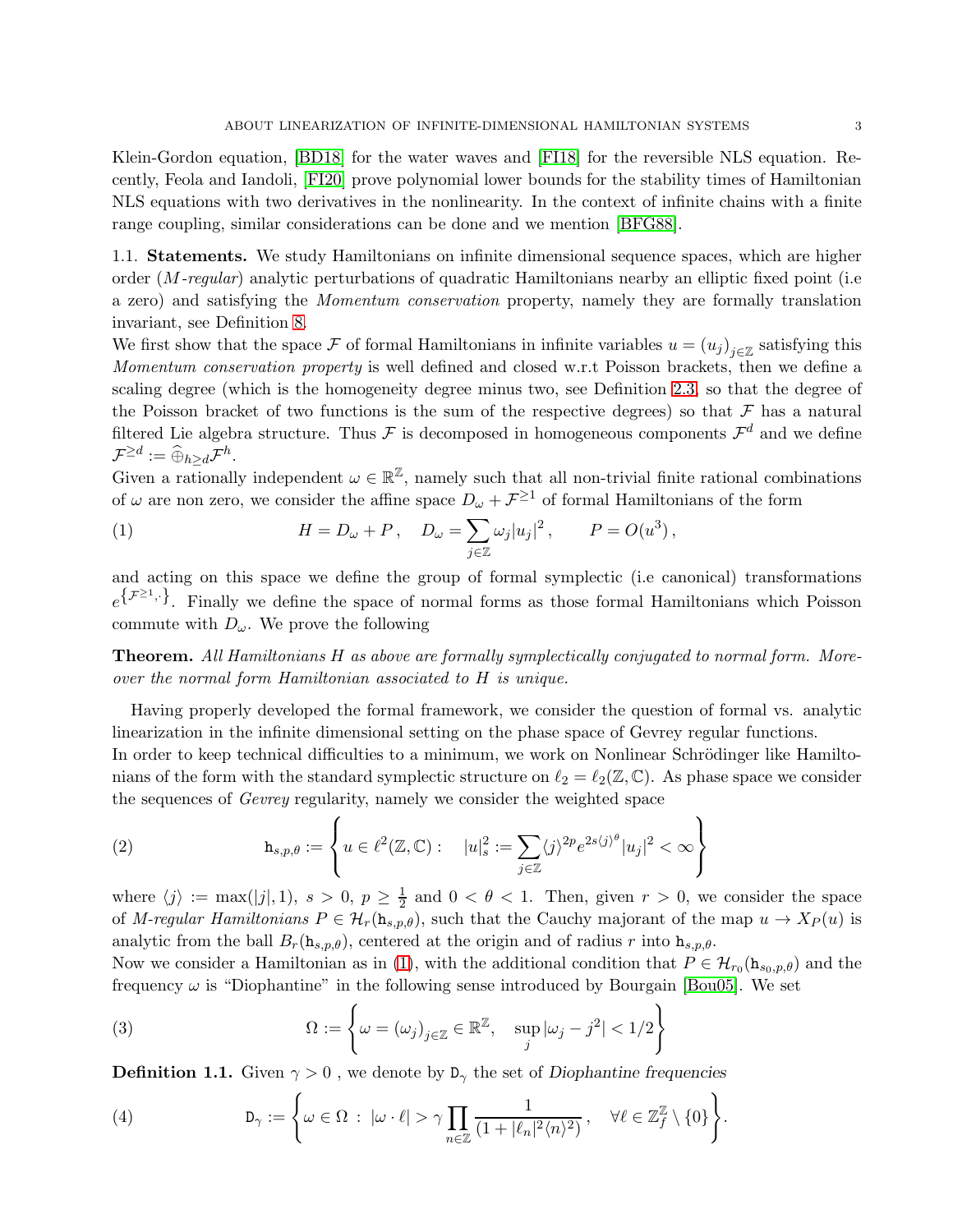The map  $(\omega_j)_{j\in\mathbb{Z}} \to (j^2 - \omega_j)_{j\in\mathbb{Z}}$  identifies  $\Omega$  with  $[-1/2, 1/2]^{\mathbb{Z}}$ . Hence we endow  $\Omega$  with the product topology and with the corresponding probability measure. With respect to such measure Diophantine frequencies are typical, namely  $\Omega \setminus D_{\gamma}$  has measure proportionally bounded by  $\gamma$  (see [\[BMP18\]](#page-25-15)[Lemma 4.1]).

Then we prove :

**Theorem.** If H is formally conjugated to  $D_{\omega}$ , then there exists  $r_1 < r_0$ ,  $s_1 > s_0$  and a close to identity *analytic symplectic change of variables*  $\Psi : B_{r_1}(\mathbf{h}_{s_1,p,\theta}) \to \mathbf{h}_{s_1,p,\theta}$  such that  $H \circ \Psi = \sum_{j \in \mathbb{Z}} \omega_j |u_j|^2$ .

1.2. Strategy. In order to describe our strategy consider a finite dimensional Hamiltonian system with a non-degenerate elliptic fixed point, which in the standard complex symplectic coordinates  $u_j = \frac{1}{\sqrt{2}}$  $\frac{1}{2}(q_j + \mathrm{i}p_j)$  is described by the Hamiltonian

<span id="page-3-0"></span>(5) 
$$
H = \sum_{j=1}^{n} \omega_j |u_j|^2 + O(u^3), \text{ where } \omega_j \in \mathbb{R} \text{ are the linear frequencies.}
$$

Here if the frequencies  $\omega$  are rationally independent, then one can perform the so-called Birkhoff normal form procedure: for  $N \geq 1$  Hamiltonian [\(5\)](#page-3-0) is transformed into

(6) 
$$
\sum_{j=1}^{n} \omega_j |u_j|^2 + Z + R,
$$

where Z depends only on the actions  $(|u_i|^2)_{i=1}^n$  while  $R = O(|u|^{N+3})$  has a zero of order at least  $N + 3$  in |u|. At each step, the generating function of the change of variables is a polynomial, so it is analytic and generates a flow in a sufficiently small ball  $B_{\delta}$  around the origin. It is well known that this procedure generically diverges in N, but assuming that  $\omega$  is appropriately non resonant, say diophantine<sup>[1](#page-3-1)</sup> one can control R and hence find  $N = N(\delta)$  which minimizes the size of the remainder R. It can be shown that it is bounded by an exponentially flat function of  $\delta$ , of order related to  $\tau$  (for a general treatment, see instance, [\[IoL05,](#page-26-17) [LS10\]](#page-26-18)). This phenomenon is also related to Nekhoroshev kind of result [Pös99, [BGG85,](#page-24-10) [N77,](#page-26-20) [Ni04,](#page-26-21) [BCG\]](#page-24-11).

If  $H$  in [\(5\)](#page-3-0) is "formally linearizable", namely there exists a formal symplectic change of variables which conjugates H to  $\sum_{j=1}^n \omega_j |u_j|^2$ , and  $\omega$  is Diophantine, then at each step of the procedure described above, uwe find  $Z = 0$  and one can prove convergence. In order to apply this general scheme in the infinite dimensional setting we first discuss the BNF procedure at the level of formal power series. Here the fundamental difference w.r.t. the finite dimensional case is that even polynomials can be just formal power series, so it is not a priori obvious that the space of formal power series is well defined and has a Poisson algebra structure (which coincides with the usual one on finite dimensional subspaces). As a simple example consider the formal power series  $H = \sum_j u_j$ , then

$$
\{H,\bar{H}\}=\sum_i\sum_j\{u_j\,,\bar{u}_i\}=\infty\,.
$$

We show that for translation invariant formal Hamiltonians the Poisson brackets are well defined (see also [\[FGP\]](#page-25-21) ), and that formal Hamiltonians are a filtered Lie algebra with respect to a *scaling degree*. Then we define a group of formal symplectic changes of variables, and prove our BNF result. In order to define our changes of variables and prove the group structure we strongly rely on the properties of the *scaling degree* as well as on the Baker Campbell Hausdorf formula.

<span id="page-3-1"></span><sup>&</sup>lt;sup>1</sup>A vector  $\omega \in \mathbb{R}^n$  is called diophantine when it is badly approximated by rationals, i.e. it satisfies, for some  $\gamma, \tau > 0$ ,  $|k \cdot \omega| \geq \gamma |k|^{-\tau}, \quad \forall k \in \mathbb{Z}^n \setminus \{0\}.$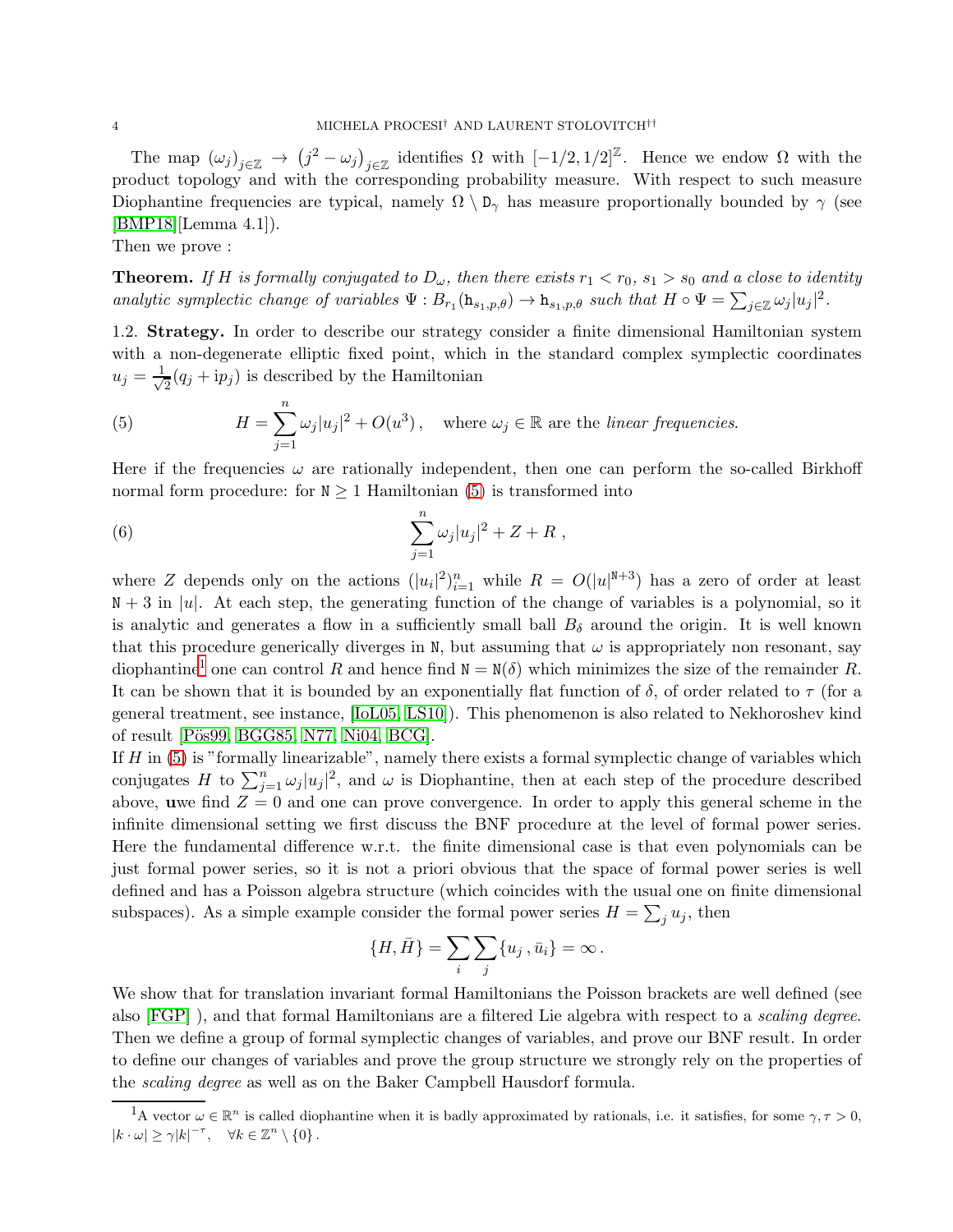Then we restrict to functions on the sequence space  $h_{s,p,\theta}$ , introduce the space of regular Hamiltonians and state the main relevant properties. All properties were proved in [\[BMP18\]](#page-25-15) in the more restrictive case of Gauge invariant Hamiltonians, so we follow the same strategy; for completeness we give all the proofs in the appendix. One we have all the basic properties needed to perform Birkhoff Normal Form, proving that formal linearizability implies analytic linearizability becomes a relatively straightforward induction.

# 2. Formal Birkhoff Normal on sequence spaces

As usual given a vector  $k \in \mathbb{Z}^{\mathbb{Z}}$ ,  $|k| := \sum_{j \in \mathbb{Z}} |k_j|$ . We denote  $\mathbb{N}_{f}^{\mathbb{Z}}$  $\frac{y}{f}$  to be the set of finitely supported sequences of non negative integers, similarly for  $\mathbb{Z}_f^{\mathbb{Z}}$  $\mathbb{Z}_f$ . If  $j \in \mathbb{Z}$  then  $\mathbf{e}_j \in \mathbb{Z}_f^{\mathbb{Z}}$  $\frac{y}{f}$  denotes the vector the j-coordinate of which is 1, while the others are zero.

**Definition 2.1** (Formal power series). We consider the space  $\mathcal F$  of formal power series expansions in  $u \in \mathbb{C}^{\mathbb{Z}}$ :

$$
H(u) = \sum_{\alpha,\beta \in \mathbb{N}_f^{\mathbb{Z}}} H_{\alpha,\beta} u^{\alpha} \bar{u}^{\beta} , \qquad u \in \mathbb{C}^{\mathbb{Z}}, \quad u^{\alpha} := \prod_{j \in \mathbb{Z}} u_j^{\alpha_j} \quad |v| := \sum_i |v_i|
$$

with the following properties:

- (1)  $H_{0,0} = 0$ ,  $H_{\mathbf{e}_0,0} = H_{0,\mathbf{e}_0} = 0$
- (2) Reality condition:

$$
(7) \t\t\t H_{\alpha,\beta} = \overline{H}_{\beta,\alpha} \, ;
$$

(3) Momentum conservation:

(8) 
$$
H_{\alpha,\beta} = 0 \quad \text{if } \pi(\alpha,\beta) := \sum_{j\in\mathbb{Z}} j(\alpha_j - \beta_j) \neq 0
$$

Remark 2.2. *The condition (3) means that the formal Hamiltonian is invariant w.r.t. the symmetry*  $u_j \to e^{ij\tau}u_j, \tau \in \mathbb{R}$ .

We shall denote

<span id="page-4-0"></span>
$$
\mathcal{M} := \{(\alpha, \beta) \in \mathbb{N}_f^{\mathbb{Z}} : \qquad \pi(\alpha, \beta) = 0\}
$$

so that  $H \in \mathcal{F}$  can be written as

$$
\sum_{(\alpha,\beta)\in\mathcal{M}}H_{\alpha,\beta}u^{\alpha}\bar{u}^{\beta}
$$

Finally we define

$$
(9) \qquad \mathcal{K}:=\left\{Z\in\mathcal{F}\,:\,Z(u)=\sum_{\alpha\in\mathbb{N}_{f}^{Z}}Z_{\alpha,\alpha}|u|^{2\alpha}\right\}\,,\qquad \mathcal{R}:=\left\{R\in\mathcal{F}\,:\,R(u)=\sum_{\alpha,\beta\in\mathcal{M}\colon\alpha\neq\beta}R_{\alpha,\beta}u^{\alpha}\bar{u}^{\beta}\right\}
$$

and we can decompose  $\mathcal{F} = \mathcal{K} \oplus \mathcal{R}$  as each element of  $\mathcal{F}$  can uniquely be expressed in term of monomials the coefficients of which is either zero or not zero.

<span id="page-4-1"></span>**Definition 2.3** (scaling degree). For  $d \in \mathbb{N}$ , we denote by  $\mathcal{F}^d \subset \mathcal{F}$  the vector space of homogeneous formal polynomials of degree  $d + 2$ , and define

$$
\mathcal{F}^{\leq d} = \oplus_{h \leq d} \mathcal{F}^h, \quad \mathcal{F}^{> d} := \widehat{\oplus}_{h > d} \mathcal{F}^h, \quad \mathcal{F}^{\geq d} := \mathcal{F}^{> d} \oplus \mathcal{F}^d, \mathcal{F} = \mathcal{F}^{\leq d} \oplus \mathcal{F}^{> d}, \dots
$$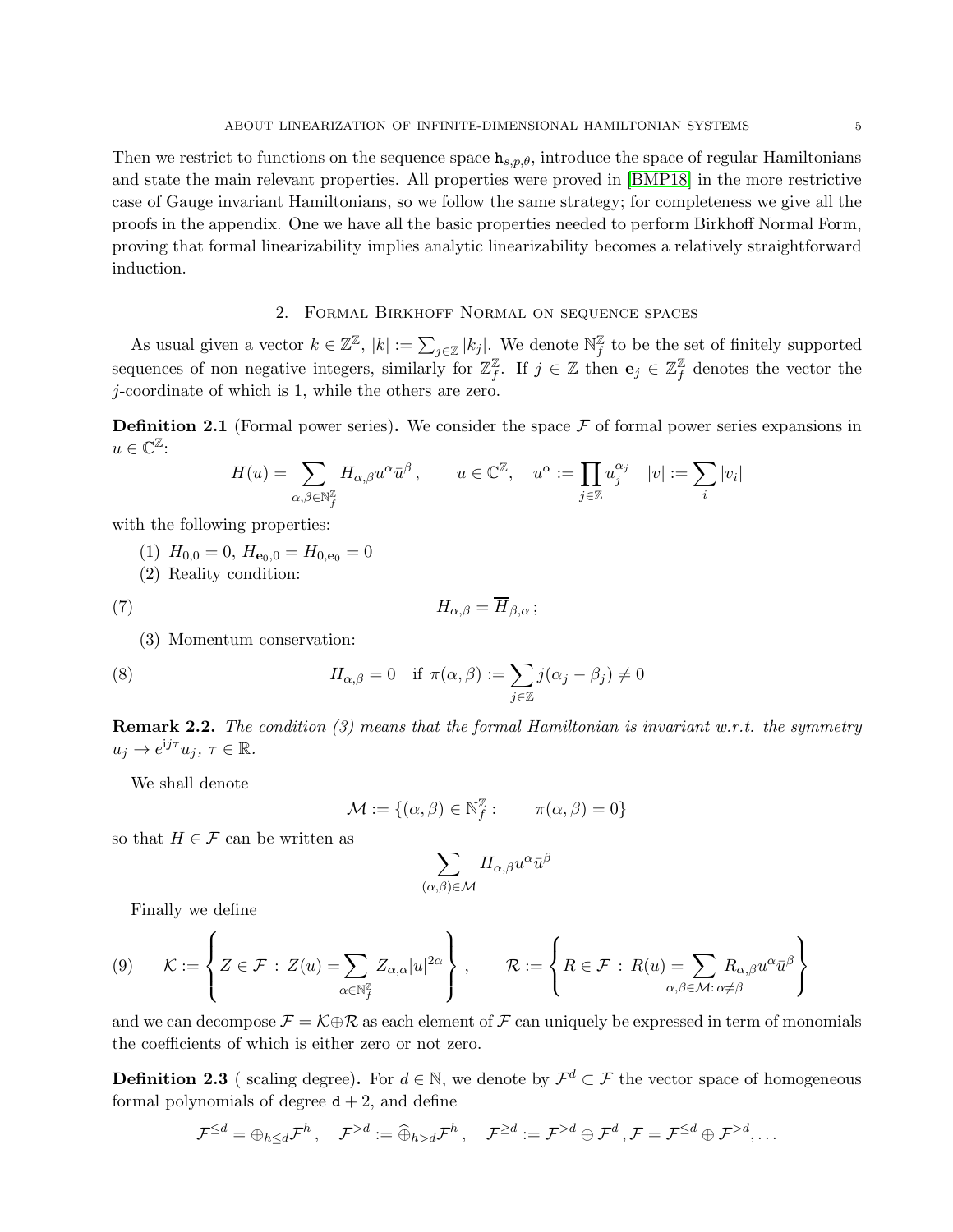We define the projections associated to these direct sum decompositions

$$
\Pi^{(\mathtt{d})}H=\sum_{|\alpha|+|\beta|=\mathtt{d}+2}H_{\alpha,\beta}u^{\alpha}\bar{u}^{\beta}\,,\quad \Pi^{(>\mathtt{d})}H=\sum_{|\alpha|+|\beta|>\mathtt{d}+2}H_{\alpha,\beta}u^{\alpha}\bar{u}^{\beta}\,,\ldots
$$

Elements of  $\mathcal{F}^{\geq d}$  (resp.  $\mathcal{F}^{> d}$ ) are said to be *of scaling order*  $\geq d+2$  (resp.  $> d+2$ ). In the sequel, for simplicity, we shall just say that an element of  $f \in \mathcal{F}^{\ge d}$  is of "order d" and we shall say that f is "exactly of order d" if it has a non vanishing component  $\Pi^{(d)}$  f in  $\mathcal{F}^d$ . Finally we define

$$
\Pi^{\mathcal{K}}H=\sum_{\alpha}H_{\alpha,\alpha}|u|^{2\alpha}\,,\quad \Pi^{\mathcal{R}}H=\sum_{\alpha\neq\beta}H_{\alpha,\beta}u^{\alpha}\bar{u}^{\beta}.
$$

We denote by  $\mathcal{K}^d := \mathcal{F}^d \cap \mathcal{K}$  and similarly for  $\mathcal{R}$  and  $\geq d, \leq d$ . Note that  $\mathcal{F} = \widehat{\oplus}_d \mathcal{F}^d$ .

**Remark 2.4.** Of course, since we are in infinite dimension, even if the  $\mathcal{F}^d$  are homogeneous they are *only formal polynomials. However if we restrict to monomials*  $u^{\alpha} \bar{u}^{\beta}$  with  $|\alpha_j| + |\beta_j| = 0$  *for all*  $j > N$ we are working on the usual space of polynomials on which we have the standard symplectic structure  $i\sum_{j\leq N} du_j \wedge d\bar{u}_j$ . We now show that such structure extends to  $\mathcal{F}$ .

<span id="page-5-1"></span>Proposition 2.5. *The following Formula* [\(10\)](#page-5-0) *is well defined and endows* F *with a Poisson algebra structure which is a filtered Lie algebra w.r.t. the*  $\mathcal{F}^{\geq d}$ 's.

<span id="page-5-0"></span>
$$
(10) \qquad \{F, G\} := \mathbf{i} \sum_{(\alpha^{(i)}, \beta^{(i)}) \in \mathcal{M}} F_{\alpha^1, \beta^1} G_{\alpha^2, \beta^2} \sum_j \left( \alpha_j^{(1)} \beta_j^{(2)} - \beta_j^{(1)} \alpha_j^{(2)} \right) u^{\alpha^{(1)} + \alpha^{(2)} - \mathbf{e}_j} \bar{u}^{\beta^{(1)} + \beta^{(2)} - \mathbf{e}_j}
$$

Before proving our assertion we need a technical lemma. Let  $\mathbf{e}_j \in \mathbb{N}^{\mathbb{Z}}_f$  $\frac{y}{f}$  be the *j*th vector of the standard basis.

Lemma 2.6. *1*) Given  $\alpha \in \mathbb{N}^{\mathbb{Z}}_f$  $\frac{\mathbb{Z}}{f}$  there is only a finite number of pairs  $\alpha^{(1)}, \alpha^{(2)} \in \mathbb{N}^{\mathbb{Z}}_f$  with  $\alpha =$  $\alpha^{(1)} + \alpha^{(2)}$ . 2) Given  $(\alpha, \beta) \in \mathcal{M}$  there is only a finite number of pairs  $(\alpha^{(1)}, \beta^{(1)})$ ,  $(\alpha^{(2)}, \beta^{(2)}) \in \mathcal{M}$ *and indices*  $j \in \mathbb{Z}$  *such that:* 

*i)* 
$$
(\alpha, \beta) = (\alpha^{(1)}, \beta^{(1)}) + (\alpha^{(2)}, \beta^{(2)}) - (\mathbf{e}_j, \mathbf{e}_j)
$$
  
*ii)* one has  $\alpha_j^{(1)} \beta_j^{(2)} + \alpha_j^{(2)} \beta_j^{(1)} \neq 0$ .

*Proof.* 1) is clear since for all j one has  $0 \leq (\alpha_1)_j \leq \alpha_j$ .

2) By item 1) we may divide  $(\alpha, \beta) = (a^{(1)}, b^{(1)}) + (a^{(2)}, b^{(2)})$  in a finite number of ways. Then the pairs  $(\alpha^{(1)}, \beta^{(1)}), (\alpha^{(2)}, \beta^{(2)})$  can only have one of the following forms (up to exchanging the indices)

A)  $(\alpha^{(1)}, \beta^{(1)}) = (\alpha^{(1)}, b^{(1)}) + (\mathbf{e}_j, \mathbf{e}_j), \quad (\alpha^{(2)}, \beta^{(2)}) = (\alpha^{(2)}, b^{(2)})$ 

B)  $(\alpha^{(1)}, \beta^{(1)}) = (a^{(1)}, b^{(1)}) + (\mathbf{e}_j, 0), \quad (\alpha^{(2)}, \beta^{(2)}) = (a^{(2)}, b^{(2)}) + (0, \mathbf{e}_j),$ 

for some index  $j \in \mathbb{Z}$ .

If we are in case A) then by condition ii) we have  $j \in \text{Supp}(a^{(2)} + b^{(2)})$ , which restricts to a finite number of possible j's. Otherwise in case B) by momentum conservation e have  $j = -\pi(a^{(1)}, b^{(1)}) =$  $\pi(a^{(2)}, b^{(2)})$  and again j is restricted to a finite number of possible choices.

*Proof of Proposition [2.5.](#page-5-1)* The fact that the Poisson bracket is well defined follows immediately from the previous Lemma. Indeed by construction

$$
\{F,G\}=\sum_{\alpha,\beta}P_{\alpha,\beta}u^{\alpha}\bar{u}^{\beta}\in\mathcal{F}
$$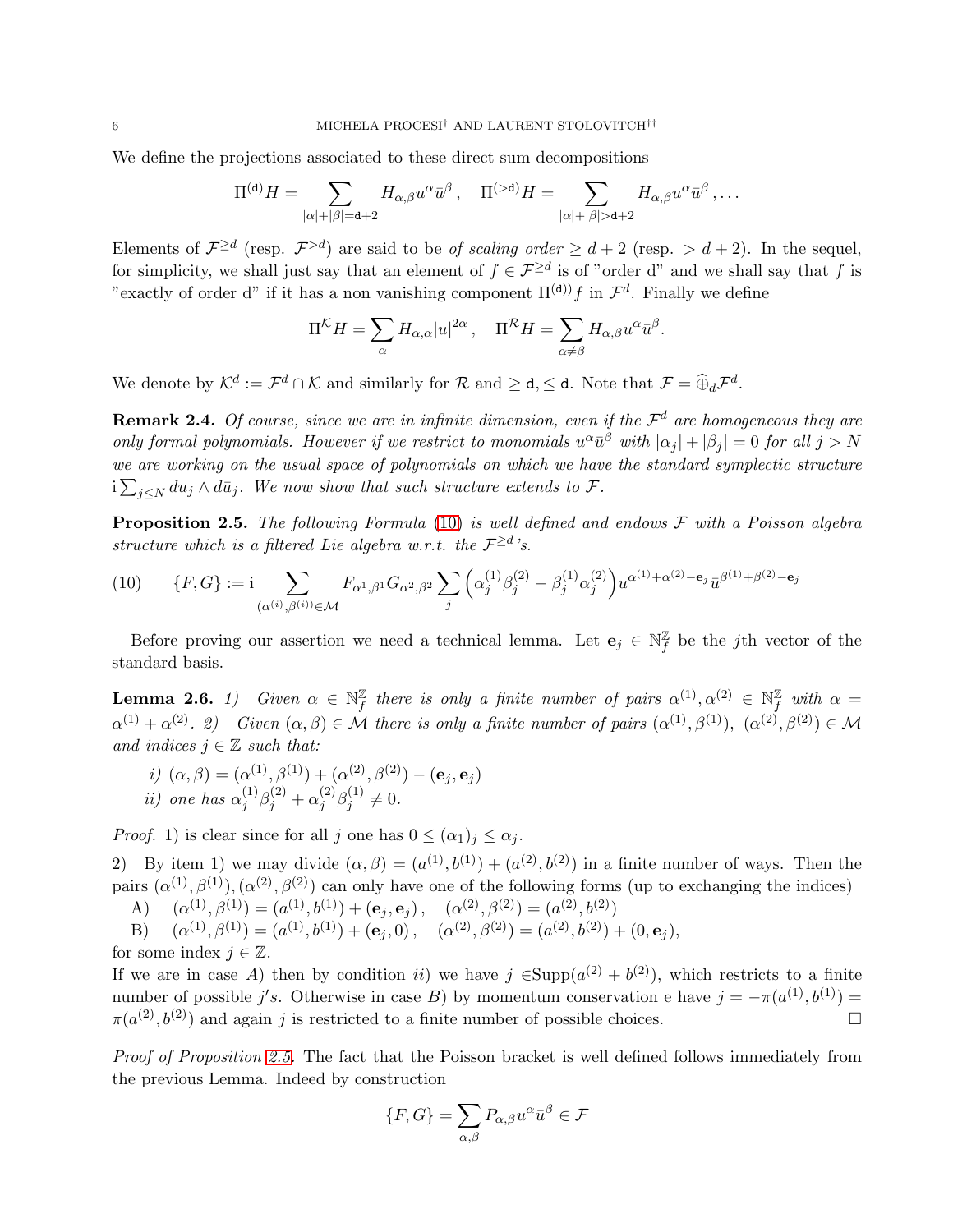where  $P_{\alpha,\beta} = 0$  if  $\pi(\alpha,\beta) \neq 0$  and otherwise

<span id="page-6-0"></span>(11) 
$$
P_{\alpha,\beta} = i \sum_{j} \sum_{\substack{\alpha^{(i)},\beta^{(i)} \in \mathbb{N}_{j}^{\mathbb{Z}} \colon \pi(\alpha^{(i)},\beta^{(i)}) = 0 \\ \alpha = \alpha^{(1)} + \alpha^{(2)} - e_j, \beta = \beta^{(1)} + \beta^{(2)} - e_j}} F_{\alpha^1,\beta^1} G_{\alpha^2,\beta^2} \left( \alpha_j^{(1)} \beta_j^{(2)} - \beta_j^{(1)} \alpha_j^{(2)} \right)
$$

Then item 2 of the previous Lemma implies that  $P_{\alpha,\beta}$  above is given by a finite sum.

The fact that it endows  $\mathcal F$  with a Poisson algebra structure follows from the fact that the infinitely many identities defining such a structure involve only a finite number of elements  $u_i, \bar{u}_i$  and then we are in the canonical Poisson algebra.

The filtered Lie algebra property comes from the fact that in [\(11\)](#page-6-0) we get  $|\alpha| + |\beta| = |\alpha^{(1)}| + |\alpha^{(2)}| +$  $|\beta^{(1)}| + |\beta^{(2)}| - 2$ , this shows that if  $F \in \mathcal{F}^{\ge d_1}$ , and  $G \in \mathcal{F}^{\ge d_2}$  then

(12) 
$$
|\alpha| + |\beta| \ge d_1 + 2 + d_2 + 2 - 2 = d_1 + d_2 + 2.
$$

so  $\{F,G\} \in \mathcal{F}^{\ge d_1+d_2}$ .

<span id="page-6-2"></span>**Remark 2.7.** Let  $H_i \in \mathcal{F}^{\geq d_i}$  be a sequence of formal Hamiltonians with  $d_{i+1} \geq d_i$  for all  $i \geq 1$ . Then *the series*

$$
H=\sum_{i=1}^\infty H_i\in \mathcal{F}^{\geq \mathsf{d}_1}
$$

*is well defined since for any*  $d \geq d_0$  *the projection* 

$$
\Pi^{(\mathsf{d})}H = \Pi^{(\mathsf{d})} \sum_{i:\mathsf{d}_i\leq \mathsf{d}} H_i
$$

*is a finite sum.*

We say that a linear operator  $L : \mathcal{F} \to \mathcal{F}$  is of order (or increase the order by) d if for all h

$$
L: \mathcal{F}^{\geq h} \to \mathcal{F}^{\geq h+\mathtt{d}}\,.
$$

<span id="page-6-1"></span>**Lemma 2.8.** *let*  $L_n$  *be a sequence of linear operators on* F *and let*  $d_n$  *be the order of*  $L_n$ . If the sequence  $d_n$  *increases to infinity then* 

$$
L := \sum_{n=1}^{\infty} L_n, \qquad T = \prod_{n=1}^{\infty} (\mathrm{id} + L_n) - \mathrm{id}
$$

are linear operators on  $\mathcal F$  of order  $d_1$ .

*Proof.* For the first statement, for all  $d \in \mathbb{N}$  let  $N(d)$  be the largest N such that  $d_N \leq d$ . By construction  $\Pi^{(\le d)} L_n K = 0$  for all  $n > N(d)$  and for any  $K \in \mathcal{F}$ . Then for all  $K \in \mathcal{F}$  and  $N > N(d)$ one has

$$
\Pi^{(\leq \mathsf{d})} \sum_{n=1}^N L_n K = \Pi^{(\leq \mathsf{d})} \sum_{n=1}^{N(\mathsf{d})} L_n K,
$$

and the claim follows.

Regarding the second statement we proceed similarly

$$
\prod_{n=1}^{N} (\mathrm{id} + L_n) = \prod_{n=1}^{N-1} (\mathrm{id} + L_n) + L_N \prod_{n=1}^{N-1} (\mathrm{id} + L_n),
$$

.

.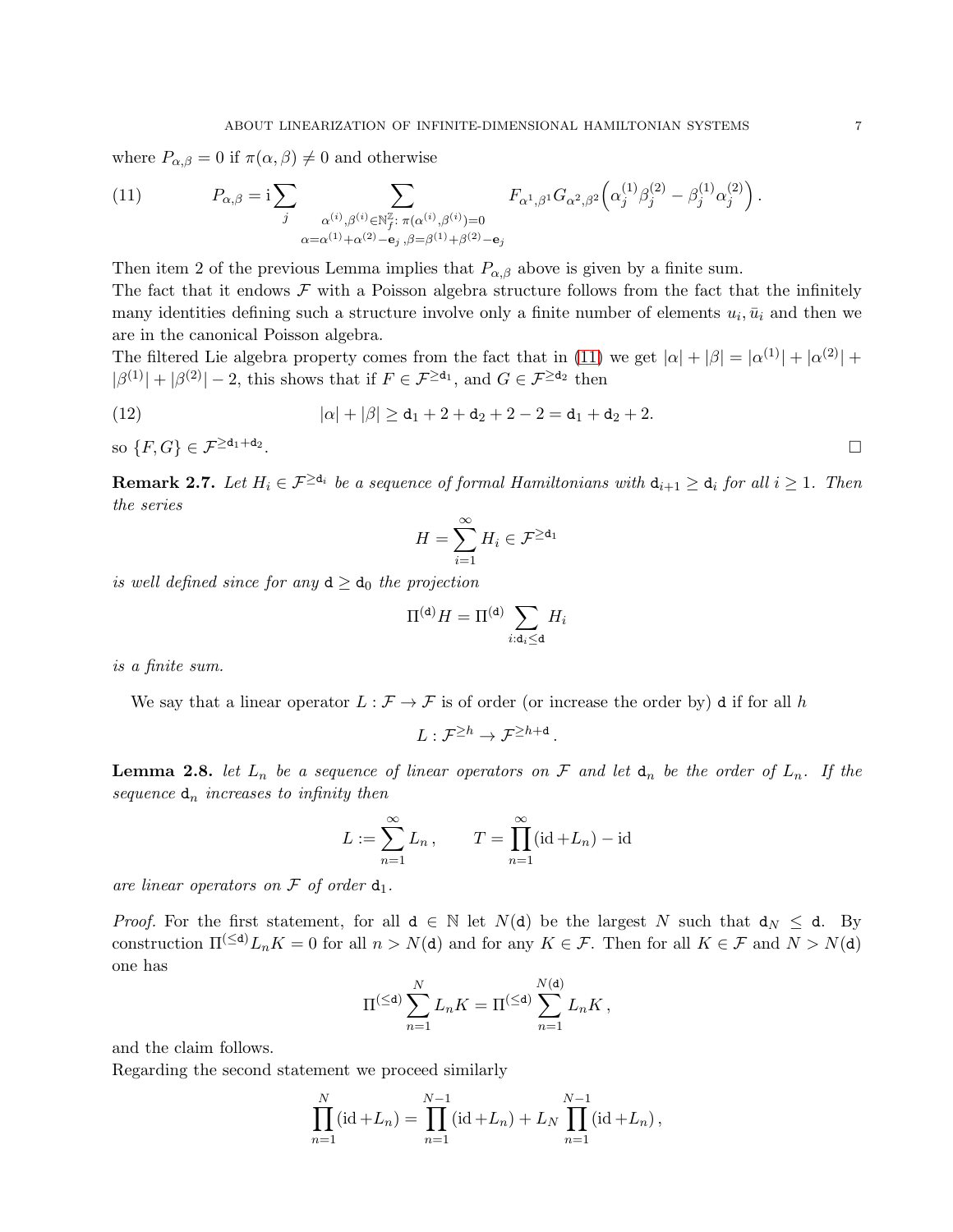hence, for all  $d \geq 0$  and all  $N > N(d)$ 

$$
\Pi^{(\leq d)}\prod_{n=1}^N (\mathrm{id}+L_n)=\Pi^{(\leq d)}\prod_{n=1}^{N(\mathrm{d})} (\mathrm{id}+L_n).
$$

As a direct consequence we have the following.

**Corollary 2.9.** *Given*  $G \in \mathcal{F}^{\geq d}$ , *with*  $d \geq 1$  *we define* 

(13) 
$$
ad_G := \{G, \cdot\}, \quad \Phi_G := \exp(\{G, \cdot\}) = \sum_{k \ge 0} \frac{ad_G^k}{k!},
$$

*then*  $\text{ad}_G$  *and*  $\Phi_G$  − *id are operators of order* **d***, namely* 

<span id="page-7-0"></span>
$$
\mathrm{ad}_G, \Phi_G - \mathrm{id} : \mathcal{F}^{\geq h} \to \mathcal{F}^{\geq h + d}.
$$

*Similarly for any sequence*  $b_k$  *one has that* 

$$
\sum_{k\geq \mathbf{n}} b_k {\rm ad}_G^k: \mathcal{F}^{\geq h} \to \mathcal{F}^{\geq h + \mathbf{dn}}\,.
$$

**Definition 2.10.** Given  $G \in \mathcal{F}^{\geq 1}$  we call the operator  $\Phi_G$  defined in [\(13\)](#page-7-0) a formal symplectic change of variables on F.

The following Lemma ensures the group structure of the formal symplectic changes of variables

<span id="page-7-2"></span>**Lemma 2.11** (Baker-Campbell-Haussdorf). *Given*  $F \in \mathcal{F}^{\ge d_1}$  *and*  $G \in \mathcal{F}^{\ge d_2}$ , *with*  $d_i \ge 1$ , *then there exists*  $K \in \mathcal{F}^{\geq 1}$ *, such that* 

$$
e^{\{G_{i}\}}e^{\{F_{i}\}} = e^{\{K_{i}\}}, \qquad K - F - G \in \mathcal{F}^{\ge d_{1} + d_{2}}
$$

*Proof.* By the Baker-Campbell-Hausdorff formula ([\[Se92\]](#page-26-22)[p.29]) one has

$$
K := \sum_{n=1}^{\infty} \frac{(-1)^{n-1}}{n} \sum_{r_i+s_i>0} \frac{[G^{r_1}F^{s_1} \dots G^{r_n}F^{s_n}]}{(\sum_{i=1}^{n} (r_i+s_i)) \prod_{i=1}^{n} r_i! s_i!}
$$

where

<span id="page-7-1"></span>(14) 
$$
[G^{r_1}F^{s_1} \dots G^{r_n}F^{s_n}] := \begin{cases} \mathrm{ad}_G^{r_1} \, \mathrm{ad}_F^{s_1} \dots \mathrm{ad}_G^{r_n} F & \text{if } s_n = 1 \\ \mathrm{ad}_G^{r_1} \, \mathrm{ad}_F^{s_1} \dots \mathrm{ad}_F^{s_{n-1}} G & \text{if } s_n = 0, \text{ and } r_n = 1 \\ 0 & \text{otherwise} \end{cases}
$$

Recalling that  $F \in \mathcal{F}^{\ge d_1}$  and  $G \in \mathcal{F}^{\ge d_2}$ , each term  $\mathrm{ad}_G^{r_1} \mathrm{ad}_F^{s_1} \dots \mathrm{ad}_G^{r_n} F$  (resp.  $\mathrm{ad}_G^{r_1} \mathrm{ad}_F^{s_1} \dots \mathrm{ad}_F^{s_{n-1}} G$ ) is of order  $(\sum_{i=1}^n r_i) d_2 + (\sum_{i=1}^n s_i) d_1 \ge n \min(d_1, d_2)$ . Hence setting  $N(d)$  to be the largest N such that  $N \min(d_1, d_2) \leq d$ n

$$
\Pi^{\le d} K = \Pi^{\le d} \sum_{n=1}^{N(d)} \frac{(-1)^{n-1}}{n} \sum_{r_i + s_i > 0} \frac{[G^{r_1} F^{s_1} \dots G^{r_n} F^{s_n}]}{(\sum_{i=1}^n (r_i + s_i)) \prod_{i=1}^n r_i! s_i!}
$$

Moreover if  $n \geq 2$  then the Hamiltonian in [\(14\)](#page-7-1) is of order  $\geq d_1 + d_2$ , so  $K - F - G \in \mathcal{F}^{\geq d_1 + d_2}$ .  $\Box$ 

 $\Box$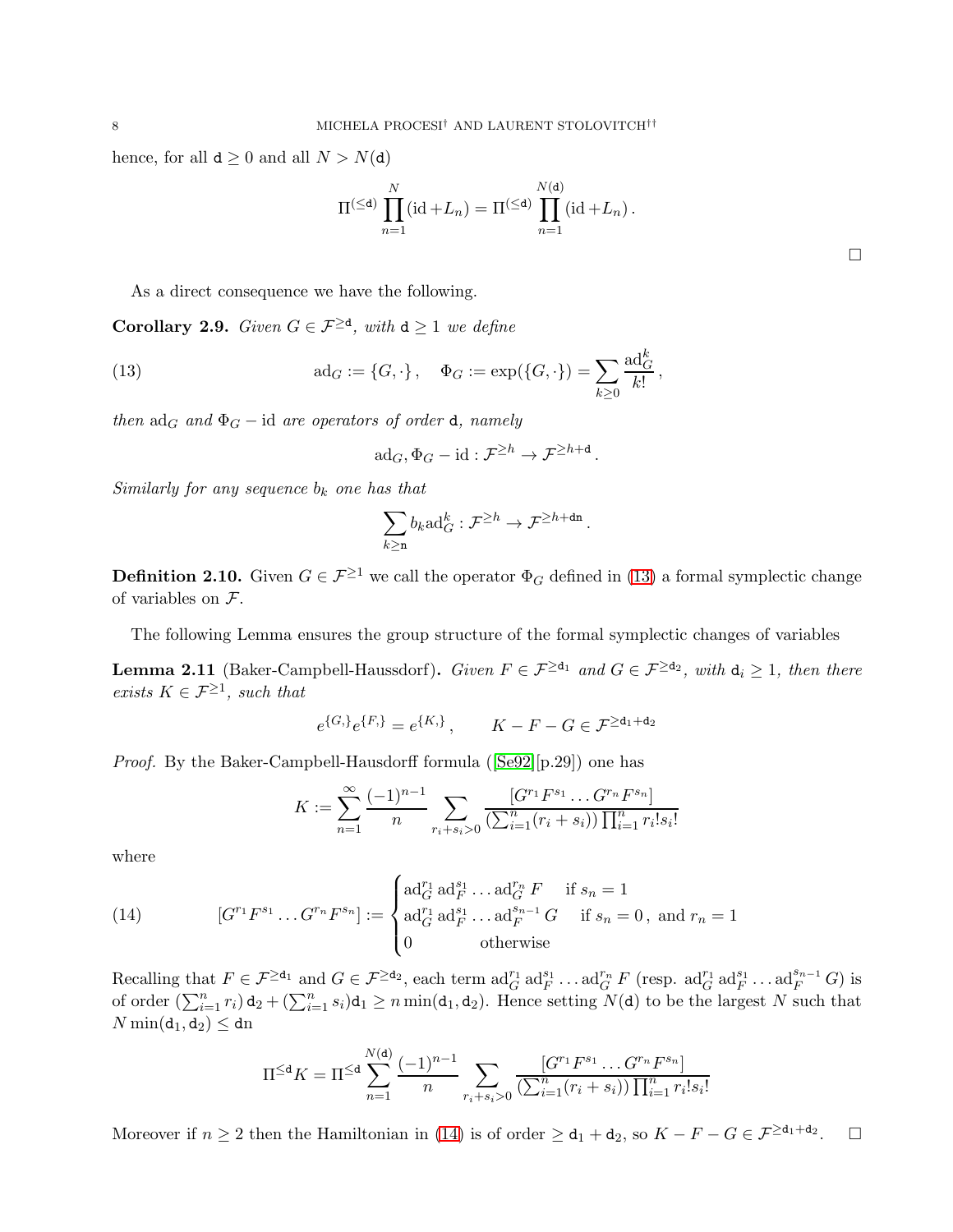<span id="page-8-1"></span>**Lemma 2.12.** *Given a sequence of generating functions*  $G_i \in \mathcal{F}^{\geq d_i}$  *with*  $d_{i+1} > d_i \geq 1$  *then there exists*  $G \in \mathcal{F}^{\geq d_1}$  *such that the composition* 

$$
\prod_i e^{\{G_i\}} = e^{\{\mathcal{G}_i\}}
$$

*Proof.* By Lemma [2.8](#page-6-1) with  $L_n = e^{\{G_n\}} - id$  we know that  $\prod_i e^{\{G_i\}}$  is a well defined operator of  $\mathcal{F}$ . Using Lemma [2.11](#page-7-2) we can define  $F_k \in \mathcal{F}^{\geq 1}$  iteratively so that

 $e^{\{F_k,\cdot\}} = e^{\{G_k,\cdot\}}e^{\{F_{k-1},\cdot\}}$ 

since  $e^{\{G_k, \cdot\}}$  – id is of order  $d_k$  there exists  $N(d)$  such that if  $k > N(d)$  then

$$
\Pi^{(\leq \mathbf{d})} F_k = \Pi^{(\leq \mathbf{d})} F_{N(\mathbf{d})}
$$

Then  $G = \lim_{k \to \infty} F_k$  is well defined.

For any vector  $\omega \in \mathbb{R}^{\mathbb{Z}}$  such that

$$
\omega \cdot \ell \neq 0\,, \quad \forall \ell \in \mathbb{Z}_f^{\mathbb{Z}} \setminus \{0\}\,,
$$

we define the *non-resonant* quadratic Hamiltonian

$$
D_{\omega}:=\sum_j \omega_j |u_j|^2
$$

.

<span id="page-8-0"></span>**Lemma 2.13.** The operator  $\mathrm{ad}_{D_{\omega}}$  is invertible on  $\mathcal{R}^{(\mathbf{d})}$  for all  $\mathbf{d}$ .

*Proof.* Given  $F \in \mathcal{R}^{(\mathsf{d})}$ , we have

$$
\{D_{\omega},G\}=\mathrm{i}\sum_{\substack{\alpha^{(2)},\beta^{(2)}\in\mathbb{N}^{\mathbb{Z}},\\|\alpha^{(2)}|+|\beta^{(2)}|<\infty\,,\,\pi(\alpha^{(2)},\beta^{(2)})=0}}G_{\alpha^2,\beta^2}\left(\sum_j\omega_j\Big(\beta_j^{(2)}-\alpha_j^{(2)}\Big)\right)u^{\alpha^{(2)}}\bar{u}^{\beta^{(2)}}=F
$$

Hence, we have  $G := \mathrm{ad}_{D_{\omega}}^{-1}(F)$  with for all  $\alpha^{(2)}$ ,  $\beta^{(2)} \in \mathbb{N}^{\mathbb{Z}}$ ,  $\alpha^{(2)} \neq \beta^{(2)}$  with  $|\alpha^{(2)}| + |\beta^{(2)}| < \infty$  and  $\pi(\alpha^{(2)},\beta^{(2)})=0,$ 

$$
G_{\alpha^2,\beta^2}:=F_{\alpha^2,\beta^2}\left(\sum_j \mathrm{i}\omega_j\Big(\beta_j^{(2)}-\alpha_j^{(2)}\Big)\right)^{-1},\quad G_{\alpha^2,\alpha^2}=0.
$$

<span id="page-8-3"></span>Proposition 2.14 (Birkhoff Normal Form). *Given any formal Hamiltonian of the form*

$$
(15) \t\t\t H = D_{\omega} + Z + R
$$

*where*  $Z \in \mathcal{K}^{\geq 2}$  *and*  $R \in \mathcal{F}^{\geq d}$  *with*  $d \geq 1$ *, then* 

(1) **Formal Normal Form:** *there exists*  $S \in \mathcal{F}^{\geq d}$  *such that* 

<span id="page-8-2"></span>
$$
e^{\{S,\cdot\}}H=D_{\omega}+\widetilde{Z},\quad \widetilde{Z}-Z\in\mathcal{K}^{\geq d}.
$$

(2) **Uniqueness:** *if*  $G \in \mathcal{F}^{\geq 1}$  *is such that*  $e^{\{G,\cdot\}}H \in \mathcal{K}$  *then*  $e^{\{G,\cdot\}}H = e^{\{S,\cdot\}}H$ *. Hence to each* H as above we can associate a unique  $Z_H \in \mathcal{K}^{\geq 2}$  such that  $e^{\{S,\cdot\}}H = D_\omega + Z_H$ .

 $\Box$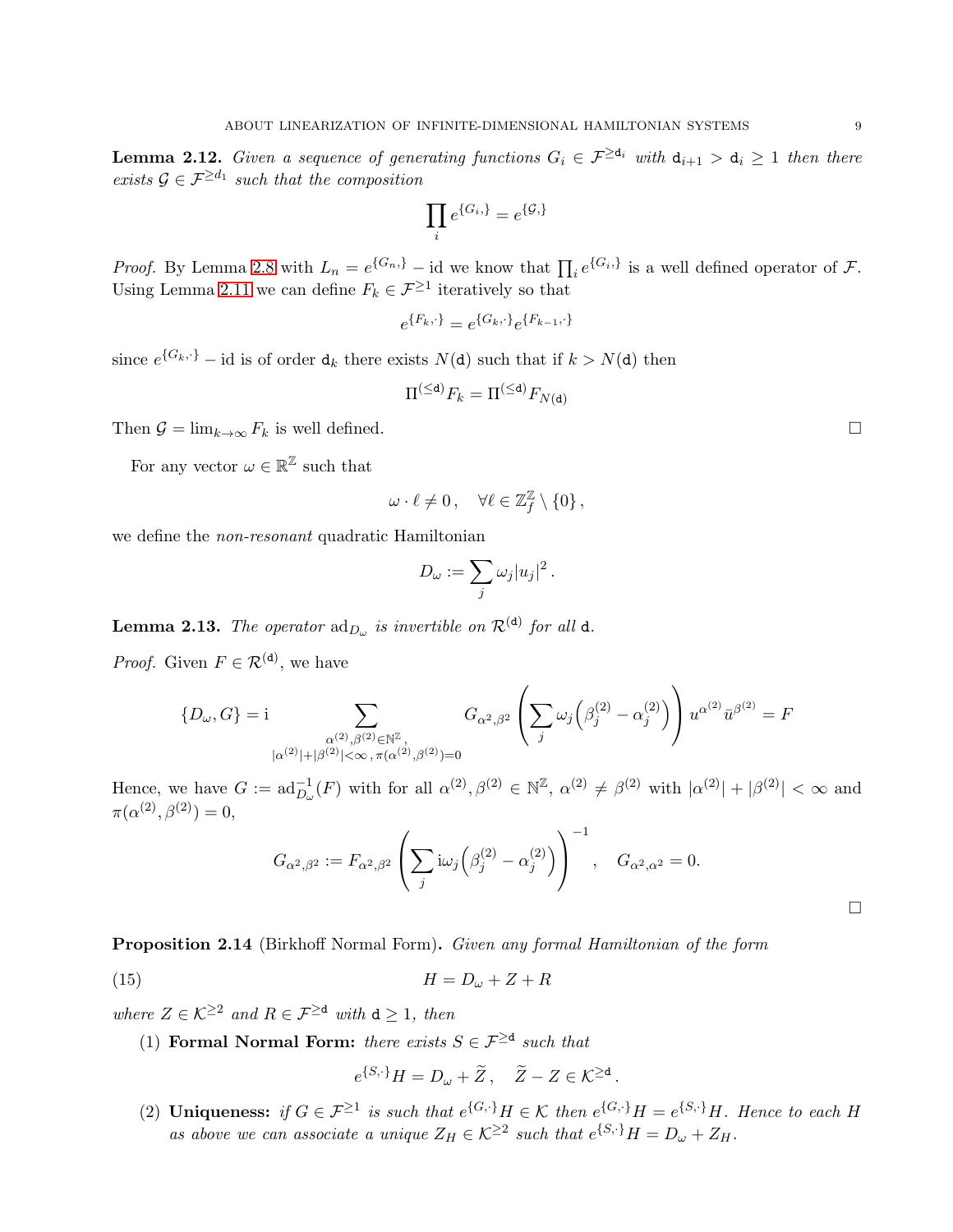*Proof.* For item (1) Let us first consider the case  $d \geq 2$ . we start with a Hamiltonian  $H_0 \in \mathcal{F}$  of the form  $D_{\omega} + Z_0 + P_0$  with  $P_0 \in \mathcal{F}^{\geq d}$  and we iteratively construct a sequence of generating functions  $S_i \in \mathcal{R}^{\geq 2i+d}$  and Hamiltonians  $H_i$  by setting

$$
\{D_{\omega}, S_i\} = \Pi^{\mathcal{R}} H_i, \quad H_{i+1} = e^{\{S_i, \cdot\}} H_i.
$$

We now show inductively that for each  $i$ 

$$
\Pi^{(<2i+d)}\Pi^{\mathcal{R}}H_i=0\,,\quad S_i\in\mathcal{R}^{\geq 2i+d}
$$

so in other words

$$
H_i = D_{\omega} + Z_i + P_i, \quad Z_i \in \mathcal{K} \cap \mathcal{F}^{\leq 2i+d-1}, \quad P_i \in \mathcal{F}^{\geq 2i+d}.
$$

For  $i = 0$  we just set  $Z_0 = \prod_{i=1}^{d} Z_i$  and  $P_0 = R + \prod_{i=1}^{d} Z_i$ . By induction we assume that  $P_i \in \mathcal{F}^{\geq 2i+d}$ . Then by Lemma [2.13,](#page-8-0)  $S_i \in \mathcal{F}^{\geq 2i+d}$ .

$$
e^{\{S_i, \cdot\}}H_i = D_{\omega} + Z_i + P_i + \{S_i, D_{\omega}\} + \sum_{h=2}^{\infty} \frac{\text{ad}_{S_i}^{h-1}}{h!} \{S_i, D_{\omega}\} + \sum_{k=1}^{\infty} \frac{\text{ad}_{S_i}^k}{k!} (Z_i + P_i)
$$
  
=  $D_{\omega} + Z_i + \Pi^{\mathcal{K}}P_i - \sum_{k=1}^{\infty} \frac{\text{ad}_{S_i}^k}{(k+1)!} \Pi^{\mathcal{R}}P_i + \sum_{k=1}^{\infty} \frac{\text{ad}_{S_i}^k}{k!} (Z_i + P_i).$ 

So we may set

$$
Z_{i+1} := Z_i + \Pi^{(2i+d+2)} \Pi^K P_i, \quad P_{i+1} = e^{\{S_i, \cdot\}} H_i - D_\omega - Z_{i+1}
$$

and verify that  $P_{i+1} \in \mathcal{F}^{\geq 2i+d+2}$  by applying Proposition [2.5](#page-5-1) and noticing that, since  $4i+2d \geq 2i+d+2$ , the term of lowest degree is  $\{S_i, Z\}$ .

Then we set

$$
\widetilde{Z} = \lim_{i \to \infty} Z_i = Z_0 + \sum_{i=0}^{\infty} \Pi^{\leq 2i + d + 1} \Pi^K P_i = Z_0 + \Pi^K \sum_{i=0}^{\infty} \Pi^{(< 2i + d + 2)} \Pi^{(\geq 2i + d)} P_i,
$$

which is well defined by Remark [2.7.](#page-6-2) Finally by Lemma [2.12](#page-8-1) we can define  $S \in \mathcal{F}^{\geq d}$  so that

$$
e^{\{S,\cdot\}} = \prod_{i=0}^{\infty} e^{\{S_i,\cdot\}}.
$$

If  $d = 1$  we perform a preliminary step in order to increase the degree by one and then we start the procedure explained above. We start with  $H = D_{\omega} + P$ , with  $P := R + Z$ . As before we fix  $S \in \mathcal{R}^{\geq 1}$ so that  $\{D_{\omega}, S\} = \Pi^{\mathcal{R}} H$  we set

$$
H_0 := e^{\{S,\cdot\}}H = D_\omega + \Pi^K P - \sum_{k=1}^\infty \frac{\text{ad}_S^k}{(k+1)!} \Pi^{\mathcal{R}} P + \sum_{k=1}^\infty \frac{\text{ad}_S^k}{k!} P.
$$

then fixing  $Z_0 := \Pi^{\leq 2} \Pi^{\mathcal{K}} P$  and  $P_0 := H_0 - D_\omega - Z_0$  we are in the setting of the previous case.

Regarding item (2) we remark that If  $e^{\{S_1,\cdot\}}$  transforms a normal form  $D_{\omega} + K_1$  into a normal form  $D_{\omega} + K_2$ , then

$$
e^{\{S_1,\cdot\}}(D_{\omega}+K_1)=D_{\omega}+K_1+\sum_{h=1}^{\infty}\frac{\mathrm{ad}_{S_1}^{h-1}}{h!}\{S_1,D_{\omega}+K_1\}=D_{\omega}+K_2.
$$

Since  $\mathcal{K} = \mathcal{K}^{\geq 2}$  and  $S \in \mathcal{H}^{\geq 1}$ , comparing homogeneous terms of degree 1 we get  $\{S_1, D_\omega\} = 0$  so we should have  $S_1^{(1)} \in \mathcal{K}$  which can only be possible if  $S_1^{(1)} = 0$ . Comparing homogeneous terms of degree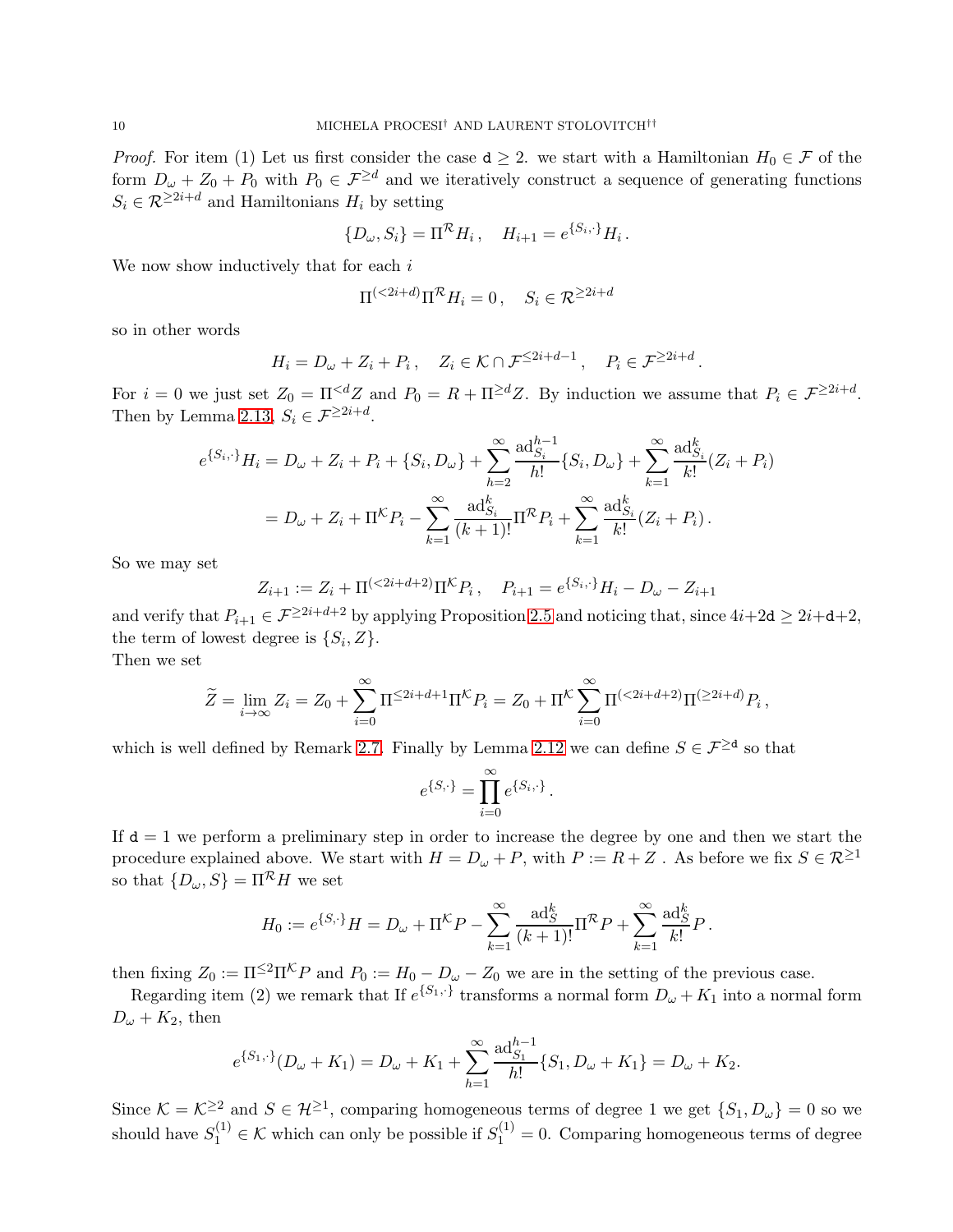2, we obtain  $K_1^{(2)} - K_2^{(2)} + \{S_1^{(2)}\}$  $\{S_1^{(2)}, D_{\omega}\} = 0.$  Recalling that  $\{S_1^{(2)}\}$  $\{A_{1}^{(2)}, D_{\omega}\}\in\mathcal{R}$  we have  $K_1^{(2)} - K_2^{(2)} \in \mathcal{K} \cap \mathcal{R}$ is zero and  $S_1^{(2)} \in \mathcal{K}$ . Assuming that  $K_1^{(j)} = K_2^{(j)} \in \mathcal{K}$  and  $S_1^{(j)} \in \mathcal{K}$  for  $2 \le j \le m$ . Then we have

$$
K_1^{(m+1)} - K_2^{(m+1)} + \{S_1^{(m+1)}, D_\omega\} + \sum_{h=2}^{\infty} \frac{1}{h!} \left( \sum_{j_1 + \dots + j_l = m+1} \{S_1^{(j_1)}, \{S_1^{(j_2)}, \dots \{S_1^{(j_h)}, D_\omega\}\}\}\n+ \sum_{j_1 + \dots + j_h + j_{h+1} = m+1} \{S_1^{(j_1)}, \{S_1^{(j_2)}, \dots \{S_1^{(j_h)}, K_1^{(j_{h+1})}\}\}\}\right) = 0
$$

By induction and since  $D_{\omega}$  is non resonant, then both sums above are zero. Hence, we the same reasoning as above, we obtain  $K_1^{(m+1)} = K_2^{(m+1)} \in \mathcal{K}$  and  $S_1^{(m+1)} \in \mathcal{K}$ . The result follows from Proposition [2.12.](#page-8-1)

<span id="page-10-0"></span>**Corollary 2.15.** *For any* H *as in* [\(15\)](#page-8-2), if for  $G \in \mathcal{F}^{\geq 1}$  one has  $e^{\{G,\cdot\}}H = D_{\omega} + Z + R$  with  $R \in \mathcal{F}^{\geq d_1}$ *then*  $Z - Z_H \in \mathcal{K}^{\geq d_1}$ .

*Proof.* By Proposition [2.14](#page-8-3) (1) there exists  $S \in \mathcal{F}^{\ge d_1}$  which normalizes  $D_\omega + Z + R$  to  $D_\omega + \widetilde{Z}$  with  $\widetilde{Z} - Z \in \mathcal{F}^{\geq d_1}$ . By Lemma [2.12](#page-8-1) there exists  $G_1 \in \mathcal{F}$  such that  $e^{\{G_1, \cdot\}} = e^{\{S, \cdot\}} e^{\{G, \cdot\}}$ . Since  $G_1$  puts H in normal form, by Proposition [2.14](#page-8-3) (2),  $\widetilde{Z} = Z_H$  and the result follows.

**Definition 2.16.** We say that H is formally linearizable if  $Z_H = 0$ .

<span id="page-10-1"></span>Corollary 2.17. *If* H *is formally linearizable and there exists a formal symplectic change of variables*  $with e^{\{S,\cdot\}}H = D_{\omega} + Z + R$  with  $R \in \mathcal{F}^{\geq d}$  and  $Z \in \mathcal{K}^{< d}$  (this last condition does not imply any loss *of generality)* then  $Z = 0$ .

*Proof.* This follows directly from Corollary [2.15.](#page-10-0) □

If we know a priori that H is formally linearizable then we get a faster growth of the degree of  $P_i$ .

<span id="page-10-2"></span>**Lemma 2.18.** *. If*  $H_0 \in \mathcal{F}$  *of the form*  $D_\omega + P_0$  *with*  $P_0 \in \mathcal{F}^{\geq 1}$  *is formally linearizable then the sequence of generating functions*

$$
\{D_{\omega}, S_i\} = \Pi^{\mathcal{R}} H_i, \quad H_{i+1} = e^{\{S_i, \cdot\}} H_i.
$$

*satisfies*

$$
H_i = D_\omega + P_i \,, \quad P_i \in \mathcal{F}^{\geq 2^i} \,.
$$

*Proof.* By induction we assume that  $P_i \in \mathcal{F}^{\geq 2^i}$ . Then by construction  $S_i \in \mathcal{F}^{\geq 2^i}$ .

$$
e^{\{S_i, \cdot\}}H_i = D_{\omega} + P_i + \{S_i, D_{\omega}\} + \sum_{h=2}^{\infty} \frac{\text{ad}_{S_i}^{h-1}}{h!} \{S_i, D_{\omega}\} + \sum_{k=1}^{\infty} \frac{\text{ad}_{S}^{k}}{k!} P_i
$$
  
=  $D_{\omega} + \Pi^k P_i - \sum_{k=1}^{\infty} \frac{\text{ad}_{S_i}^{k}}{(k+1)!} \Pi^k P_i + \sum_{k=1}^{\infty} \frac{\text{ad}_{S_i}^{k}}{k!} P_i$   
=:  $D_{\omega} + \Pi^{<2^{i+1}} \Pi^k P_i + P_{i+1}$ .

By Proposition [2.5](#page-5-1) the two series in the formula above are in  $\mathcal{F}^{2^{i+1}}$  so to prove our claim we only need to show  $\Pi^{\mathcal{K}}\Pi^{<2^{i+1}}P_i = 0$ . This is a consequence of Corollary [2.17.](#page-10-1)

 $\Box$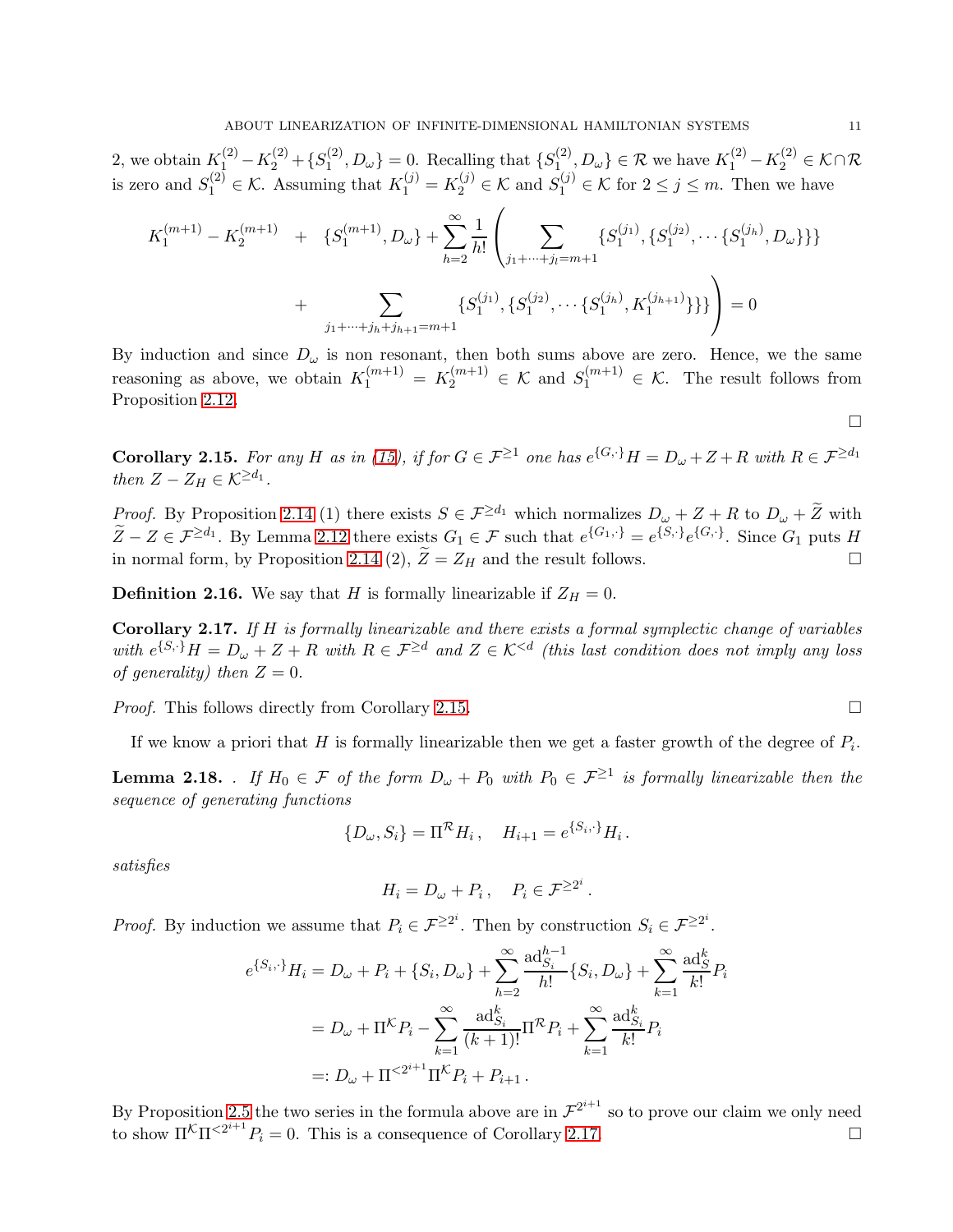#### 3. Regular Hamiltonians

We now revisit the formal Birkhoff normal form in the case of analytic Hamiltonians. We start by introducing an appropriate functional setting.

3.1. Spaces of Hamiltonians. Let us consider the weighted space

$$
\mathbf{h}_s = \mathbf{h}_{s,p,\theta} := \left\{ u \in \ell^2(\mathbb{Z},\mathbb{C}): \quad |u|_s^2 := \sum_{j \in \mathbb{Z}} \langle j \rangle^{2p} e^{2s \langle j \rangle^{\theta}} |u_j|^2 < \infty \right\}
$$

where  $\langle j \rangle := \max(|j|, 1), p \geq \frac{1}{2}$  $\frac{1}{2}$  and  $0 < \theta \leq 1$ . The spaces  $h_{s,p,\theta}$  are contained in  $\ell^2(\mathbb{C})$ , so we endow them with the standard symplectic structure coming from the Hermitian product on  $\ell^2(\mathbb{C})$ . We identify  $\ell^2(\mathbb{C})$  with  $\ell^2(\mathbb{R}) \times \ell^2(\mathbb{R})$  through  $u_j = (x_j + iy_j)/\sqrt{2}$  and induce on  $\ell^2(\mathbb{C})$  the structure of a real symplectic Hilbert space<sup>[2](#page-11-0)</sup> by setting, for any  $(u^{(1)}, u^{(2)}) \in \ell^2(\mathbb{C}) \times \ell^2(\mathbb{C}),$ 

$$
\langle u^{(1)}, u^{(2)} \rangle = \sum_j \left( x_j^{(1)} x_j^{(2)} + y_j^{(1)} y_j^{(2)} \right), \quad \omega(u^{(1)}, u^{(2)}) = \sum_j \left( y_j^{(1)} x_j^{(2)} - x_j^{(1)} y_j^{(2)} \right),
$$

which are the standard scalar product and symplectic form  $\Omega = \sum_j dy_j \wedge dx_j$ .

Given  $H \in \mathcal{F}$ , we define its majorant as

(16) 
$$
\underline{H}(u) = \sum_{\substack{\alpha, \beta \in \mathbb{N}^{\mathbb{Z}} \\ |\alpha| + |\beta| < \infty}} |H_{\alpha,\beta}| u^{\alpha} \bar{u}^{\beta}.
$$

**Definition 3.1** (M-regular Hamiltonians). For  $r > 0$ , let  $\mathcal{H}_{r,s}$  be the subspace of  $\mathcal F$  of formal power series H such that  $\underline{H}$  is pointwise absolutely convergent on  $B_r(\mathbf{h}_s)$ , the ball of radius r centered at the origin of  $h_s$ , and

$$
|H|_{B_r(\mathbf{h}_s)} \equiv ||H||_{r,s} := r^{-1} \left( \sup_{|u|_{\mathbf{h}_s} \leq r} |X_{\underline{H}}|_{\mathbf{h}_s} \right) < \infty.
$$

Note that in F one has  $H(0) = 0$  so this is actually a norm.

We shall show in the next subsection that  $H \in \mathcal{H}_{r,s}$  guarantees that the Hamiltonian flow of H exists at least locally and generates a symplectic transformation on  $h_s$ , i.e.  $h_s$  is an invariant subspace for the dynamics.

Theorem 3.2 (Main). *Consider a Hamiltonian of the form*

$$
\sum_{j\in\mathbb{Z}}\omega_j|u_j|^2+P_0\,,\quad P_0\in\mathcal{H}_{\mathbf{r},s_0}\cap\mathcal{F}^{\geq 1}
$$

*where*  $\omega \in D_{\gamma}$ . Assume that there exists  $G \in \mathcal{F}^{\geq 1}$  such that

$$
e^{\{G,.\}}H=\sum_{j\in\mathbb{Z}}\omega_j|u_j|^2\,,
$$

$$
\langle u, v \rangle = 2\text{Re}(u, v), \quad \omega(u, v) = 2\text{Im}(u, v).
$$

<span id="page-11-0"></span><sup>&</sup>lt;sup>2</sup>We recall that given a complex Hilbert space H with a Hermitian product  $(\cdot, \cdot)$ , its realification is a real symplectic Hilbert space with scalar product and symplectic form given by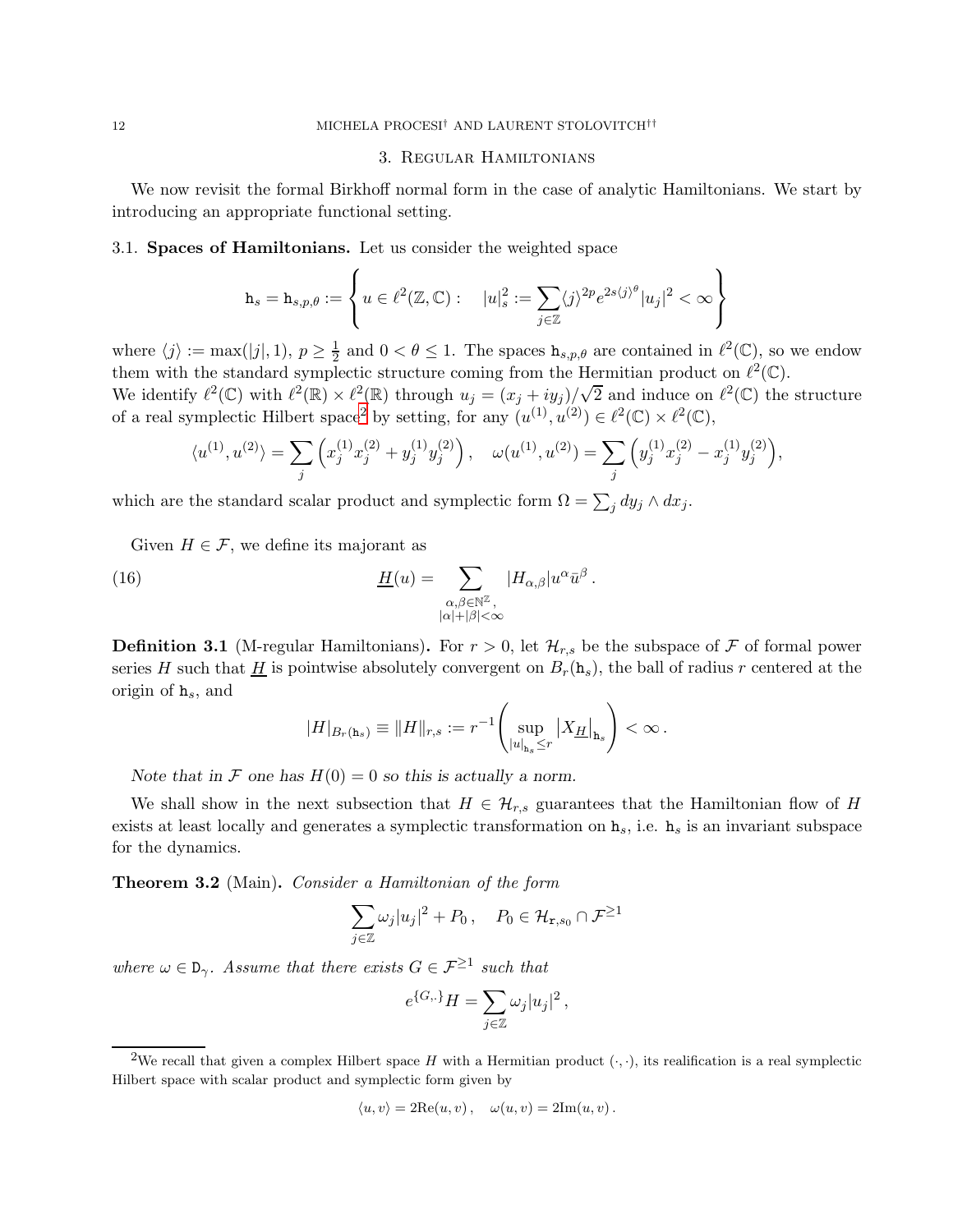*then there exists*  $r_1 < r$ ,  $s_1 > s_0$  *and a close to identity change of variables*  $\Psi$ 

$$
\Psi:B_{r_1}(\mathtt{h}_{s_1})\to \mathtt{h}_{s_1}
$$

*such that*  $H \circ \Psi = \sum_{j \in \mathbb{Z}} \omega_j |u_j|^2$ .

3.2. Poisson structure and homological equation. The following Lemmata are proved in [\[BMP18\]](#page-25-15) under the extra assumption of mass conservation, we discuss the proof in our slightly more general setting in the apendix.

<span id="page-12-3"></span>**Lemma 3.3.** *If*  $H \in \mathcal{H}_{r,s} \cap \mathcal{F}^{\geq d}$ , then for all  $r^* \leq r$  one has

$$
\|H\|_{r^*,s}\leq \left(\frac{r^*}{r}\right)^{\mathtt{d}}\|H\|_{r,s}\,.
$$

<span id="page-12-4"></span>**Lemma 3.4.** *If*  $H \in \mathcal{H}_{r,s}$ *, then for all*  $s_1 \geq s$  *one has* 

<span id="page-12-10"></span><span id="page-12-9"></span>
$$
||H||_{r,s_1} \leq ||H||_{r,s}.
$$

<span id="page-12-1"></span>**Lemma 3.5** (Poisson brakets and Hamiltonian flow). Let  $0 < \rho < r$ , and  $F, G \in \mathcal{H}_{r+\rho,\eta}(\mathbf{h}_s)$ , then

(17) 
$$
\|\{F,G\}\|_{r,s} \le 4\bigg(1+\frac{r}{\rho}\bigg)\|F\|_{r+\rho,s}\|G\|_{r+\rho,s}.
$$

*For*  $S \in \mathcal{H}_{r+\rho,\eta}(\mathbf{h}_s)$  *with* 

(18) 
$$
||S||_{r+\rho,s} \leq \delta := \frac{\rho}{8e(r+\rho)}
$$

*Then the time* 1*-Hamiltonian flow*  $\Psi_S^1$ :  $B_r(\mathbf{h}_s) \to B_{r+\rho}(\mathbf{h}_s)$  *is well defined, analytic, symplectic with* 

.

<span id="page-12-2"></span>(19) 
$$
\sup_{u \in B_r(\mathbf{h}_s)} ||\Psi_S^1(u) - u||_{\mathbf{h}_s} \le (r + \rho) ||S||_{r + \rho, s} \le \frac{\rho}{8e}.
$$

*For any*  $H \in \mathcal{H}_{r+\rho,s}$  *we have that*  $H \circ \Psi_S^1 = e^{\{S,\cdot\}} H \in \mathcal{H}_{r,s}$  *and* 

<span id="page-12-5"></span>(20) 
$$
\left\|e^{\{S,\cdot\}}H\right\|_{r,s} \leq 2\|H\|_{r+\rho,s},
$$

<span id="page-12-6"></span>(21) 
$$
\left\| \left( e^{\{S,\cdot\}} - id \right) H \right\|_{r,s} \leq \delta^{-1} \| S \|_{r+\rho,s} \| H \|_{r+\rho,s},
$$

<span id="page-12-7"></span>(22) 
$$
\left\| \left( e^{\{S,\cdot\}} - \mathrm{id} - \{S,\cdot\} \right) H \right\|_{r,s} \leq \frac{1}{2} \delta^{-2} \| S \|_{r+\rho,s}^2 \| H \|_{r+\rho,s}
$$

*More generally for any*  $h \in \mathbb{N}$  *and any sequence*  $(c_k)_{k \in \mathbb{N}}$  *with*  $|c_k| \leq 1/k!$ *, we have* 

<span id="page-12-8"></span>(23) 
$$
\left\| \sum_{k \geq h} c_k \operatorname{ad}_S^k(H) \right\|_{r,s} \leq 2 \|H\|_{r+\rho,s} \left( \|S\|_{r+\rho,s}/2\delta \right)^h,
$$

*where*  $\text{ad}_S(\cdot) := \{S, \cdot\}.$ 

<span id="page-12-0"></span>**Lemma 3.6.** *Fix*  $s \geq 0$  *and*  $\sigma > 0$  *and*  $\omega \in D_{\gamma}$ *. For any*  $R \in \mathcal{H}_{r,s}^d$  *with*  $d \geq 1$  *and such that*  $\Pi_{\mathcal{K}}R = 0$ *, the Homological equation*  $L_{\omega}S = R$  *has a unique solution*  $S = L_{\omega}^{-1}R \in \mathcal{H}_{r,s+\sigma}^d$  *such that*  $\Pi_{\mathcal{K}}S = 0$  *and moreover*

<span id="page-12-11"></span>(24) 
$$
||L_{\omega}^{-1}R||_{r,s+\sigma} \leq \gamma^{-1}e^{\mathcal{C}_1\sigma^{-\frac{3}{\theta}}}||R||_{r,s}
$$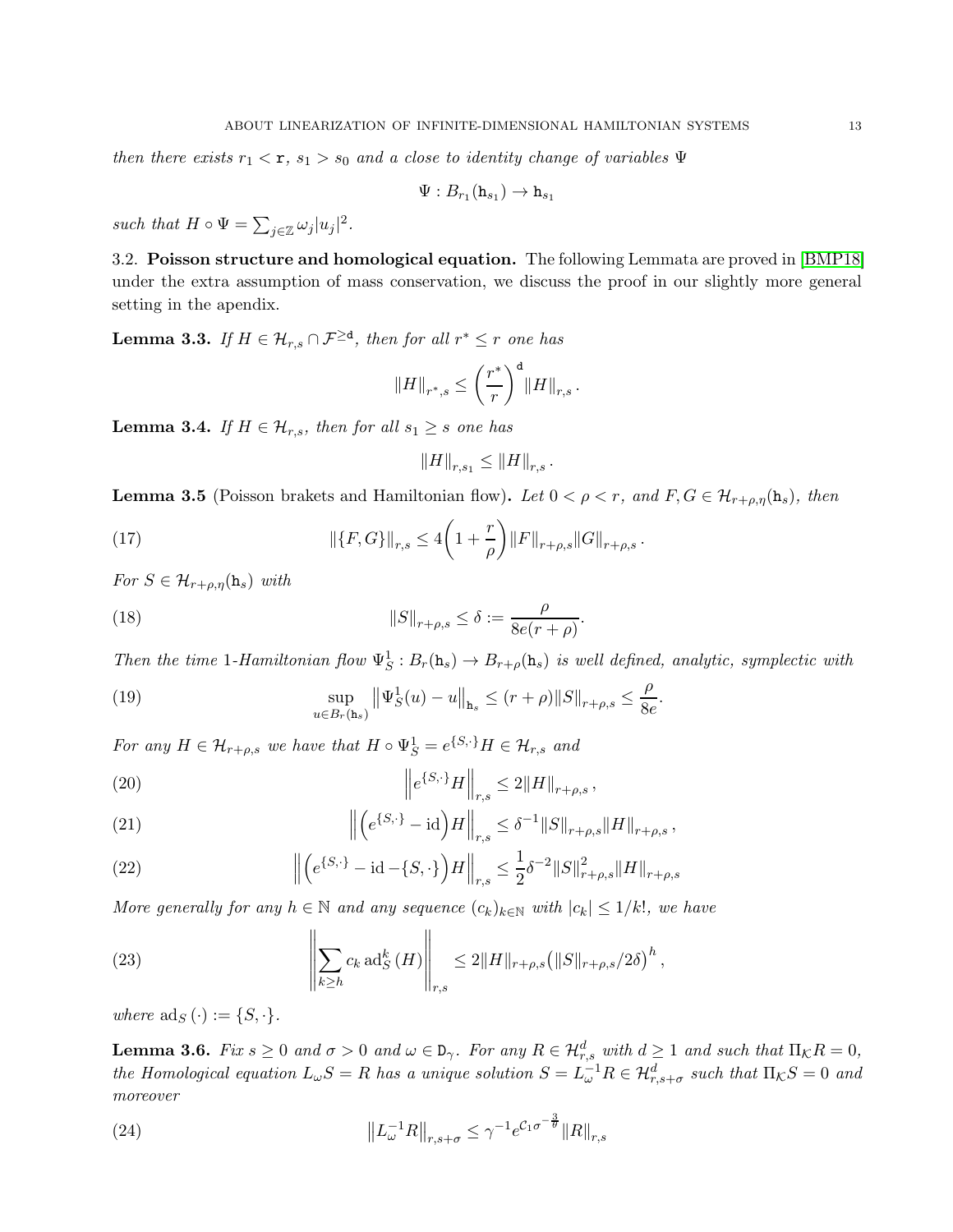3.3. Poof of the main Theorem. The theorem follows by the following holomorphic version of Lemma [2.18.](#page-10-2) If  $H_0 \in \mathcal{F} \cap \mathcal{H}_{r,s_0}$  of the form  $D_\omega + P_0$  with  $P_0 \in \mathcal{F}^{\geq 1}$  is formally linearizable.

Fix  $0 < r_0 < r$  and  $s_0 > 0$  so that

<span id="page-13-1"></span>
$$
\varepsilon_0 := \gamma^{-1} ||P_0||_{r_0,s_0} \le \gamma^{-1} \frac{r_0}{r} ||P_0||_{r,s_0}
$$

is appropriately small. More precisely, fix  $C = 1 + \pi^2/6$  and assume

(25) 
$$
\varepsilon_0^{-1} \geq K \sup_n e^{\mathcal{C}_2(s_0) n^{\frac{6}{\theta}}} n^2 \max(e^{n - \chi^n}, e^{-(2 - \chi)\chi^n}).
$$

where K is an appropriately large absolute constant while  $C_2(s_0) = C_1 C^{\frac{3}{\theta}} s_0^{-\frac{3}{\theta}}$ . Let

$$
r_i = r_{i-1} - \rho_{i-1}, \quad s_i = s_{i-1} + \sigma_{i-1}, \quad d_i = 2^i, \rho_i = \frac{r_0}{2C \langle i \rangle^2}, \quad \sigma_i = \frac{s_0}{C \langle i \rangle^2}
$$

so that  $r_i \rightarrow r_0/2$  and  $s_i \rightarrow 2s_0$ .

Fix  $1 < \chi < 2$  such that<sup>[3](#page-13-0)</sup>

(26) 
$$
\sup_{n\geq 0} 2^{n+1} \ln(1 - \frac{1}{2Cn^2}) + \chi^n(\chi - 1) \leq -0.1
$$

Lemma 3.7. *The sequence of generating functions and Hamiltonians of Lemma [2.18.](#page-10-2)*

<span id="page-13-2"></span> $\{D_{\omega}, S_i\} = \Pi^{\mathcal{R}} H_i, \quad H_i = e^{\{S_{i-1}, \cdot\}} H_{i-1}.$ 

*satisfies*

$$
H_i=D_\omega+P_i\,,\quad P_i\in\mathcal{F}^{\geq\mathsf{d}_i}\cap\mathcal{H}_{r_i,s_i}\,.
$$

*with the bounds*

$$
||S_{i-1}||_{r_{i-1},s_i} \leq \gamma^{-1} e^{\mathcal{C}_1 \sigma_{i-1}^{-\frac{3}{\theta}}} ||P_{i-1}||_{r_{i-1},s_{i-1}}, \quad ||P_i||_{r_i,s_i} \leq ||P_0||_{r_0,s_0} e^{-\chi^i}.
$$

*Moreover each*  $S_{i-1}$  *defines a symplextic analytic change of variables*  $\Psi_{i-1} : B_{r_i}(\mathbf{h}_s) \to B_{r_{i-1}}(\mathbf{h}_s)$  *for all*  $s \geq s_i$  *satisfying* 

(27) 
$$
\sup_{|u|_{s} \le r_{i}} |\Psi_{i}(u) - u|_{s} \le 2^{-i} r_{0}
$$

*Finally setting*

<span id="page-13-3"></span>
$$
\Phi_i = \Psi_1 \circ \Psi_2 \circ \dots \Psi_i
$$

*we have that*  $\Phi_i \to \Phi_\infty$  *where*  $\Phi_\infty$  *is an invertible symplectic map*  $B_{r_0/2}(\mathbf{h}_{2s_0}) \to B_{r_0}(\mathbf{h}_{2s_0})$  *such that* 

$$
H_0\circ\Phi_\infty=D_\omega
$$

*Proof.* By induction. Let us denote  $\gamma^{-1} ||P_0||_{r_0,s_0} := \varepsilon_0$ . Fix  $k \ge 0$  and assume that for all  $i \le k$  the Lemma holds. By definition

$$
S_k = \operatorname{ad}_{D_{\omega}}^{-1} \Pi_{\mathcal{R}} P_k.
$$

For all  $s \geq s_k + \sigma_k \equiv s_{k+1}$ , by Lemma [3.6](#page-12-0) and [\(25\)](#page-13-1)

$$
||S_k||_{r_k,s} \leq ||S_k||_{r_k,s_{k+1}} \leq \gamma^{-1} e^{\mathcal{C}_1 \sigma_k^{-\frac{3}{\theta}}} ||P_k||_{r_k,s_k} \leq \varepsilon_0 e^{\mathcal{C}_2(s_0)k^{\frac{\theta}{\theta}}} e^{-\chi^k} \leq \frac{1}{16e2\mathsf{C} k^2} \leq \frac{\rho_k}{8er_k}
$$

<span id="page-13-0"></span><sup>&</sup>lt;sup>3</sup> for example if  $\chi = 15/14$  the sup on the left hand side is smaller than  $-0$ , 2.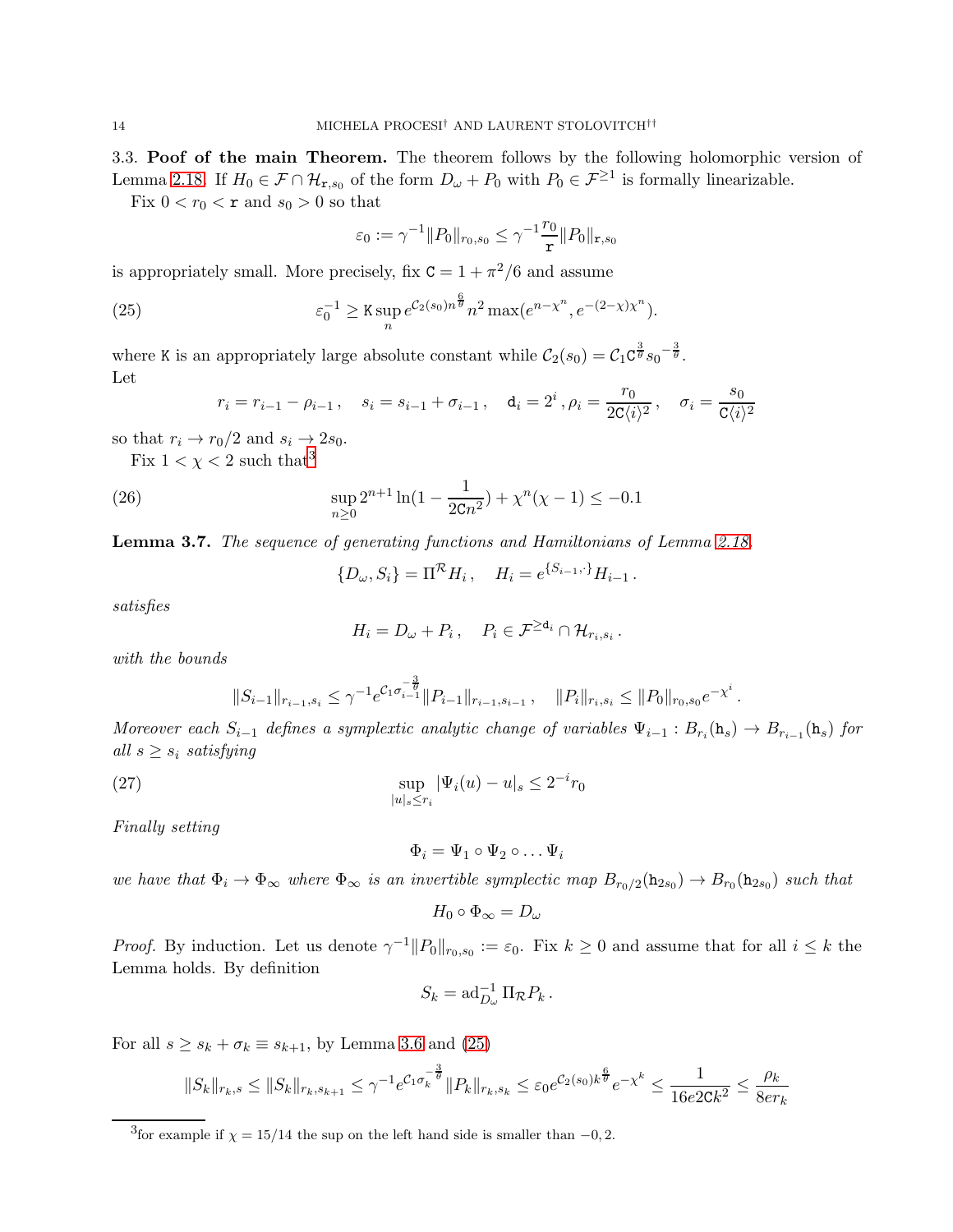so, by Lemma [3.5](#page-12-1) the time one flow  $\Psi_{S_k}^1 : B_{r_{k+1}}(\mathbf{h}_s) \to B_{r_k}(\mathbf{h}_s)$  is well defined analytic, symplectic and, by [\(19\)](#page-12-2) satisfies

(28) 
$$
\sup_{u \in B_{r_{k+1}}(\mathbf{h}_s)} \left| \Phi_{S_k}^1(u) - u \right|_{\mathbf{h}_s} \leq r_k \| S_k \|_{r_k, s} \leq C \varepsilon_0 r_0 k^{-2} e^{C_2(s_0) k^{\frac{6}{\theta}}} e^{-\chi^k} \stackrel{(25)}{\leq} 2^{-k} r_0.
$$

Recalling that

$$
H_{k+1} := e^{\{S_k, \cdot\}} H_k = D_\omega + P_k + \{S_k, D_\omega\} + \sum_{h=2}^{\infty} \frac{\text{ad}_{S_k}^{h-1}}{h!} \{S_k, D_\omega\} + \sum_{h=1}^{\infty} \frac{\text{ad}_{S}^h}{h!} P_k
$$
  
=  $D_\omega + \Pi^K P_k - \sum_{h=1}^{\infty} \frac{\text{ad}_{S_k}^h}{(h+1)!} \Pi^R P_k + \sum_{h=1}^{\infty} \frac{\text{ad}_{S_k}^h}{h!} P_k$   
=:  $D_\omega + \Pi^{<2^{k+1}} \Pi^K P_k + P_{k+1}$ .

and that in Lemma [2.18](#page-10-2) we have proved that  $\Pi^{\langle 2^{k+1} \Pi^\mathcal{K} P_k} = 0$ , we get

$$
P_{k+1} = \Pi^{\geq 2^{k+1}} \Pi^{\mathcal{K}} P_k - \sum_{h=1}^{\infty} \frac{\text{ad}_{S_k}^h}{(h+1)!} \Pi^{\mathcal{R}} P_k + \sum_{h=1}^{\infty} \frac{\text{ad}_{S_k}^h}{h!} P_k
$$

Now

$$
\|\Pi^{\geq 2^{k+1}}\Pi^{\mathcal{K}}P_k\|_{r_{k+1},s_{k+1}} \leq \left(\frac{r_{k+1}}{r_k}\right)^{d_{k+1}}\|P_k\|_{r_k,s_k} \leq \varepsilon_0 (1 - \frac{1}{2Ck^2})^{2^{k+1}} e^{-\chi^k}
$$

$$
\|\sum_{h=1}^{\infty} \frac{\text{ad}_{S_k}^h}{(h+1)!} \Pi^{\mathcal{R}}P_k + \sum_{h=1}^{\infty} \frac{\text{ad}_{S_k}^h}{h!} P_k\|_{r_{k+1},s_{k+1}} \leq \frac{16er_k}{\rho_k} \|P_k\|_{r_k,s_k} \|S_k\|_{r_{k+1},s_{k+1}}
$$

$$
\leq C \varepsilon_0^2 e^{C_2(s_0)k^{\frac{6}{\theta}}} e^{-2\chi^k} k^2
$$

The bound on  $P_{k+1}$  follows from [\(25\)](#page-13-1) and [\(26\)](#page-13-2) which imply

$$
\varepsilon_0 (1 - \frac{1}{2Ck^2})^{2^{k+1}} e^{-\chi^k} + C \varepsilon_0^2 e^{\mathcal{C}_2(s_0)k^{\frac{6}{\theta}}} e^{-2\chi^k} k^2 \le \varepsilon_0 e^{-\chi^{k+1}}
$$

In order to prove the convergence we remark that all the  $\Psi_i$  map  $B_{r_i}(\mathbf{h}_{2s_0}) \to B_{r_{i-1}}(\mathbf{h}_{2s_0})$ , consequently  $\Phi_i$  maps  $B_{r_i}(\mathbf{h}_{2s_0}) \to B_{r_0}(\mathbf{h}_{2s_0})$  and, by [\(27\)](#page-13-3), it is a Cauchy sequence.

### Appendix A. Technical Lemmata

In the following, we adapt material from [\[BMP18\]](#page-25-15) to non mass conservation situation.

A.1. Proof of Lemmata [3.3](#page-12-3) and [3.4.](#page-12-4) We follow here [\[BMP18\]](#page-25-15)[Appendix B. Proof of lemma 3.1]. For any  $H \in \mathcal{H}_{r,s}$  (we recall that this space depends on two extra parameters  $p \geq \frac{1}{2}$  $\frac{1}{2}$  and  $0 < \theta \leq 1$ ) we define a map

$$
B_1(\ell^2) \to \ell^2 \,, \quad y = (y_j)_{j \in \mathbb{Z}} \mapsto \left( Y_H^{(j)}(y; r, s) \right)_{j \in \mathbb{Z}}
$$

by setting

(29) 
$$
Y_H^{(j)}(y;r,s) := \sum_* |H_{\alpha,\beta}| \frac{(\alpha_j + \beta_j)}{2} c_{r,s}^{(j)}(\alpha,\beta) y^{\alpha+\beta-e_j}
$$

where  $e_j$  is the j-th basis vector in  $\mathbb{N}^{\mathbb{Z}}$ , while the coefficient

<span id="page-14-0"></span>(30) 
$$
c_{r,s}^{(j)}(\alpha,\beta) = r^{|\alpha|+|\beta|-2} \left(\frac{\langle j \rangle^2}{\prod_i \langle i \rangle^{\alpha_i+\beta_i}}\right)^p e^{-s(\sum_i \langle i \rangle^{\theta}(\alpha_i+\beta_i)-2\langle j \rangle^{\theta})}
$$

 $(25)$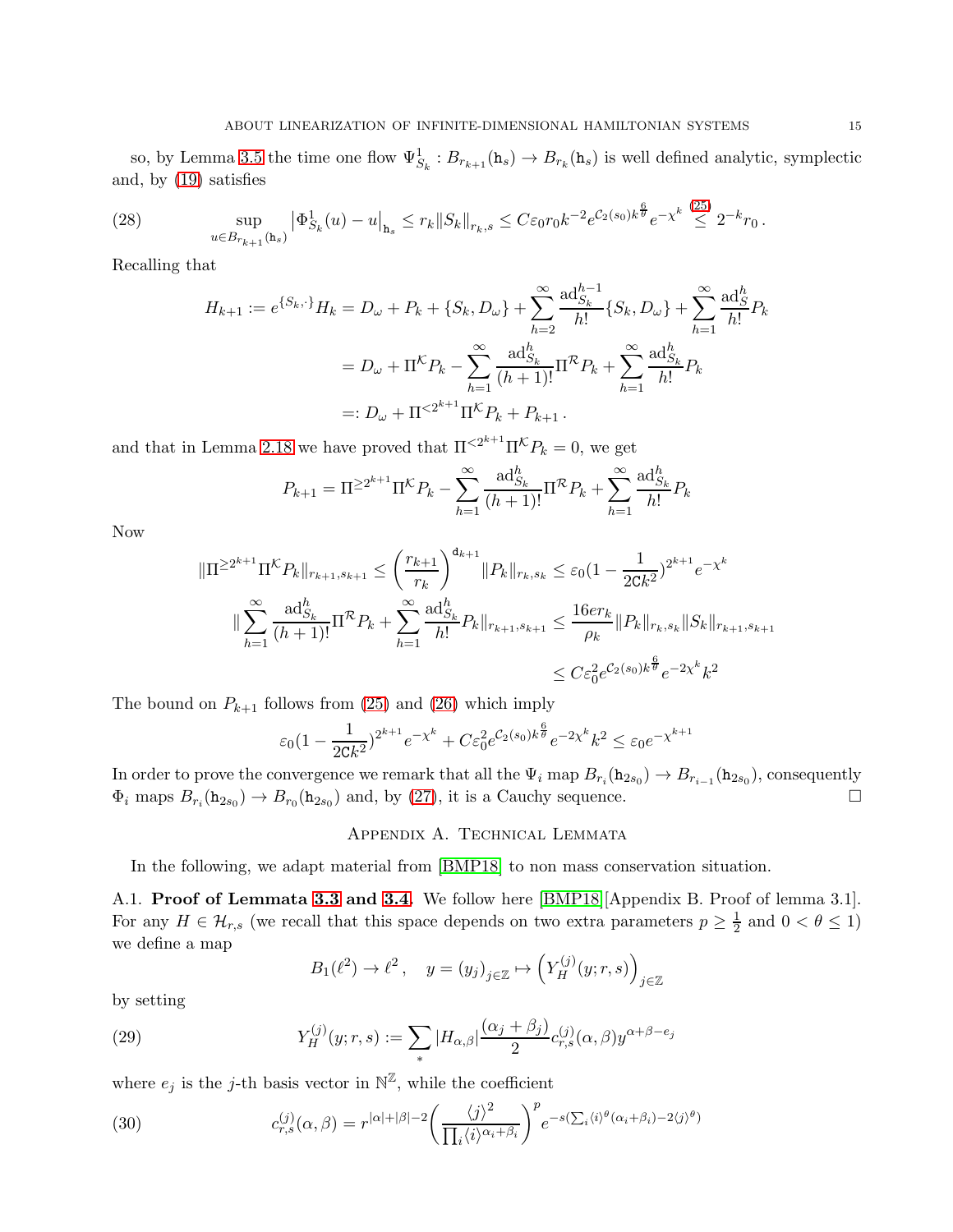For brevity, we set

$$
\sum_*:=\sum_{\alpha,\beta:\ \pi(\alpha,\beta)=0}
$$

.

The vector field  $Y_H$  is a majorant analytic function on  $\ell^2$  which has the *same norm as* H. Since the majorant analytic functions on a given space have a natural ordering this gives us a natural criterion for immersions, as formalized in the following Lemma.

<span id="page-15-0"></span>**Lemma A.1.** *Let*  $r, r^* > 0$ ,  $s, s' \geq 0$ . *The following properties hold.* 

(1) *The norm of* H *can be expressed as*

(31) 
$$
||H||_{r,s} = \sup_{|y|_{\ell^2} \le 1} |Y_H(y; r, s)|_{\ell^2}
$$

(2) *Given*  $H^{(1)}$  ∈  $\mathcal{H}_{r^*,s'}$  *and*  $H^{(2)}$  ∈  $\mathcal{H}_{r,s}$ , *such that for all*  $\alpha, \beta \in \mathbb{N}^{\mathbb{Z}}_f$  $\mathbb{Z}_f$  and  $j \in \mathbb{Z}$  with  $\alpha_j + \beta_j \neq 0$  one has

$$
|H_{\alpha,\beta}^{(1)}|c_{r^*,s'}^{(j)}(\alpha,\beta) \le c |H_{\alpha,\beta}^{(2)}|c_{r,s}^{(j)}(\alpha,\beta),
$$

*for some*  $c > 0$ *, then* 

$$
\left\|H^{(1)}\right\|_{r^*,s'}\leq c\Big\|H^{(2)}\Big\|_{r,s} \,.
$$

*Proof of Lemma [3.3.](#page-12-3)* Recalling [\(30\)](#page-14-0), we have

$$
\frac{c_{r^*,s}^{(j)}(\alpha,\beta)}{c_{r,s}^{(j)}(\alpha,\beta)} = \left(\frac{r^*}{r}\right)^{|\alpha|+|\beta|-2}.
$$

Since  $|\alpha| + |\beta| - 2 \ge d$ , the inequality follows by Lemma [A.1](#page-15-0) with  $H^{(1)} = H^{(2)}$  and  $s = s'$  $\Box$ 

In order to prove Lemma [3.4](#page-12-4) we need some notations and results proven in [\[Bou05\]](#page-25-20) and [\[CLSY\]](#page-25-22).

**Definition A.2.** Given a vector  $v = (v_i)_{i \in \mathbb{Z}} \in \mathbb{N}_{f}^{\mathbb{Z}}$  with  $|v| \geq 2$  we denote by  $\hat{n} = \hat{n}(v)$  the vector  $(\widehat{n}_l)_{l \in I}$  (where  $I \subset \mathbb{N}$  is finite) which is the decreasing rearrangement of

 $\{N \ni h > 1 \text{ repeated } v_h + v_{-h} \text{ times}\} \cup \{1 \text{ repeated } v_1 + v_{-1} + v_0 \text{ times}\}\$ 

Remark A.3. *A good way of envisioning this list is as follows. Given an infinite set of variables*  $(x_i)_{i \in \mathbb{Z}}$  and a vector  $v = (v_i)_{i \in \mathbb{Z}} \in \mathbb{N}^{\mathbb{Z}}_f$  $\frac{\mathbb{Z}}{f}$  consider the monomial  $x^v := \prod_i x_i^{v_i}$ . We can write

$$
x^v = \prod_i x_i^{v_i} = x_{j_1} x_{j_2} \cdots x_{j_{|v|}} , \quad \text{ with} \quad j_k \in \mathbb{Z}
$$

*then*  $\widehat{n}(v)$  *is the decreasing rearrangement of the list*  $(\langle j_1 \rangle, \ldots, \langle j_{|v|} \rangle)$ .

Example A.4. *Let us set*

$$
v_{-1} = 2, v_0 = 3, v_1 = 1, v_3 = 1, v_4 = 2.
$$

*Hence,* 1 *is repeated 6 times,* 3 *is repeated 1 time, and* 4 *is repeated 2 times :*

$$
\hat{n}_1 = 4, \hat{n}_2 = 4, \hat{n}_3 = 3, \hat{n}_4 = \dots = \hat{n}_9 = 1
$$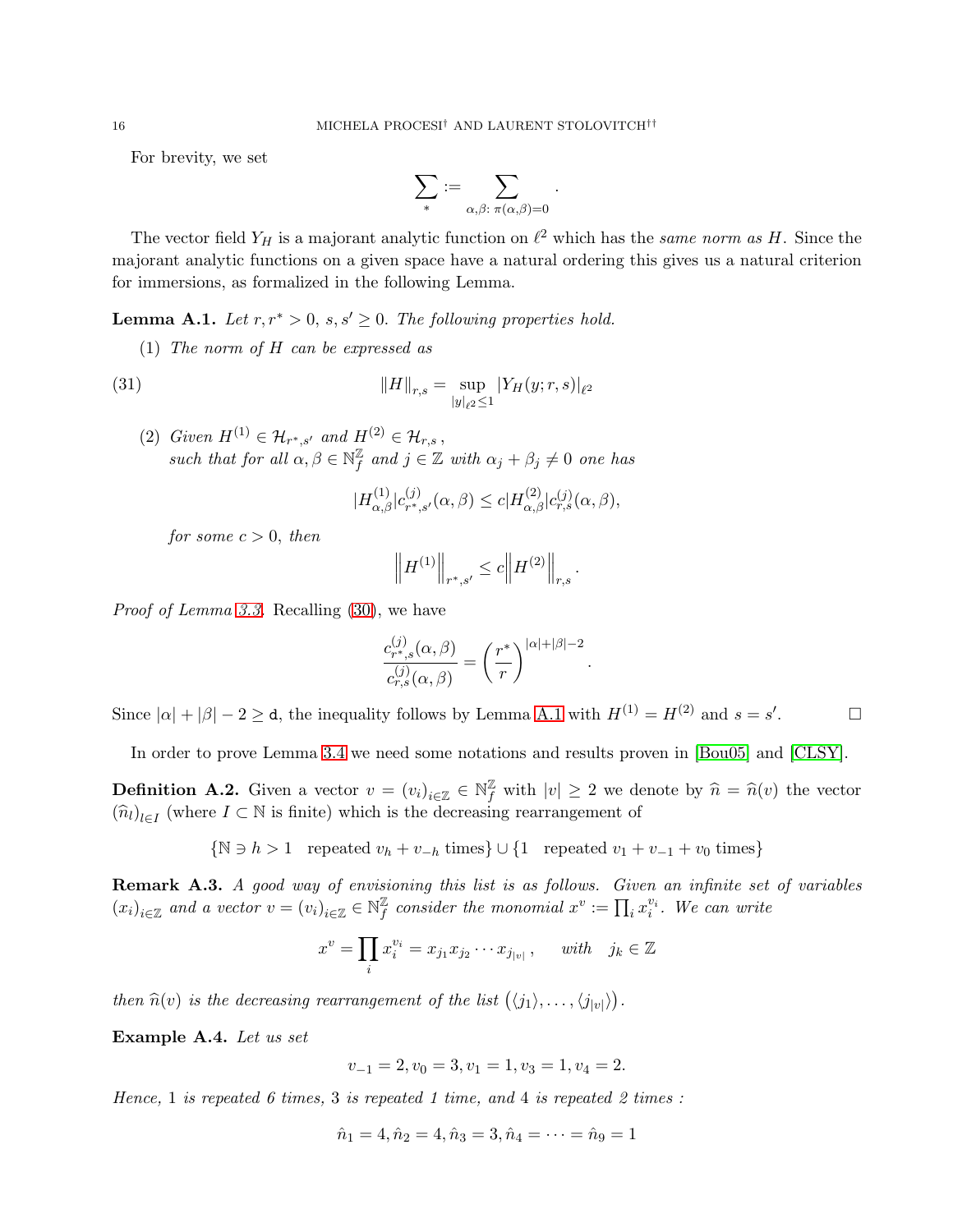Given  $\alpha,\beta\in\mathbb{N}^{\mathbb{Z}}_{f}$  with  $|\alpha|+|\beta|\geq 2$  from now on we define

<span id="page-16-3"></span><span id="page-16-1"></span>
$$
\widehat{n} = \widehat{n}(\alpha + \beta) \qquad \text{and set} \quad N := |\alpha| + |\beta|
$$

which is the cardinality of  $\hat{n}$ . We observe that,  $N \ge 2$  and since

(32) 
$$
0 = \sum_{i \in \mathbb{Z}} i(\alpha_i - \beta_i) = \sum_{h > 0} h(\alpha_h - \beta_h - \alpha_{-h} + \beta_{-h}),
$$

there exists a choice of  $\sigma_i = \pm 1, 0$  such that<sup>[4](#page-16-0)</sup>

(33) 
$$
\sum_{l} \sigma_{l} \hat{n}_{l} = 0.
$$

with  $\sigma_l \neq 0$  if  $\hat{n}_l \neq 1$ . Hence,

(34) 
$$
\widehat{n}_1 \leq \sum_{l \geq 2} \widehat{n}_l.
$$

Indeed, if  $\sigma_1 = \pm 1$ , the inequality follows directly from [\(33\)](#page-16-1); if  $\sigma_1 = 0$ , then  $\hat{n}_1 = 1$  and consequently  $\hat{n}_l = 1 \forall l$ . Since  $|\alpha| + |\beta| \geq 2$ , the list  $\hat{n}$  has at least two elements, so the inequality is achieved.

<span id="page-16-4"></span>**Lemma A.5.** *Given*  $\alpha, \beta$  *such that*  $\sum_i i(\alpha_i - \beta_i) = 0$ *, and*  $|\alpha| + |\beta| \geq 2$ *, we have that setting*  $\hat{n} = \hat{n}(\alpha + \beta)$ 

<span id="page-16-2"></span>(35) 
$$
\sum_{i} \langle i \rangle^{\theta} (\alpha_i + \beta_i) = \sum_{l \ge 1} \widehat{n}_l^{\theta} \ge 2\widehat{n}_1^{\theta} + (2 - 2^{\theta}) \sum_{l \ge 3} \widehat{n}_l^{\theta}.
$$

*Proof.* The lemma above was proved in [\[Bou05\]](#page-25-20) for  $\theta = \frac{1}{2}$  $\frac{1}{2}$  and for general  $0 < \theta < 1$  in [\[CLSY\]](#page-25-22)[Lemma 2.1], in the case of zero mass and momentum. For completeness we give below a proof , using only momentum conservation.

We start by noticing that if  $|\alpha| + |\beta| = 2$  then  $\hat{n}$  has cardinality equal to two and [\(35\)](#page-16-2) becomes  $\hat{n}_1 + \hat{n}_2 \geq 2\hat{n}_1$ . Now, by [\(34\)](#page-16-3), momentum conservation implies that  $\hat{n}_1 = \hat{n}_2$  and hence [\(35\)](#page-16-2). If  $|\alpha| + |\beta| \geq 3$  we write

$$
\sum_{i} \langle i \rangle^{\theta} (\alpha_i + \beta_i) - 2\widehat{n}_1^{\theta} = \sum_{l \ge 2} \widehat{n}_l^{\theta} - \widehat{n}_1^{\theta} \ge \sum_{l \ge 2} \widehat{n}_l^{\theta} - \left(\sum_{l \ge 2} \widehat{n}_l\right)^{\theta}
$$

since the cardinality of  $\hat{n}$  is at least three we may write

$$
\sum_{l\geq 2} \widehat{n}_l^{\theta} - \left(\sum_{l\geq 2} \widehat{n}_l\right)^{\theta} = \widehat{n}_2^{\theta} + \sum_{l\geq 3} \widehat{n}_l^{\theta} - \left(\widehat{n}_2 + \sum_{l\geq 3} \widehat{n}_l\right)^{\theta}
$$

Now setting, for  $x_i \geq 1$ ,  $i = 2, ..., N$ ,

$$
f(x_2,...,x_N) := x_2^{\theta} + (2^{\theta} - 1) \sum_{l \ge 3} x_l^{\theta} - (x_2 + \sum_{l \ge 3} x_l)^{\theta}.
$$

Hence, we have  $\partial_{x_2} f \geq 0$  for  $x_2 \geq x_3 \geq 1$ . Then

$$
f(x_2,...,x_N) \ge f(x_3,x_3,x_4,...,x_N) =: f_3(x_3,...,x_N).
$$

<span id="page-16-0"></span><sup>&</sup>lt;sup>4</sup>A given  $h > 1$  appears  $\alpha_h + \beta_h + \alpha_{-h} + \beta_{-h}$  times in the list  $\hat{n}$ . Thus in order to get the summand  $h(\alpha_h - \beta_h - \alpha_{-h} + \beta_{-h})$  we assign to the  $\hat{n}_l$  with  $\hat{n}_l = h$  the sign  $\sigma_l = +, \alpha_h + \beta_{-h}$  times and the sign  $\sigma_l = -$ ,  $\alpha_{-h} + \beta_h$  times. Let us now consider the case  $h = 1$ . By construction, 1 appears  $\alpha^{(1)} + \beta^{(1)} + \alpha_{-1} + \beta_{-1} + \alpha_0 + \beta_0$ times in  $\hat{n}$ . Thus in order to obtain the summand  $(\alpha^{(1)} - \beta^{(1)} - \alpha_{-1} + \beta_{-1})$  we assign to the  $\hat{n}_l$  with  $\hat{n}_l = 1$  the sign  $\sigma_l = +, \, \alpha_1 + \beta_{-1}$  times, the sign  $\sigma_l = -, \, \alpha_{-1} + \beta_1$  times and  $\sigma_l = 0$  the remaining  $\alpha_0 + \beta_0$  times.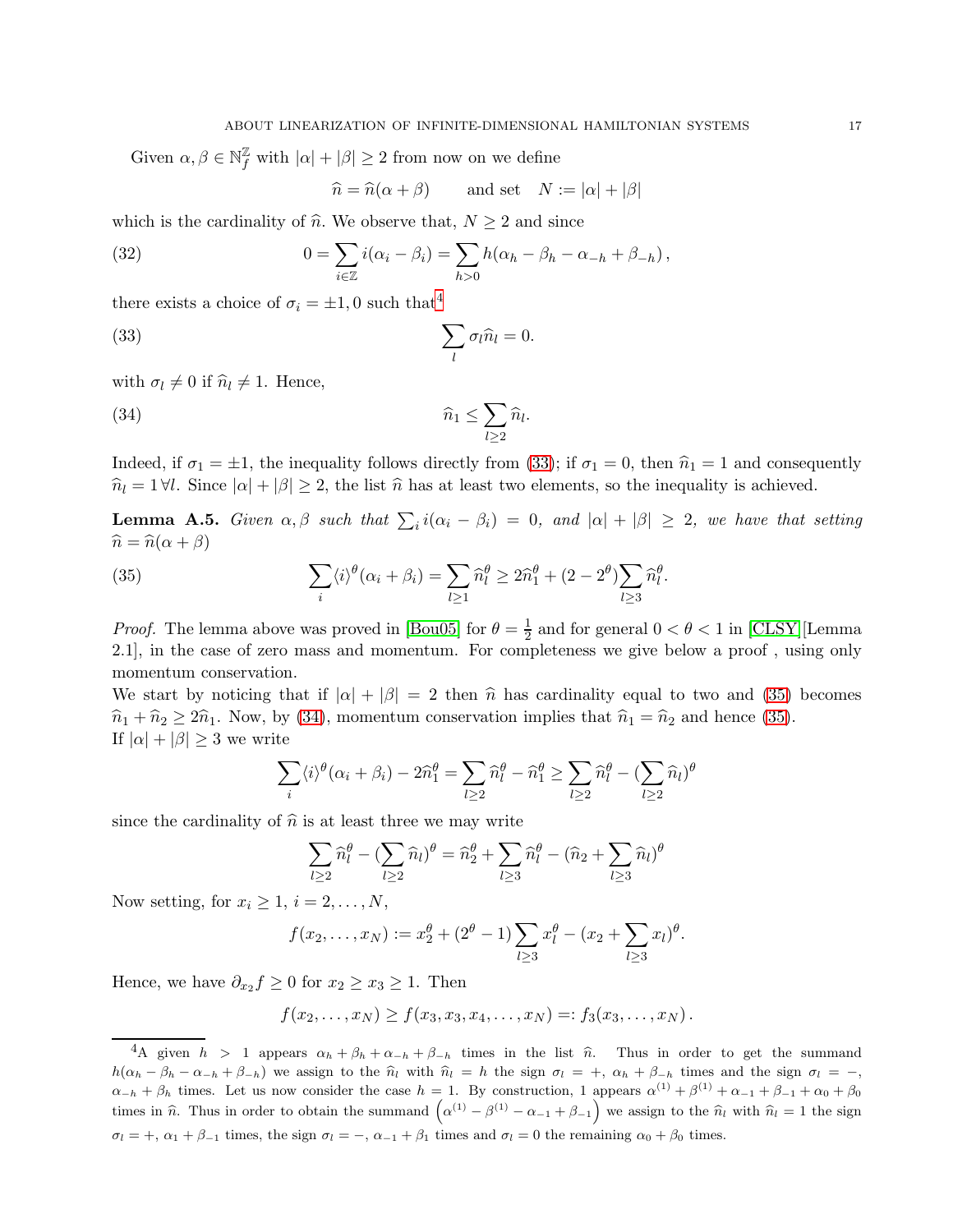Now we set

$$
f_n(x_n,\ldots,x_N) := f(\underbrace{x_n,\ldots,x_n}_{n-1},x_{n+1},\ldots,x_N) = (1+(2^{\theta}-1)(n-2))x_n^{\theta} + \sum_{\ell \geq n+1} x_{\ell} - ((n-1)x_n + \sum_{\ell \geq n+1} x_{\ell})^{\theta}
$$

so that  $f(x_2,...,x_N) \ge f_3(x_3,...,x_N)$ . Assume inductively that for some  $3 \le n \le N$ , one has  $f(x_2,...,x_N) \ge f_3(x_3,...,x_N) \ge \cdots \ge f_n(x_n,...,x_N)$ . By direct computation <sup>[5](#page-17-0)</sup>

$$
\partial_{x_n} f_n = \theta \left[ \frac{(1 + (2^{\theta} - 1)(n - 2))}{x_n^{1-\theta}} - \frac{n - 1}{((n - 1)x_n + \sum_{\ell \ge n+1} x_\ell)^{1-\theta}} \right]
$$
  
\n
$$
\ge \theta x_n^{\theta-1} \left[ (1 + (2^{\theta} - 1)(n + 2)) - (n - 1)^{\theta} \right] \ge 0,
$$

so that the minimum is attained in  $x_n = x_{n+1}$  and  $f(x_2, \ldots, x_N) \ge f_{n+1}(x_{n+1}, \ldots, x_N)$ . In conclusion

<span id="page-17-1"></span>
$$
f(x_2,\ldots,x_N)\geq f(x_N,\ldots,x_N)\geq 0
$$

where the last inequality follows by recalling that  $1 + (2^{\theta} - 1)k - (k+1)^{\theta} \ge 0$  for  $k \ge 1$ .

The Lemma proved above, is fundamental in discussing the properties of  $\mathcal{H}_r(\mathbf{h}_{p,s,a})$  with  $s > 0$ , indeed it implies

(36) 
$$
\sum_{i} \langle i \rangle^{\theta} (\alpha_i + \beta_i) - 2 \langle j \rangle^{\theta} \ge (2 - 2^{\theta}) \left( \sum_{l \ge 3} \widehat{n}_l^{\theta} \right) \ge 0
$$

for all  $\alpha, \beta$  such that  $\alpha_j + \beta_j \neq 0$ . Indeed, this follows from the fact that  $\langle j \rangle \leq \hat{n}_1$ .

*Proof of Lemma [3.4.](#page-12-4)* In all that follows we shall use systematically the fact that our Hamiltonians are momentum preserving, are zero at the origin and have no linear term so that  $|\alpha| + |\beta| \geq 2$ . We need to show that

(37) 
$$
\frac{c_{r,s+\sigma}^{(j)}(\alpha,\beta)}{c_{r,s}^{(j)}(\alpha,\beta)} = \exp(-\sigma(\sum_{i} \langle i \rangle^{\theta}(\alpha_i + \beta_i) - 2\langle j \rangle^{\theta}) \le 1.
$$

The first identity comes form [\(30\)](#page-14-0), while the last inequality follows by [\(36\)](#page-17-1) of Lemma [A.5](#page-16-4)  $\Box$ 

<span id="page-17-4"></span>

A.2. Proof of Lemma [3.5.](#page-12-1) We recall the following classical result.

<span id="page-17-3"></span>**Lemma A.6.** Let  $0 < r_1 < r$ . Let E be a Banach space endowed with the norm  $|\cdot|_E$ . Let  $X : B_r \to E$ *a vector field satisfying*

$$
\sup_{B_r} |X|_E \le \delta_0 \, .
$$

*Then the flow*  $\Phi(u,t)$  *of the vector field*<sup>[6](#page-17-2)</sup> *is well defined for every* 

$$
|t|\leq T:=\frac{r-r_1}{\delta_0}
$$

*and*  $u \in B_{r_1}$  *with estimate* 

$$
|\Phi(u,t) - u|_E \le \delta_0 |t|, \qquad \forall |t| \le T.
$$

<sup>5</sup>recalling that the  $x_{\ell} > 0$  and that  $1 + (2^{\theta} - 1)k - (k+1)^{\theta} \geq 0$ , with  $k = n+2 > 1$ 

<span id="page-17-2"></span><span id="page-17-0"></span><sup>6</sup>Namely the solution of the equation  $\partial_t \Phi(u, t) = X(\Phi(u, t))$  with initial datum  $\Phi(u, 0) = u$ .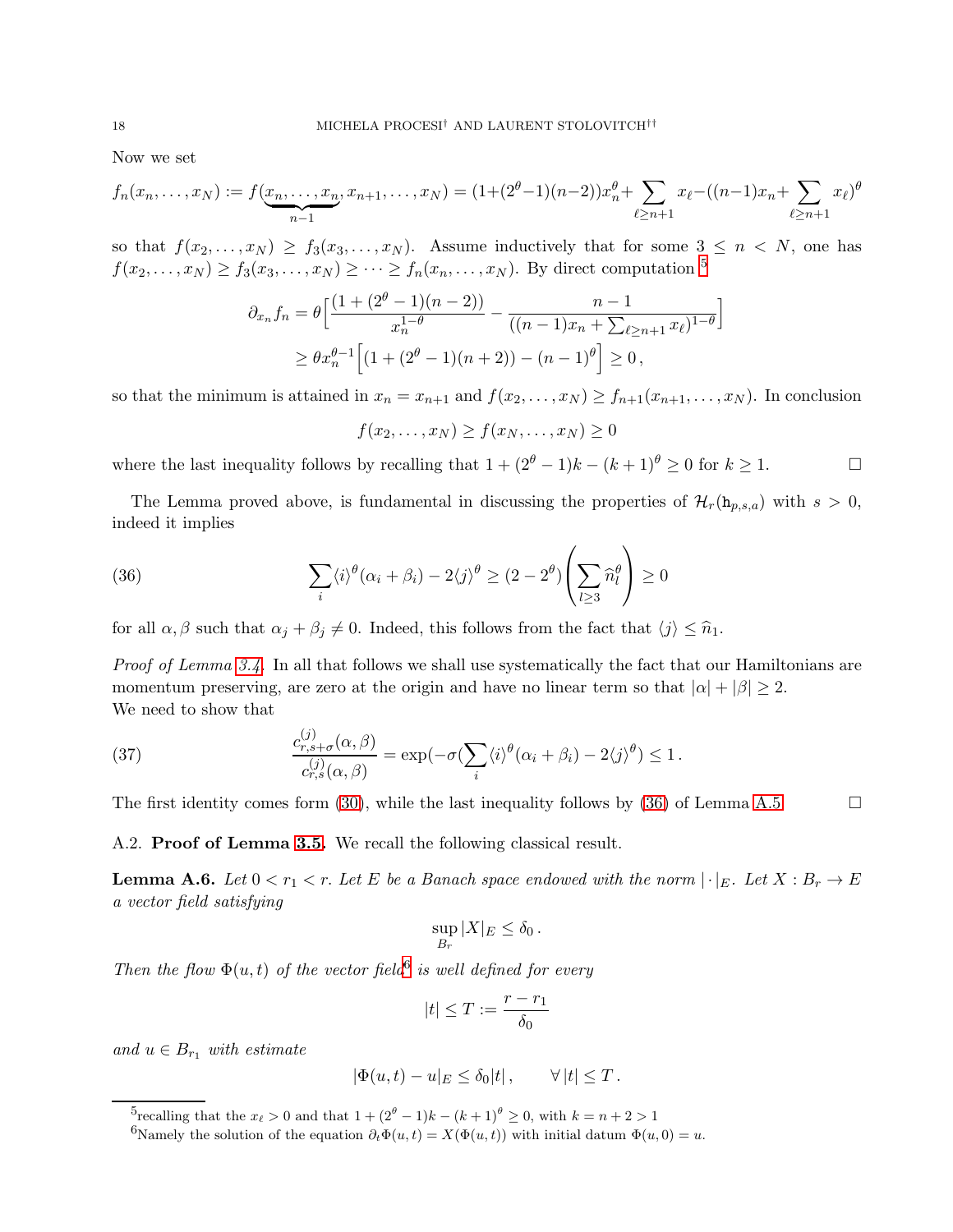*Proof of Lemma [3.5.](#page-12-1)* The estimate for the Poisson bracket is proven in [\[BBP13\]](#page-24-12). In order to prove the other estimates we use Lemma [A.6,](#page-17-3) with  $E \to h_s$ ,  $X \to X_S$ ,  $\delta_0 \to (r+\rho)|S|_{r+\rho}$ ,  $r \to r+\rho$ ,  $r_1 \to r$ ,  $T \rightarrow 8e$ . finally we do not write the dependence on s which is fixed.

Then the fact that the time 1-Hamiltonian flow  $\Phi_S^1 : B_r(\mathbf{h}_s) \to B_{r+\rho}(\mathbf{h}_s)$  is well defined, analytic, symplectic follows, since

$$
\sup_{u\in B_{r+\rho}(\mathtt{h}_s)}|X_S|_{\mathtt{h}_s}\leq (r+\rho)|S|_{r+\rho}<\frac{\rho}{8e}.
$$

Regarding the estimate [\(19\)](#page-12-2), again by Lemma [A.6](#page-17-3) (choosing  $t = 1$ ), we get

$$
\sup_{u \in B_r(\mathbf{h}_s)} |\Phi_S^1(u) - u|_{\mathbf{h}_s} \le (r + \rho)|S|_{r + \rho} < \frac{\rho}{8e}.
$$

Estimates [\(20\)](#page-12-5),[\(21\)](#page-12-6),[\(22\)](#page-12-7) directly follow by [\(23\)](#page-12-8) with  $h = 0, 1, 2$ , respectively and  $c_k = 1/k!$ , recalling that by Lie series

$$
H \circ \Phi_S^1 = e^{\text{ads}} H = \sum_{k=0}^{\infty} \frac{\text{ad}_S^k H}{k!} = \sum_{k=0}^{\infty} \frac{H^{(k)}}{k!},
$$

where  $H^{(i)} := \text{ad}_S^i(H) = \text{ad}_S(H^{(i-1)}), H^{(0)} := H.$ Let us prove [\(23\)](#page-12-8). Fix  $k \in \mathbb{N}$ ,  $k > 0$  and set

<span id="page-18-1"></span><span id="page-18-0"></span>
$$
r_i := r + \rho(1 - \frac{i}{k}), \qquad i = 0, ..., k.
$$

Note that, by the immersion properties of the norm in Lemma [3.3,](#page-12-3)

(38) 
$$
||S||_{r_i} \leq ||S||_{r+\rho}, \qquad \forall i=0,\ldots,k.
$$

Noting that

(39) 
$$
1 + \frac{kr_i}{\rho} \le k \left( 1 + \frac{r}{\rho} \right), \qquad \forall i = 0, \ldots, k,
$$

by using  $k$  times [\(17\)](#page-12-9) we have

$$
||H^{(k)}||_{r} = ||\{S, H^{(k-1)}\}||_{r} \le 4(1 + \frac{kr}{\rho})||H^{(k-1)}||_{r_{k-1}}||S||_{r_{k-1}}
$$
  
\n
$$
\le ||H||_{r+\rho}||S||_{r+\rho}^{k}4^{k}\prod_{i=1}^{k}(1 + \frac{kr_{i}}{\rho}) \le ||H||_{r+\rho}\left(4k\left(1 + \frac{r}{\rho}\right)||S||_{r+\rho}\right)^{k}.
$$

Then, using  $k^k \le e^k k!$ , we get

$$
\left\| \sum_{k \ge h} c_k H^{(k)} \right\|_r \le \sum_{k \ge h} |c_k| \|H^{(k)}\|_r \le \|H\|_{r+\rho} \sum_{k \ge h} \left( 4e \left( 1 + \frac{r}{\rho} \right) \|S\|_{r+\rho} \right)^k
$$
  

$$
= \|H\|_{r+\rho} \sum_{k \ge h} (\|S\|_{r+\rho}/2\delta)^k \stackrel{(18)}{\le} 2 \|H\|_{r+\rho} (\|S\|_{r+\rho}/2\delta)^h.
$$

Finally, if S and H satisfy momentum conservation so does each  $\text{ad}_{S}^{k}H$ ,  $k \geq 1$ , hence  $H \circ \Phi_{S}^{1}$  too.  $\Box$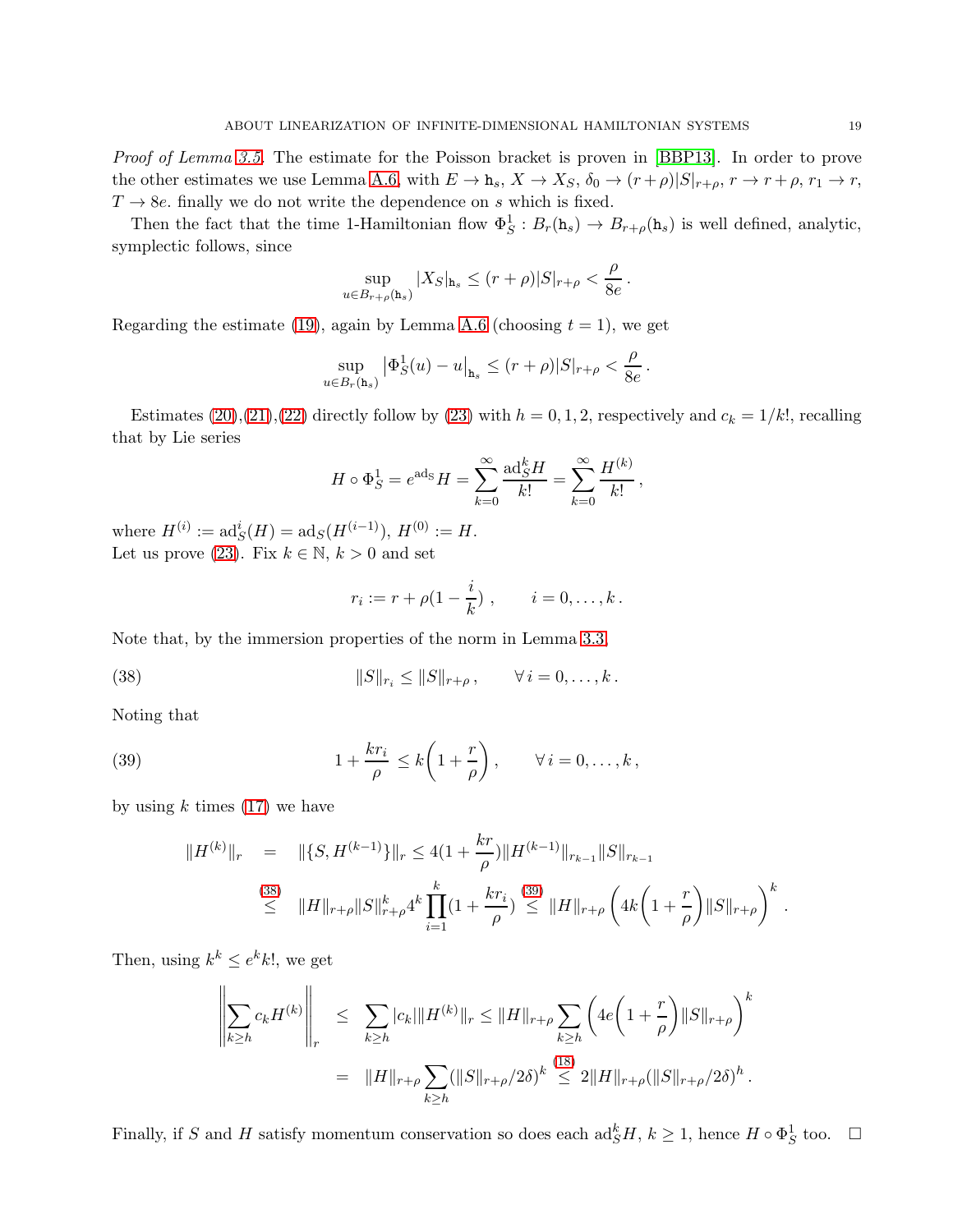A.3. Proof of lemma [3.6.](#page-12-0) Here we strongly use the fact that we are working with a dispersive PDE on the circle with superlinear dispersion law.

By Lemma [A.1](#page-15-0)  $(2)$ , we have

$$
\left\|L_{\omega}^{-1}R\right\|_{r,s+\sigma}\leq\gamma^{-1}K\|R\|_{r,s}
$$

where

$$
K = \gamma \sup_{\substack{j:\alpha_j+\beta_j\neq 0 \\ \pi(\alpha,\beta)=0}} \frac{e^{-\sigma\left(\sum_i \langle i \rangle^{\theta}(\alpha_i+\beta_i)-2\langle j \rangle^{\theta}\right)}}{|\omega \cdot (\alpha-\beta)|}.
$$

<span id="page-19-1"></span><span id="page-19-0"></span>.

Therefore proving [\(24\)](#page-12-11) amounts to showing that

$$
(40) \t\t K \le e^{\mathcal{C}_1 \sigma^{-\frac{3}{\theta}}}
$$

We divide in two cases regarding whether the inequality

(41) 
$$
\left|\sum_{i} (\alpha_i - \beta_i) i^2\right| \leq 2 \sum_{i} |\alpha_i - \beta_i|,
$$

holds or not. We remark that

(42) 
$$
\left|\sum_{i} (\alpha_i - \beta_i) i^2\right| \ge 2 \sum_{i} |\alpha_i - \beta_i| \qquad \Longrightarrow \qquad |\omega \cdot (\alpha - \beta)| \ge 1,
$$

indeed denoting  $\omega_j = j^2 + \xi_j$  with  $|\xi_j| \leq \frac{1}{2}$ ,

$$
|\omega \cdot (\alpha - \beta)| \ge 2 \sum_j |\alpha_j - \beta_j| - \frac{1}{2} \sum_j |\alpha_j - \beta_j| \ge 1.
$$

Of course if  $|\omega \cdot (\alpha - \beta)| \ge 1$ , by [\(36\)](#page-17-1) and [\(37\)](#page-17-4) we get

$$
\gamma \frac{e^{-\sigma\left(\sum_i \langle i \rangle^{\theta} (\alpha_i + \beta_i) - 2\langle j \rangle^{\theta}\right)}}{|\omega \cdot (\alpha - \beta)|} \le 1
$$

and the bound [\(40\)](#page-19-0) is trivially achieved.

Otherwise, to deal with the case in which [\(41\)](#page-19-1) holds, we need some notation. Given  $u \in \mathbb{Z}_f^{\mathbb{Z}}$  $\frac{\mathbb{Z}}{f}$ , consider the set

<span id="page-19-3"></span><span id="page-19-2"></span>
$$
M(u) := \{ j \neq 0, \quad \text{repeated} \quad |u_j| \text{ times} \},
$$

where  $D(u) < \infty$  is its cardinality. Define the vector  $m = m(u)$  as the reordering of the elements of the set above such that  $|m_1| \ge |m_2| \ge \cdots \ge |m_D| \ge 1$ .

Given  $\alpha \neq \beta \in \mathbb{N}_{f}^{\mathbb{Z}}$  with  $|\alpha| + |\beta| \geq 3$  we consider  $m = m(\alpha - \beta)$  and  $\hat{n} = \hat{n}(\alpha + \beta)$ . If we denote by D the cardinality of m and N the one of  $\hat{n}$  we have

$$
(43) \t\t\t D + \alpha_0 + \beta_0 \le N
$$

and

(44) 
$$
(|m_1|,\ldots,|m_D|,\underbrace{1,\ldots,1}_{N-D \text{ times}}) \preceq (\widehat{n}_1,\ldots,\widehat{n}_N).
$$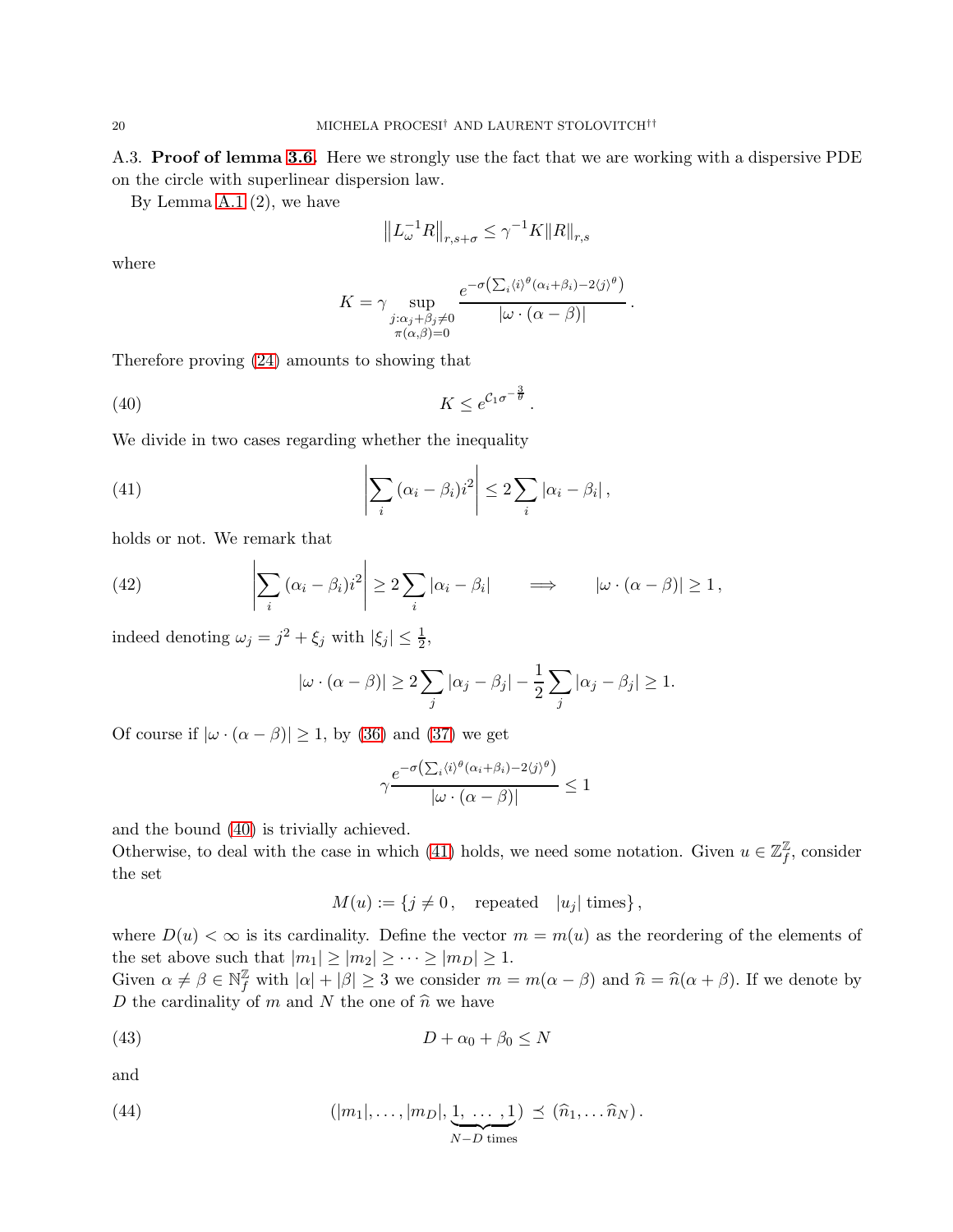**Example A.7.** *Let set*  $v = \alpha + \beta$  *and*  $u = \alpha - \beta$  *with* 

$$
\alpha_{-5} = 1, \alpha_{-2} = 2, \alpha_0 = 2, \alpha_4 = 1
$$

$$
\beta_{-5} = 1, \beta_{-3} = 2, \beta_0 = 3, \beta_6 = 1
$$

$$
\pi(\alpha, \beta) = (-5)(1 - 1) + (-3)(-2) + (-2)(2) + 4(1) + 6(-1) = 0
$$

$$
v_{-5} = 2, v_{-3} = 2, v_{-2} = 2, v_0 = 5, v_4 = 1, v_6 = 1
$$

$$
u_{-5} = 0, u_{-3} = -2, u_{-2} = 2, u_0 = -1, u_4 = 1, u_6 = -1
$$

$$
\widehat{n}(v) = (6, 5, 5, 4, 3, 3, 2, 2, 1, 1, 1, 1, 1), N = 13(= Card(\widehat{n}))
$$

$$
M(u) = \{-3, -3, -2, -2, 4, 6\}, m(u) = \{6, 4, -3, -3, -2, -2\}, D(u) = 6.
$$

*Therefore, we have*  $D(u) + \alpha_0 + \beta_0 = 8 \le 13 = N(\hat{n}(v))$ *. Hence,* [\(43\)](#page-19-2) holds. *Futhermore,*  $(6, 4, 3, 3, 2, 2, 1, 1, 1, 1, 1, 1, 1) \leq \hat{n}(v)$ *, that is*  $(44)$ *.* 

Lemma A.8. *Assume that* g *defined on* Z *is non negative, even and not decreasing on* N. *Then, if*  $\alpha \neq \beta$ ,

(45) 
$$
\sum_{i\in\mathbb{Z}}g(i)|\alpha_i-\beta_i|\leq 2g(m_1)+\sum_{l\geq 3}g(\widehat{n}_l).
$$

*Proof.* By definition of  $m(\alpha - \beta)$  and setting  $\sigma_l = \text{sign}(\alpha_{m_l} - \beta_{m_l})$ , we have

(46) 
$$
\sum_{i \in \mathbb{Z}} g(i) (\alpha_i - \beta_i) = g(0) (\alpha_0 - \beta_0) + \sum_{l \geq 1} \sigma_l g(m_l).
$$

Hence

<span id="page-20-5"></span><span id="page-20-4"></span><span id="page-20-1"></span><span id="page-20-0"></span>
$$
\sum_{i \in \mathbb{Z}} g(i) |\alpha_i - \beta_i| = g(0) |\alpha_0 - \beta_0| + \sum_{l \ge 1} g(m_l)
$$
  

$$
\le g(1) (\alpha_0 + \beta_0) + 2g(m_1) + \sum_{l \ge 3} g(m_l)
$$

and [\(45\)](#page-20-0) follows by [\(43\)](#page-19-2) and [\(44\)](#page-19-3).

By [\(46\)](#page-20-1)

(47) 
$$
0 = \sum_{i \in \mathbb{Z}} (\alpha_i - \beta_i) i = \sum_l \sigma_l m_l
$$

$$
\quad\text{and}\quad
$$

(48) 
$$
\sum_{i} (\alpha_i - \beta_i) i^2 = \sum_{l} \sigma_l m_l^2.
$$

Analogously

<span id="page-20-3"></span>(49) 
$$
\sum_{i} |\alpha_{i} - \beta_{i}| = D + |\alpha_{0} - \beta_{0}| \stackrel{(43)}{\leq} N.
$$

Finally note that

<span id="page-20-2"></span>(50) 
$$
\sigma_l \sigma_{l'} = -1 \qquad \Longrightarrow \qquad m_l \neq m_{l'}.
$$

<span id="page-20-6"></span>**Lemma A.9.** *Given*  $\alpha \neq \beta \in \mathbb{N}^{\mathbb{Z}}_f$  $\mathcal{L}_f^{\mathbb{Z}},$  such that  $\pi(\alpha - \beta) = 0, N \geq 3, D \geq 1$  and satisfying [\(41\)](#page-19-1), we have

<span id="page-20-7"></span>(51) 
$$
|m_1| \le 7 \sum_{l \ge 3} \hat{n}_l^2
$$
.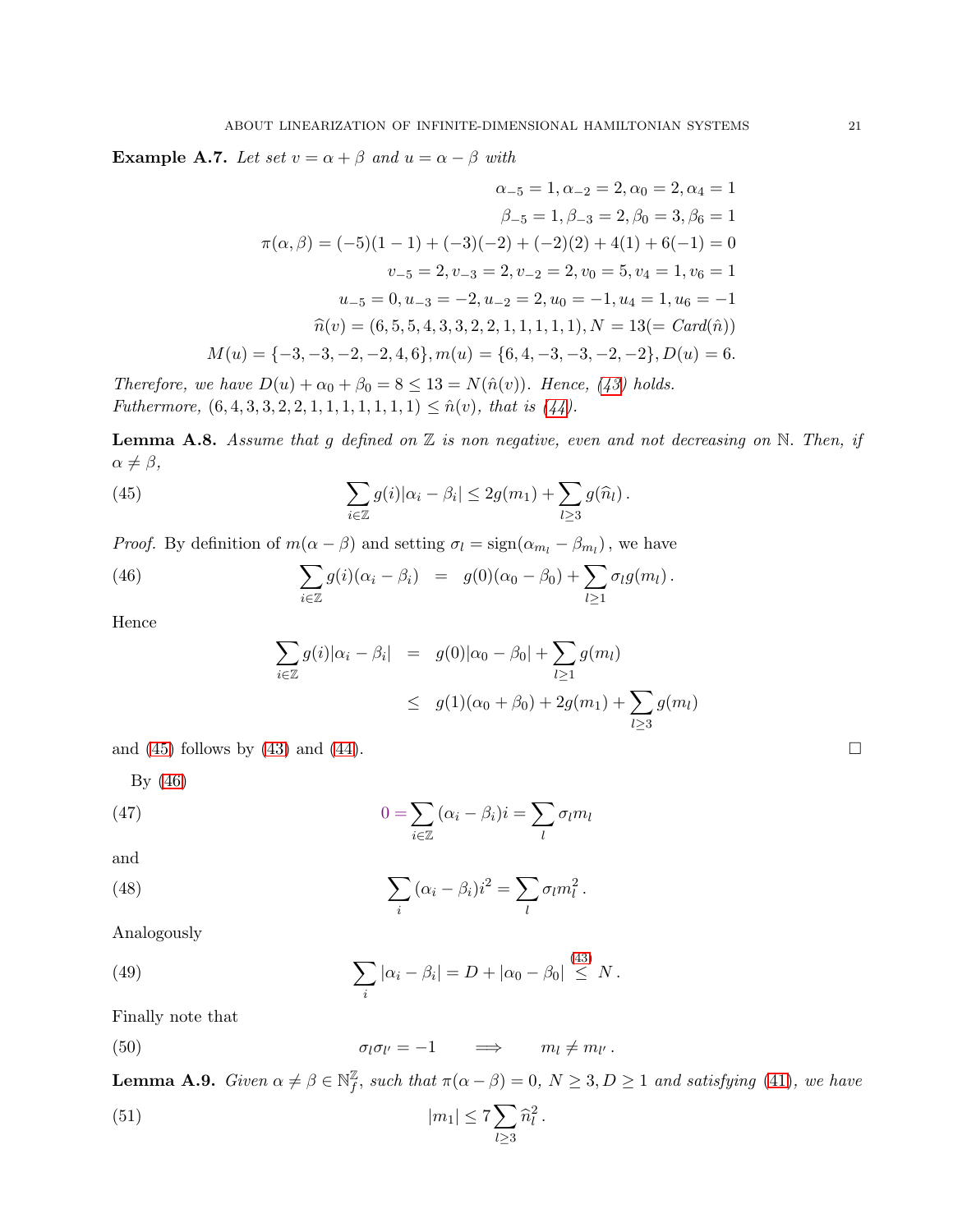*Proof.* The case  $D = 1$  is not compatible with momentum conservation. Let us now consider the case  $D = 2$ , i.e.

$$
\alpha-\beta=\sigma_1\mathbf{e}_{m_1}+\sigma_2\mathbf{e}_{m_2}+(\alpha_0-\beta_0)\mathbf{e}_0.
$$

If  $\sigma_1 \sigma_2 = -1$ , momentum conservation imposes  $m_1 = m_2$  but this contradicts [\(50\)](#page-20-2). In the case  $\sigma_1 \sigma_2 = 1$ , by momentum conservation we have  $m_1 = -m_2$ . Then conditions [\(41\)](#page-19-1) and [\(49\)](#page-20-3) imply that

$$
m_1^2 + m_2^2 \le 2(D + |\alpha_0 - \beta_0|) \stackrel{(49)}{\le} 2N \le 6(N - 2) \le 6\sum_{l=3}^N \widehat{n}_l^2
$$

since  $\widehat{n}_l \geq 1$ .

Let us now consider the case  $D \geq 3$ . By [\(41\)](#page-19-1), [\(48\)](#page-20-4) and [\(49\)](#page-20-3)

$$
m_1^2 + \sigma_1 \sigma_2 m_2^2 \leq 2(D + |\alpha_0 - \beta_0|) + \sum_{l=3}^{D} m_l^2 \leq 2N + \sum_{l=3}^{D} m_l^2 \leq 2N + \sum_{l=3}^{N} \widehat{n}_l^2 \leq 7 \sum_{l=3}^{N} \widehat{n}_l^2.
$$

since (recall  $N \ge 3$ )  $2N \le 6(N-2) \le 6\sum_{l=3}^{N} \hat{n}_l^2$ . If  $\sigma_1 \sigma_2 = 1$  then

 $|m_1|, |m_2| \leq \sqrt{7 \sum_{i=1}^n |m_i|}$  $l\geq3$ 

If  $\sigma_1 \sigma_2 = -1$ 

$$
(|m_1| + |m_2|)(|m_1| - |m_2|) = m_1^2 - m_2^2 \le 7 \sum_{l \ge 3} \hat{n}_l^2.
$$

 $\widehat{n}_l^2$ .

Now, if  $|m_1| \neq |m_2|$  then

$$
|m_1| + |m_2| \le 7 \sum_{l \ge 3} \hat{n}_l^2.
$$

Conversely, if  $|m_1| = |m_2|$ , by [\(50\)](#page-20-2),  $m_1 \neq m_2$ , hence  $m_1 = -m_2$ . By substituting this relation into  $(47)$ , we have

$$
2|m_1| \leq \sum_{l \geq 3} |m_l| \leq \sum_{l \geq 3} \widehat{n}_l^2,
$$

concluding the proof.  $\Box$ 

Now the key to proving Lemma [A.10](#page-21-0) is the following.

<span id="page-21-0"></span>**Lemma A.10.** *Consider*  $\alpha, \beta \in \mathcal{M}$  *with*  $\alpha \neq \beta$  *and*  $|\alpha| + |\beta| \geq 3$ *. If* [\(41\)](#page-19-1) *holds then for all* j *such that*  $\alpha_j + \beta_j \neq 0$  *one has* 

<span id="page-21-1"></span>(52) 
$$
\sum_{i} |\alpha_i - \beta_i| \langle i \rangle^{\theta/2} \le C_* \left( \sum_{i} (\alpha_i + \beta_i) \langle i \rangle^{\theta} - 2 \langle j \rangle^{\theta} \right), \qquad C_* = \frac{7}{2 - 2^{\theta}}
$$

*Proof.* Let us first consider the case  $D = 0$ , this means that  $\alpha - \beta = (\alpha_0 - \beta_0)$  e<sub>0</sub> and the left hand side of [\(52\)](#page-21-1) reads  $|\alpha_0 - \beta_0|$ . By [\(36\)](#page-17-1) and  $N \ge 3$  the right hand side of (52) is at least  $2 - 2^{\theta}$ , so if  $|\alpha_0 - \beta_0| \le 7$  the result is trivial. Otherwise we have two cases, if  $j = 0$ 

$$
|\alpha_0 - \beta_0| \leq 2(|\alpha_0 - \beta_0| - 2\langle j \rangle^{\theta}) \leq 2\left(\sum_i (\alpha_i + \beta_i)\langle i \rangle^{\theta} - 2\langle j \rangle^{\theta}\right),
$$

Otherwise we remark that if  $j \neq 0$ ,  $\alpha_j + \beta_j \neq 0$  and  $\alpha_j - \beta_j = 0$ , then  $\alpha_j + \beta_j \geq 2$ , then

$$
|\alpha_0 - \beta_0| \leq (\alpha_0 + \beta_0) + (\alpha_j + \beta_j - 2)\langle j \rangle^{\theta} \leq \sum_i (\alpha_i + \beta_i)\langle i \rangle^{\theta} - 2\langle j \rangle^{\theta}.
$$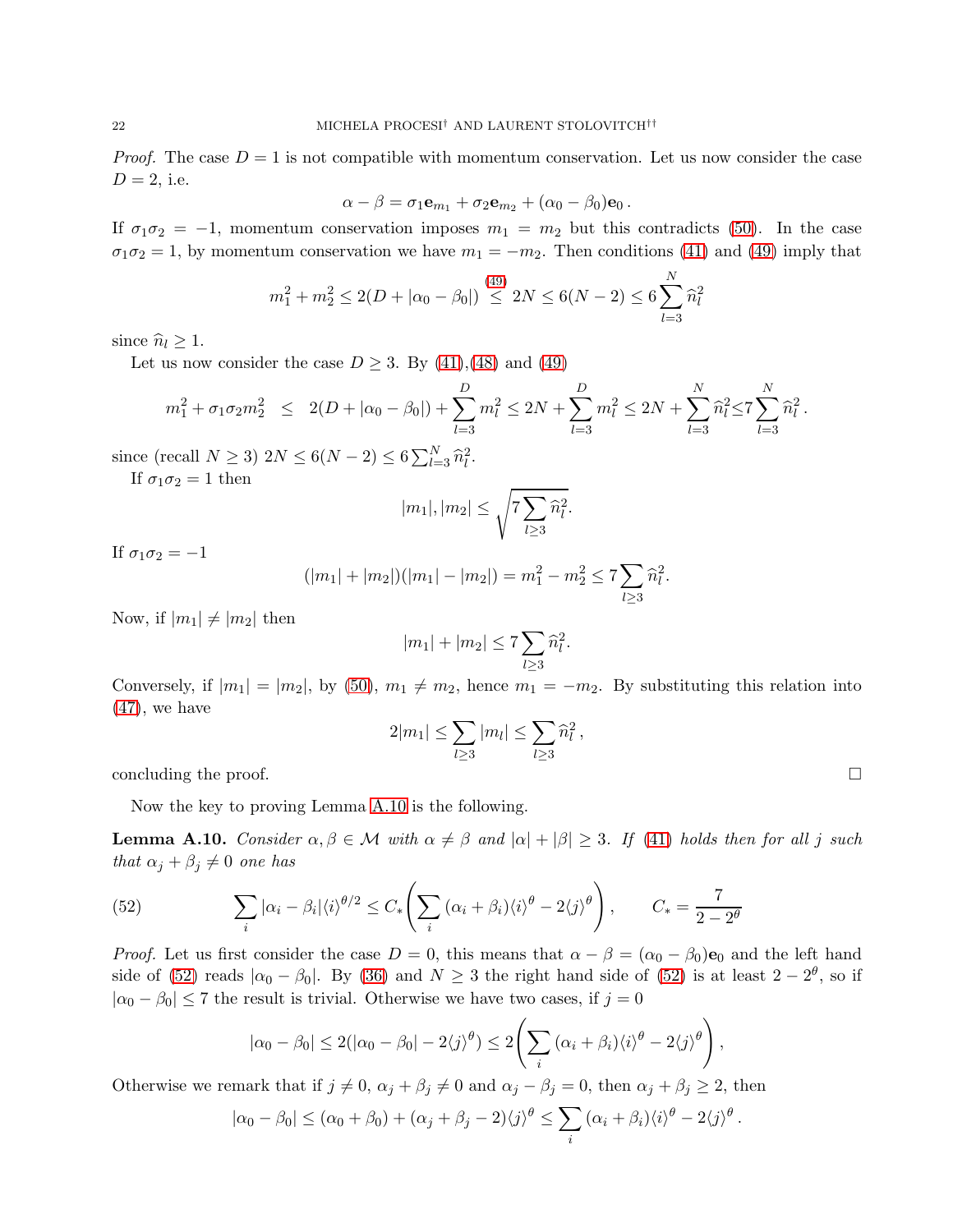Now we consider indices  $\alpha, \beta$  such that  $N \geq 3, D \geq 1$ . Here we apply Lemma [A.9](#page-20-6) Given  $\alpha, \beta \in \mathbb{N}^{\mathbb{Z}}_f$  $_{f}^{\mathbb{Z}},$ as above we consider  $m = m(\alpha - \beta)$  and  $\hat{n} = \hat{n}(\alpha + \beta)$ .

<span id="page-22-1"></span>We have<sup>[7](#page-22-0)</sup>

$$
\sum_{i} |\alpha_{i} - \beta_{i}| \langle i \rangle^{\theta/2} \stackrel{(45)}{\leq} 2|m_{1}|^{\frac{\theta}{2}} + \sum_{l \geq 3} \widehat{n}_{l}^{\frac{\theta}{2}}
$$
\n
$$
\stackrel{(51)}{\leq} 2\left(7 \sum_{l \geq 3} \widehat{n}_{l}^{2}\right)^{\frac{\theta}{2}} + \sum_{l \geq 3} \widehat{n}_{l}^{\frac{\theta}{2}}
$$
\n
$$
\leq +2(7)^{\frac{\theta}{2}} \sum_{l \geq 3} \widehat{n}_{l}^{\theta} + \sum_{l \geq 3} \widehat{n}_{l}^{\frac{\theta}{2}}
$$
\n
$$
\leq \frac{2\sqrt{7} + 1}{2 - 2^{\theta}} \left( (2 - 2^{\theta}) \left( \sum_{l \geq 3} \widehat{n}_{l}^{\theta} \right) \right),
$$

Then by Lemma [A.5](#page-16-4) and [\(53\)](#page-22-1) we get

$$
\sum_{i} |\alpha_{i} - \beta_{i}| \langle i \rangle^{\theta/2} \leq \frac{7}{2 - 2^{\theta}} \left( \sum_{i} \langle i \rangle^{\theta} (\alpha_{i} + \beta_{i}) - 2\widehat{n}_{1}^{\theta} \right)
$$

$$
\leq \frac{7}{2 - 2^{\theta}} \left[ \sum_{i} \langle i \rangle^{\theta} (\alpha_{i} + \beta_{i}) - 2 \langle j \rangle^{\theta} \right]
$$

proving  $(52)$ .

*Conclusion of the proof of Lemma [3.6.](#page-12-0)* By applying Lemma [A.10,](#page-21-0) since  $\omega \in D_{\gamma}$  we get:

<span id="page-22-2"></span>
$$
\gamma \frac{e^{-\sigma(\sum_i \langle i \rangle^{\theta} (\alpha_i + \beta_i) - 2\langle j \rangle^{\theta})}}{|\omega \cdot (\alpha - \beta)|} \stackrel{(4)}{\leq} e^{-\sigma(\sum_i \langle i \rangle^{\theta} (\alpha_i + \beta_i) - 2\langle j \rangle^{\theta})} \prod_i (1 + (\alpha_i - \beta_i)^2 \langle i \rangle^2)
$$
\n
$$
\stackrel{(52)}{\leq} e^{-\frac{\sigma}{C_*} \sum_i |\alpha_i - \beta_i| \langle i \rangle^{\frac{\theta}{2}}} \prod_i (1 + (\alpha_i - \beta_i)^2 \langle i \rangle^2)
$$
\n
$$
\leq \exp \sum_i \left[ -\frac{\sigma}{C_*} |\alpha_i - \beta_i| \langle i \rangle^{\frac{\theta}{2}} + \ln \left( 1 + (\alpha_i - \beta_i)^2 \langle i \rangle^2 \right) \right]
$$
\n(54)\n
$$
= \exp \sum_i f_i (|\alpha_i - \beta_i|)
$$

where, for  $0 < \sigma \leq 1$ ,  $i \in \mathbb{Z}$  and  $x \geq 0$ , we defined

$$
f_i(x) := -\frac{\sigma}{C_*} x \langle i \rangle^{\frac{\theta}{2}} + \ln \left( 1 + x^2 \langle i \rangle^2 \right).
$$

Finally, we have

Lemma A.11 ([\[BMP18\]](#page-25-15)Lemma 7.2). *Setting*

$$
i_{\sharp} := \left(\frac{24C_*}{\sigma\theta} \ln \frac{12C_*}{\sigma\theta}\right)^{\frac{2}{\theta}},
$$

,

<span id="page-22-0"></span><sup>&</sup>lt;sup>7</sup>Using that for  $x, y \ge 0$  and  $0 \le c \le 1$  we get  $(x + y)^c \le x^c + y^c$ .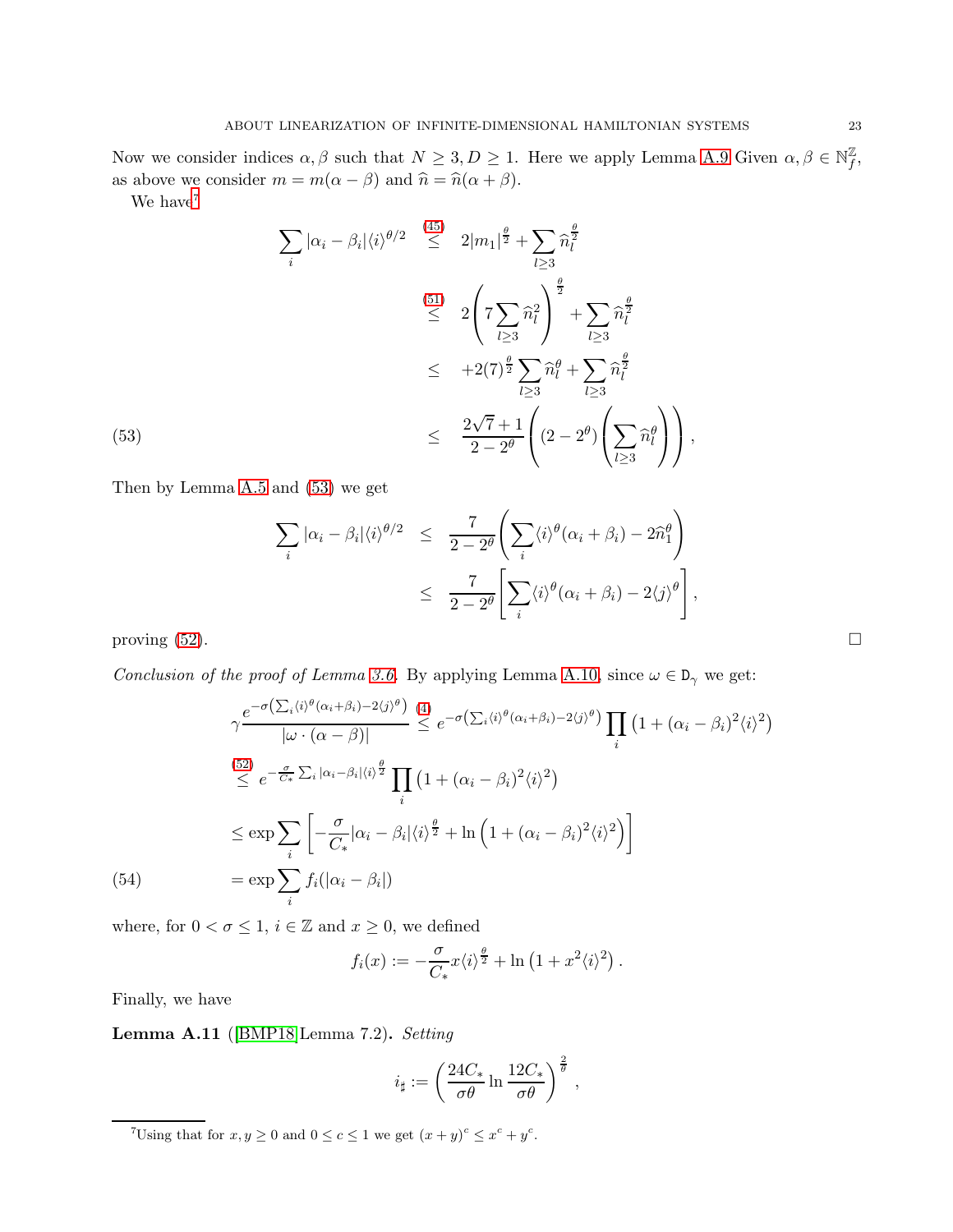*we get*

(55) 
$$
\sum_{i} f_i(|\ell_i|) \leq 18i_{\sharp} \ln i_{\sharp}
$$

*for every*  $\ell \in \mathbb{Z}_f^{\mathbb{Z}}$ f *.*

*Proof.* First of all we note that

<span id="page-23-2"></span>
$$
\sum_i f_i(|\ell_i|) = \sum_{i \text{ s.t. } \ell_i \neq 0} f_i(|\ell_i|)
$$

since  $f_i(0) = 0$ . We have that<sup>[8](#page-23-0)</sup>

$$
f_i(x) \le -\frac{\sigma}{C_*} \langle i \rangle^{\frac{\theta}{2}} x + 2 \ln(x) + 2 \ln \langle i \rangle + 1, \qquad \forall x \ge 1.
$$

Now,

$$
\max_{x\geq 1}\left(-\frac{\sigma}{C_*}\langle i\rangle^{\frac{\theta}{2}}x+2\ln(x)\right)=\left\{\begin{array}{cc}-\frac{\sigma}{C_*}\langle i\rangle^{\frac{\theta}{2}}&\text{if}\quad \langle i\rangle\geq i_0\,,\\ \\ -2+2\ln\frac{2C_*}{\sigma}-\theta\ln\langle i\rangle&\text{if}\quad \langle i\rangle
$$

where

$$
i_0 := \left(\frac{2C_*}{\sigma}\right)^{\frac{2}{\theta}},
$$

since the maximum is achieved for  $x = 1$  if  $\langle i \rangle \ge i_0$  and  $x = \frac{2C_*}{\sigma \langle i \rangle^{\theta}}$  $\frac{2C_*}{\sigma \langle i \rangle^{\theta/2}}$  if  $\langle i \rangle < i_0$ . Note that  $i_0 \geq e$ . Then we get

$$
\sum_{i} f_i(|\ell_i|) = \sum_{i \text{ s.t. } \ell_i \neq 0} f_i(|\ell_i|) \le
$$
  

$$
\sum_{\langle i \rangle \ge i_0 \text{ s.t. } \ell_i \neq 0} \left(2\ln \langle i \rangle + 1 - \frac{\sigma}{C_*} \langle i \rangle^{\frac{\theta}{2}}\right) + \sum_{\langle i \rangle < i_0} \left(2\ln \frac{2C_*}{\sigma} + \left(2 - \theta\right) \ln \langle i \rangle\right).
$$

We immediately have that

$$
\sum_{\langle i \rangle < i_0} \left( 2 \ln \frac{2C_*}{\sigma} + \left( 2 - \theta \right) \ln \langle i \rangle \right) \le 6i_0 \left( \ln \frac{2C_*}{\sigma} + \ln i_0 \right)
$$
\n
$$
= 6 \left( 1 + \frac{2}{\theta} \right) \left( \frac{2C_*}{\sigma} \right)^{\frac{2}{\theta}} \ln \frac{2C_*}{\sigma}.
$$

Moreover, in the case  $\langle i \rangle \geq i_0 \geq e,$ 

$$
2\ln\langle i\rangle + 1 - \frac{\sigma}{C_*}\langle i\rangle^{\frac{\theta}{2}} \leq 3\ln\langle i\rangle - \frac{\sigma}{C_*}\langle i\rangle^{\frac{\theta}{2}} = \frac{6}{\theta}\Big(\ln\langle i\rangle^{\frac{\theta}{2}} - 2\mathfrak{C}\langle i\rangle^{\frac{\theta}{2}}\Big)
$$

where

$$
\mathfrak{C}:=\frac{\theta\sigma(2-2^\theta)}{84}<1\,.
$$

We have that  $\sp{9}$  $\sp{9}$  $\sp{9}$ 

$$
\ln \langle i \rangle^{\frac{\theta}{2}} - 2 \mathfrak{C} \langle i \rangle^{\frac{\theta}{2}} \leq - \mathfrak{C} \langle i \rangle^{\frac{\theta}{2}}, \quad \text{when} \quad \langle i \rangle \geq i_* := \left( \frac{2}{\mathfrak{C}} \ln \frac{1}{\mathfrak{C}} \right)^{\frac{2}{\theta}}.
$$

<sup>&</sup>lt;sup>8</sup>Using that  $ln(1 + y) \le 1 + ln y$  for every  $y \ge 1$ .

<span id="page-23-1"></span><span id="page-23-0"></span><sup>&</sup>lt;sup>9</sup>Using that, for every fixed  $0 < \mathfrak{C} \leq 1$ , we have  $\mathfrak{C}x \geq \ln x$  for every  $x \geq \frac{2}{\mathfrak{C}} \ln \frac{1}{\mathfrak{C}}$ .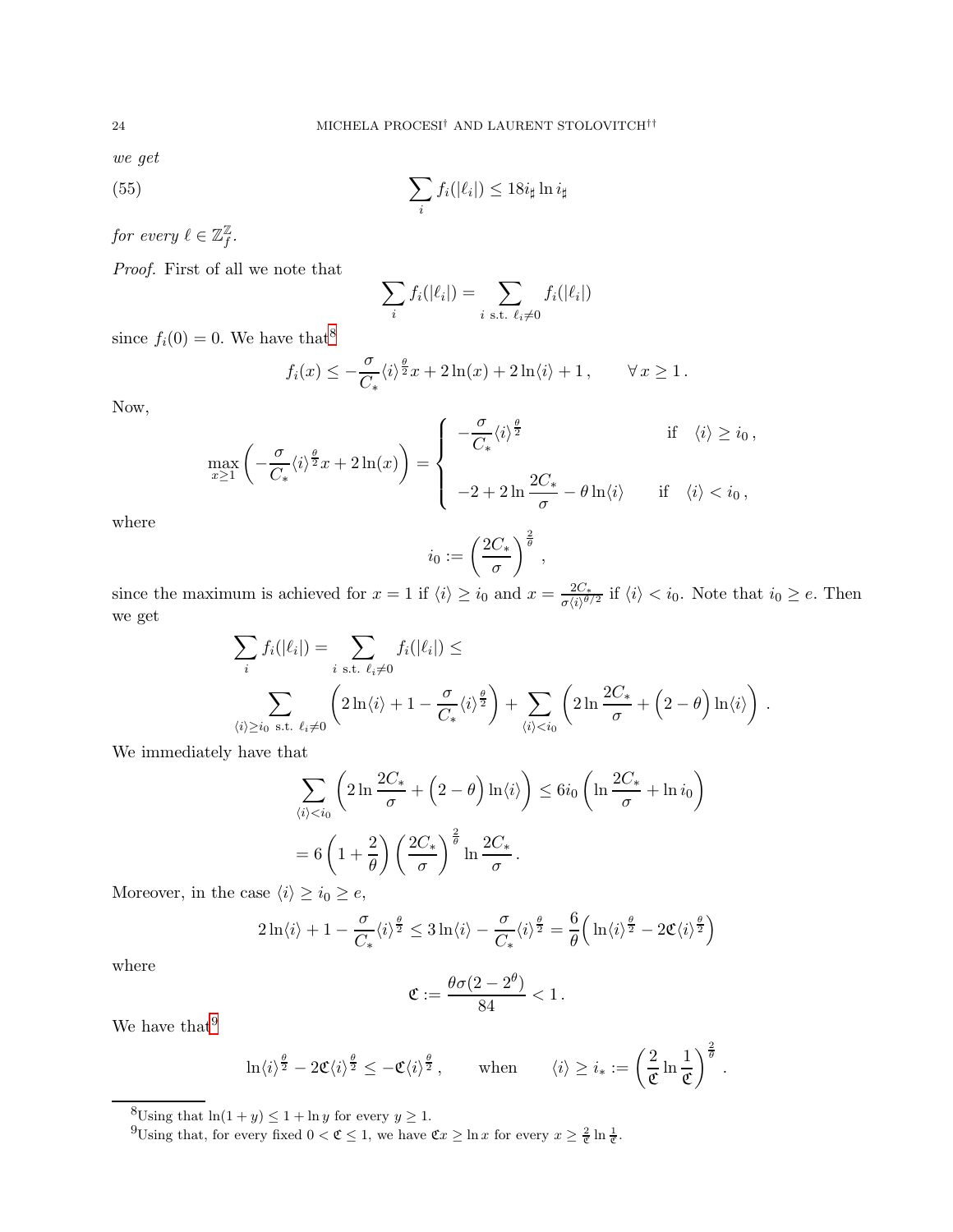Note that

$$
i_{\sharp} \geq \max\{i_0, i_*\}.
$$

Therefore

$$
\sum_{\langle i \rangle \geq i_0 \text{ s.t. } \ell_i \neq 0} \left( 2 \ln \langle i \rangle + 1 - \frac{\sigma}{C_*} \langle i \rangle^{\frac{\theta}{2}} \right) \leq \sum_{\langle i \rangle \geq i_0 \text{ s.t. } \ell_i \neq 0} \frac{6}{\theta} \left( \ln \langle i \rangle^{\frac{\theta}{2}} - 2 \mathfrak{C} \langle i \rangle^{\frac{\theta}{2}} \right)
$$
  

$$
\leq \frac{6}{\theta} \left( \sum_{\langle i \rangle < i_\sharp} \ln \langle i \rangle^{\frac{\theta}{2}} - \sum_{\langle i \rangle \geq i_\sharp \text{ s.t. } \ell_i \neq 0} \left( \mathfrak{C} \langle i \rangle^{\frac{\theta}{2}} \right) \right) \leq 9 i_\sharp \ln i_\sharp.
$$

In conclusion we get

$$
\sum_{i} f_i(|\ell_i|) \leq 6 \frac{2+\theta}{\theta} \left(\frac{2C_*}{\sigma}\right)^{\frac{2}{\theta}} \ln \frac{2C_*}{\sigma} + 9i_{\sharp} \ln i_{\sharp}
$$
\n
$$
\leq 9 \left(\frac{2C_*}{\sigma \theta}\right)^{\frac{2}{\theta}} \ln \left(\frac{2C_*}{\sigma}\right)^{\frac{\theta}{2}} + 9i_{\sharp} \ln i_{\sharp} \leq 18i_{\sharp} \ln i_{\sharp}
$$

 $\Box$ 

The inequality [\(24\)](#page-12-11) follows from plugging [\(55\)](#page-23-2) into [\(54\)](#page-22-2) and evaluating the constant.  $\Box$ 

#### **REFERENCES**

- <span id="page-24-3"></span>[BBHM] Baldi P., Berti M., Haus E., Montalto R., Time quasi-periodic gravity water waves in finite depth, Invent. math., 214(2), 739-911, 2018
- [Bam99a] D. Bambusi. Nekhoroshev theorem for small amplitude solutions in nonlinear Schrödinger equations. Math. Z., 230(2):345–387, 1999.
- <span id="page-24-4"></span>[Bam99b] D. Bambusi. On long time stability in Hamiltonian perturbations of nonresonant linear PDE's. Nonlinearity, 12:823–850, 1999.
- <span id="page-24-5"></span>[Bam03] D. Bambusi. Birkhoff normal form for some nonlinear PDEs. Comm. Math. Phys., 234(2):253–285, 2003.
- <span id="page-24-8"></span>[BDGS07] D. Bambusi, J.-M. Delort, B. Grébert, and J. Szeftel. Almost global existence for Hamiltonian semilinear Klein-Gordon equations with small Cauchy data on Zoll manifolds. Comm. Pure Appl. Math., 60(11):1665– 1690, 2007.
- <span id="page-24-6"></span>[BG03] D. Bambusi and B. Grébert. Forme normale pour NLS en dimension quelconque. C. R. Math. Acad. Sci. Paris, 337(6):409–414, 2003.
- <span id="page-24-7"></span>[BG06] D. Bambusi and B. Grébert. Birkhoff normal form for partial differential equations with tame modulus. Duke Math. J., 135(3):507–567, 2006.
- <span id="page-24-0"></span>[BS20] D. Bambusi and L. Stolovitch. Convergence to normal forms of integrable PDEs. Comm. Math. Phys., 376(2):1441–1470, 2020.
- <span id="page-24-11"></span>[BCG] G.Benettin, L. Chierchia, and M. Guzzo, The Steep Nekhoroshev's Theorem. Commun. Math. Phys., 342, 569–601 (2016)
- <span id="page-24-10"></span>[BGG85] G. Benettin, L. Galgani and A. Giorgilli. A proof of Nekhoroshev's theorem for the stability times in nearly integrable Hamiltonian systems. Celestial Mech., 37(1): 1–25, 1985.
- <span id="page-24-9"></span>[BFG88] G. Benettin, J. Fröhlich, and A. Giorgilli. A Nekhoroshev-type theorem for Hamiltonian systems with infinitely many degrees of freedom. Comm. Math. Phys., 119(1):95–108, 1988.
- <span id="page-24-1"></span>[BKM18] M. Berti, Th. Kappeler, and R. Montalto. Large KAM tori for perturbations of the defocusing NLS equation. Astérisque, (403):viii+148, 2018.
- <span id="page-24-12"></span>[BBP13] M. Berti, L. Biasco, and M. Procesi. KAM theory for the Hamiltonian derivative wave equation. Annales Scientifiques de l'ENS, 46(2):299–371, 2013.
- <span id="page-24-2"></span>[BB15] M. Berti and Ph. Bolle. Quasi-Periodic Solutions of Nonlinear Wave Equations on the d-Dimensional Torus EMS Series Lect. in Math, 2020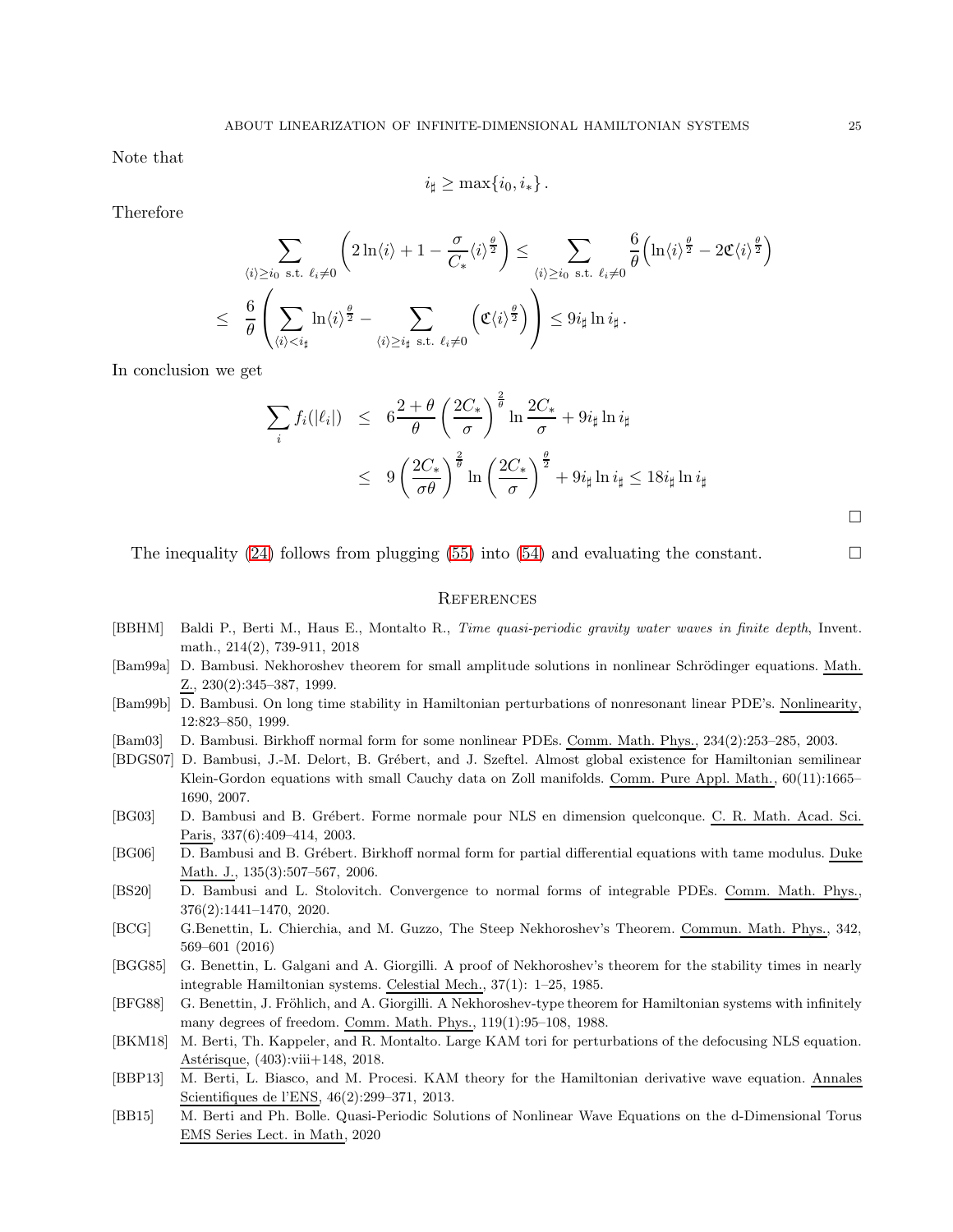- [BBP10] M. Berti, P. Bolle, and M. Procesi. An abstract Nash-Moser theorem with parameters and applications to PDEs. Ann. Inst. H. Poincaré Anal. Non Linéaire, 27(1):377-399, 2010.
- <span id="page-25-4"></span>[BCP] M.Berti, L.Corsi, M.Procesi. An abstract Nash-Moser theorem and quasi-periodic solutions for NLW and NLS on compact Lie groups and homogeneous manifolds. Com. Math. Phys. 2014. DOI 10.1007/s00220-014-2128-4
- [BFP] Berti M., Feola R., Pusateri F., Birkhoff normal form and long time existence for periodic gravity Water Waves, preprint [arXiv:1810.11549.](http://arxiv.org/abs/1810.11549)
- <span id="page-25-19"></span>[BD18] M. Berti and J.M. Delort. Almost global existence of solutions for capillarity-gravity water waves equations with periodic spatial boundary conditions. Springer, 2018.
- <span id="page-25-7"></span>[BM21] M. Berti, L. Franzoi, A. Maspero. Traveling quasi-periodic water waves with constant vorticity. ARMA 240(1): 99-202, 2021.
- <span id="page-25-15"></span>[BMP18] L. Biasco, J.E. Massetti, and M. Procesi. An abstract Birkhoff Normal Form Theorem and exponential type stability of the 1d NLS. Comm. Math. Phys., 375(3), 2089–2153, 2020.
- <span id="page-25-9"></span>[BMP21] L. Biasco, J.E. Massetti, and M. Procesi. Almost-periodic invariant tori for the NLS on the circle. Ann. Inst. H. Poincaré Anal. Non Linéaire, 38(3):711–758, 2021.
- [BFN15] A. Bounemoura, B. Fayad, and L. Niederman. Double exponential stability for generic real-analytic elliptic equilibrium points. 2015. Preprint ArXiv : arxiv.org/abs/1509.00285.
- <span id="page-25-3"></span>[Bou98] J. Bourgain. Quasi-periodic solutions of Hamiltonian perturbations of 2D linear Schrödinger equations. Ann. of Math. (2), 148(2):363–439, 1998.
- <span id="page-25-11"></span>[Bou96a] J. Bourgain. Construction of approximative and almost periodic solutions of perturbed linear Schrödinger and wave equations. Geom. Funct. Anal., 6(2):201–230, 1996.
- <span id="page-25-20"></span>[Bou05] J. Bourgain. On invariant tori of full dimension for 1D periodic NLS. J. Funct. Anal., 229(1):62–94, 2005.
- <span id="page-25-0"></span>[Bru72] A.D. Bruno. Analytical form of differential equations. Trans. Mosc. Math. Soc, 25,131-288(1971); 26,199- 239(1972), 1971-1972.
- <span id="page-25-5"></span>[CM18] L. Corsi, R. Montalto Quasi-periodic solutions for the forced Kirchhoff equation on  $\mathbb{T}^d$  NonLinearity, 31(11), 5075-5109.
- <span id="page-25-22"></span>[CLSY] H. Cong, J. Liu, Y. Shi, and X. Yuan. The stability of full dimensional KAM tori for nonlinear Schrödinger equation. J. Differential Equations, 264(7):4504–4563, 2018.
- <span id="page-25-16"></span>[CMW] H. Cong, L. Mi, and P. Wang. A Nekhoroshev type theorem for the derivative nonlinear Schrödinger equation. J. Differential Equations, 268(9):5207–5256, 2020.
- <span id="page-25-10"></span>[CY21] Cong, H., Yuan, X. The existence of full dimensional invariant tori for 1-dimensional nonlinear wave equation Annales de l'Institut Henri Poincare (C) Analyse Non Lineaire, 2021, 38(3), pp. 759–786
- <span id="page-25-1"></span>[CW93] W. Craig and C. E. Wayne. Newton's method and periodic solutions of nonlinear wave equations. Comm. Pure Appl. Math., 46(11):1409–1498, 1993.
- <span id="page-25-12"></span>[DS04] J.-M. Delort and J. Szeftel. Long-time existence for small data nonlinear Klein-Gordon equations on tori and spheres. Int. Math. Res. Not., (37):1897–1966, 2004.
- <span id="page-25-13"></span>[DS06] J.-M. Delort and J. Szeftel. Bounded almost global solutions for non Hamiltonian semi-linear Klein-Gordon equations with radial data on compact revolution hypersurfaces. Ann. Inst. Fourier (Grenoble), 56(5):1419– 1456, 2006.
- <span id="page-25-17"></span>[Del12] J. M. Delort. A quasi-linear birkhoff normal forms method. application to the quasi-linear klein-gordon equation on  $S^1$ . Astérisque, 341, 2012.
- <span id="page-25-18"></span>[D15] J.-M. Delort Quasi-Linear Perturbations of Hamiltonian Klein-Gordon Equations on Spheres, American Mathematical Society, 2015.
- <span id="page-25-2"></span>[EK10] L. H. Eliasson and S. B. Kuksin. KAM for the nonlinear Schrödinger equation. Ann. of Math. (2), 172(1):371–435, 2010.
- <span id="page-25-14"></span>[FG13] E. Faou and B. Grébert. A Nekhoroshev-type theorem for the nonlinear Schrödinger equation on the torus. Anal. PDE, 6(6):1243–1262, 2013.
- <span id="page-25-8"></span>[FG] R. Feola - F. Giuliani, Quasi-periodic Traveling Waves on an Infinitely Deep Perfect Fluid Under Gravity, preprint, [arXiv:2005.08280](http://arxiv.org/abs/2005.08280) (2020).
- <span id="page-25-21"></span>[FGP] Feola R., Giuliani F., Pasquali S., On the integrability of Degasperis-Procesi equation: control of the Sobolev norms and Birkhoff resonances, J. Differential Equations 266 (2019) 3390–3437
- <span id="page-25-6"></span>[FGPr] R. Feola - F. Giuliani - M. Procesi, Reducibile KAM tori for the Degasperis Procesi equation, Comm. Math. Phys., 377, (2020), 1681–1759.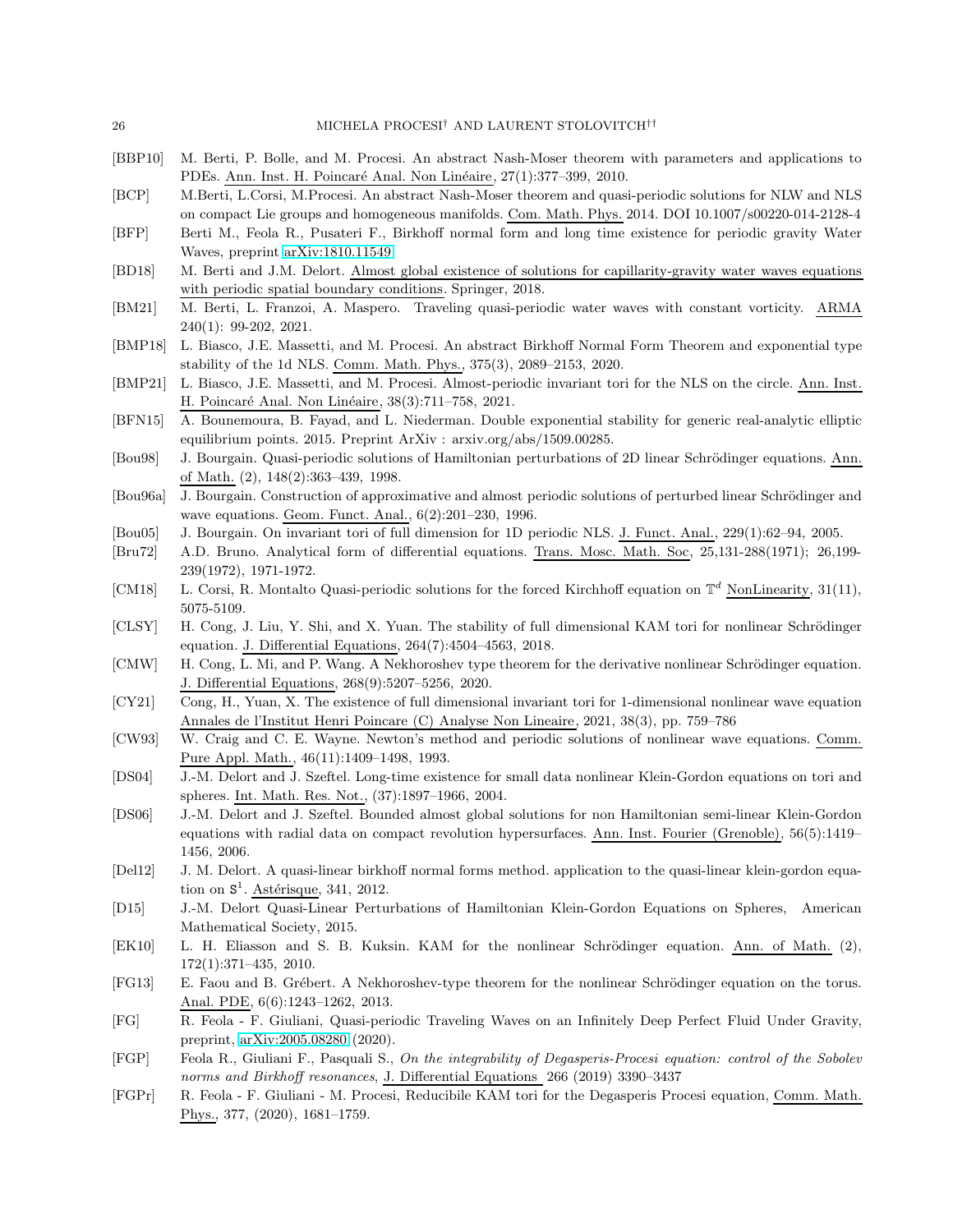- <span id="page-26-15"></span>[FI18] R. Feola and F. Iandoli. Long time existence for fully nonlinear NLS with small Cauchy data on the circle. Ann. Sc. Norm. Super. Pisa Cl. Sci. (5) Vol. XXII (2021), 109-182
- <span id="page-26-16"></span>[FI20] R. Feola and F. Iandoli. A non-linear Egorov theorem and Poincar´e-Birkhoff normal forms for quasi-linear pdes on the circle. preprint 2020, [arXiv:2002.1244](http://arxiv.org/abs/2002.1244)
- <span id="page-26-11"></span>[GYX] Geng, J., Xu, X., You, J. An infinite dimensional KAM theorem and its application to the two dimensional cubic Schrödinger equation Advances in Mathematics,  $2011$ ,  $226(6)$ , pp. 5361–5402
- [KP03] Th. Kappeler and J. P¨oschel. KdV & KAM, Ergebnisse der Mathematik und ihrer Grenzgebiete. 3., 45, Springer-Verlag, Berlin, 2003.
- <span id="page-26-7"></span>[K88] S. B. Kuksin. Perturbation of conditionally periodic solutions of infinite-dimensional Hamiltonian systems. Izv. Akad. Nauk SSSR Ser. Mat., 52(1):41–63, 240, 1988.
- <span id="page-26-9"></span>[KP96] Kuksin, S. and Pöschel, J. Invariant cantor manifolds of quasi-periodic oscillations for a nonlinear Schrödinger equation Annals of Mathematics, 143(1) 149-179 1996.
- <span id="page-26-8"></span>[Pös90] Pöschel, J., Small divisors with spatial structure in infinite dimensional Hamiltonian systems Communications in Mathematical Physics, 127(2), 351-393, 1990.
- <span id="page-26-17"></span>[IoL05] G. Iooss and E. Lombardi. Polynomial normal forms with exponentially small remainder for analytic vector fields. J. Differential Equations, 212(1):1–61, 2005.
- [K00] S. B. Kuksin. Analysis of Hamiltonian PDEs. Oxford Lecture Series in Math. and Appl., 19, Oxford University Press, Oxford, 2000.
- <span id="page-26-18"></span>[LS10] E. Lombardi and L. Stolovitch. Normal forms of analytic perturbations of quasihomogeneous vector fields: Rigidity, invariant analytic sets and exponentially small approximation. Ann. Scient. Ec. Norm. Sup., pages 659–718, 2010.
- <span id="page-26-20"></span>[N77] N.N. Nehorošev. An exponential estimate of the time of stability of nearly integrable Hamiltonian systems. Uspehi Mat. Nauk, 32, 6(198), 5–66, 1977.
- <span id="page-26-21"></span>[Ni04] Niederman L. Exponential stability for small perturbations of steep integrable Hamiltonian systems. Ergod. Theory Dyn. Syst., 24(2), 593–608 (2004) .
- <span id="page-26-6"></span>[Nik86] N.V. Nikolenko. The method of Poincaré normal forms in problems of integrability of equations of evolution type. Russian Math. Surveys, 41:5:63–114, 1986.
- <span id="page-26-2"></span>[Pös86] J. Pöschel. On invariant manifolds of complex analytic mappings near fixed points. Expo. Math., 4,97-109, 1986.
- <span id="page-26-19"></span>[Pös99] J. Pöschel. On Nekhoroshev's estimate at an elliptic equilibrium. Internat. Math. Res. Notices, (4), 203–215, 1999. Pöschel, Jürgen
- <span id="page-26-12"></span>[PP16] C. Procesi and M. Procesi, Reducible quasi-periodic solutions for the non linear Schrödinger equation, BUMI 9(2),189, 2016
- <span id="page-26-1"></span>[Rue77] H. Rüssmann. On the convergence of power series transformations of analytic mappings near a fixed point into a normal form. Preprint I.H.E.S., M/77/178, 1–44, 1977.
- <span id="page-26-22"></span>[Se92] J.-P Serre. Lie Algebras and Lie groups. Lecture Notes in Mathematics, 1500, Springer-Verlag, 1992
- <span id="page-26-0"></span>[Sie42] C.L. Siegel. Iteration of analytic functions. Ann. of Math. (2), 43:607–612, 1942.
- <span id="page-26-4"></span>[Sto00] L. Stolovitch. Singular complete integrabilty. Publ. Math. I.H.E.S., 91:133–210, 2000.
- <span id="page-26-3"></span>[Sto15] L. Stolovitch. Family of intersecting totally real manifolds of  $(\mathbb{C}^n,0)$  and germs of holomorphic diffeomorphisms. Bull. Soc. math. France, 143(1):247–263, 2015.
- <span id="page-26-10"></span>[Way90] C. E. Wayne. Periodic and quasi-periodic solutions of nonlinear wave equations via KAM theory. Comm. Math. Phys., 127(3):479–528, 1990.
- <span id="page-26-13"></span>[Y21] Yuan, X., KAM Theorem with Normal Frequencies of Finite Limit-Points for Some Shallow Water Equations CPAM, 2021, 74(6), pp. 1193–1281
- <span id="page-26-14"></span>[YZ14] Xiaoping Yuan and Jing Zhang. Long time stability of Hamiltonian partial differential equations. SIAM J. Math. Anal., 46(5):3176–3222, 2014.
- <span id="page-26-5"></span>[Zeh77] E. Zehnder. C. L. Siegel's linearization theorem in infinite dimensions. Manuscripta Math., 23(4) 363–371, 1977/78